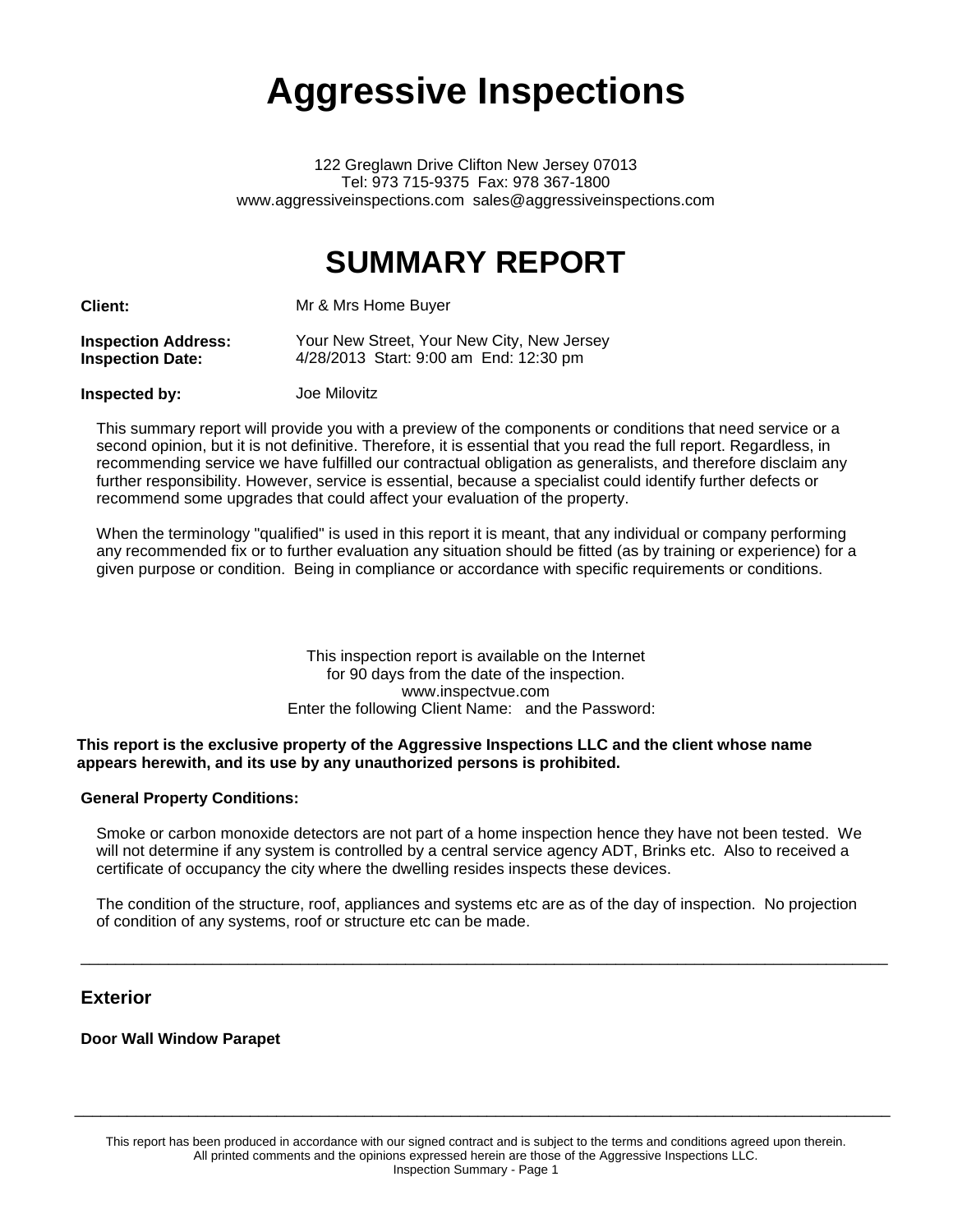### **Foundation Exterior View**

### *Poor Condition*

• There are a few cracks in the foundation walls. This is most likely due to settlement but these cracks can allow moisture damage to occur. It is recommended these cracks be sealed as standard home maintenance. It is also recommended that a qualified mason further evaluate and make any necessary fixes. If you deem further evaluation is necessary a qualified structural engineer should be contacted.

\_\_\_\_\_\_\_\_\_\_\_\_\_\_\_\_\_\_\_\_\_\_\_\_\_\_\_\_\_\_\_\_\_\_\_\_\_\_\_\_\_\_\_\_\_\_\_\_\_\_\_\_\_\_\_\_\_\_\_\_\_\_\_\_\_\_\_\_\_\_\_\_\_\_\_\_\_\_\_\_\_\_\_\_\_\_\_\_\_\_\_\_\_

### **Driveway Walks Decks ETC**

#### **Decks Wood & Masonry**

*Poor Condition*

• The ledger board is not securely attached to the wall using lag bolts (nails are used instead). There is a possibility with excessive weight that the nail could sheer off where the lag bolts would not. It is recommended a qualified contractor further evaluate and make any necessary fixes.

### **Driveways**

### *Poor Condition*

• There are predictable cracks in the asphalt driveway. These are settlement cracks which are common. They should be sealed to prevent moisture damage. It is recommended a qualified driveway expert further evaluate and make any necessary fixes.

### **Roof**

### **Composition Shingle Roof**

### **Ventilation**

*Poor Condition*

• There was no visible ventilation in the rear porch roof. Ventilation is used to prevent moisture in the enclosed spaces. Moisture can cause damage and mold in these area's. It is recommended a qualified roofer further evaluate and make any necessary fixes.

### **Plumbing**

### **Water Heaters Gas**

### **Gas Shut-Off Valve & Connector**

*Poor Condition*

• There is no drip leg installed on the gas line to the water heater. This is used to collect any debris that may be in the gas line before it reaches the water heater. It is recommended a qualified plumber address this issue and make any necessary fixes.

### **Electrical**

### **Main Distribution Panel**

### **Circuit Breakers**

*Needing Service Components and Conditions*

• One or more breakers are serving two branch circuits (Double Tapped), which could overload the circuit. It is recommended that further evaluation by a licensed electrician and any necessary fixes be made.

### **Heating**

### **Forced-Air Furnace Attic**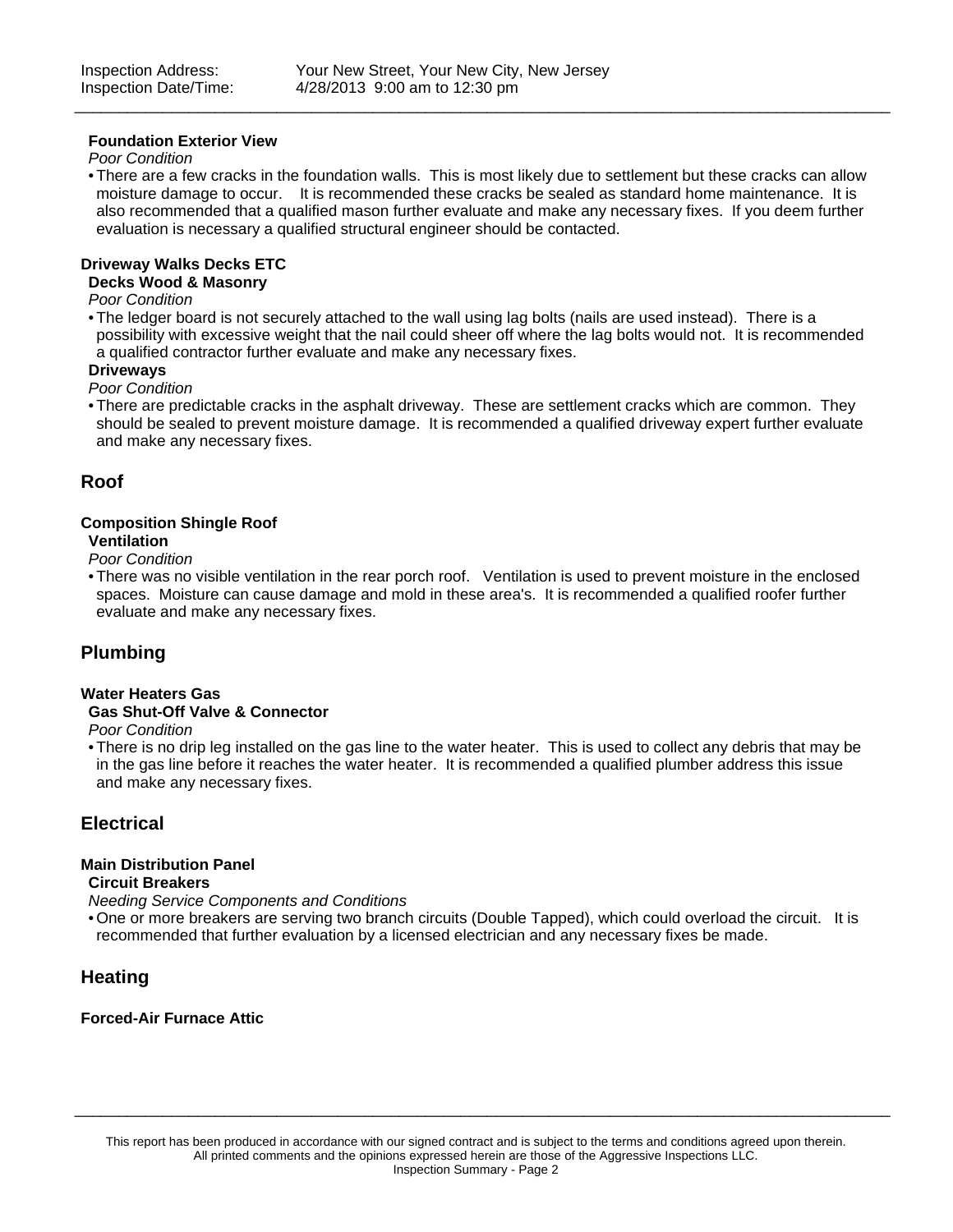### **Metal Ducting**

*Poor Condition*

• The metal ducts should be cleaned before you move in. There could be years of dust and dirt in the ducts. It is recommended a qualified duct cleaning service further evaluate and make any necessary fixes.

\_\_\_\_\_\_\_\_\_\_\_\_\_\_\_\_\_\_\_\_\_\_\_\_\_\_\_\_\_\_\_\_\_\_\_\_\_\_\_\_\_\_\_\_\_\_\_\_\_\_\_\_\_\_\_\_\_\_\_\_\_\_\_\_\_\_\_\_\_\_\_\_\_\_\_\_\_\_\_\_\_\_\_\_\_\_\_\_\_\_\_\_\_

### **Forced-Air Furnace Basement**

### **Gas Valve & Connector**

### *Poor Condition*

• There is no drip leg installed on the gas line to the furnace. This is used to collect any debris that may be in the gas line before it reaches the furnace. It is recommended a qualified plumber address this issue and make any necessary fixes.

### **Return-Air Compartment**

*Poor Condition*

• The return air compartment needs to be sealed. Air is being drawn from within the utility room bypassing the filter. It is recommended a qualified heating expert further evaluate and make any necessary fixes.

### **HVAC-A/C**

### **HVAC Package Systems Attic**

### **Drip Pan**

*Poor Condition*

• There is staining in the drip pan. This is an indication of a possible problem. It is recommended a qualified HVAC professional further evaluate and make any necessary fixes.

### **Bedrooms**

### **3rd Bedroom**

### **Doors**

*Poor Condition*

• The door striker plate needs to be adjusted for the striker pin to engage. The door will not stay closed. It is recommended a qualified contractor further evaluate and make any necessary fixes.

### **Master Bedroom**

### **Closets**

*Poor Condition*

• The (small) closet door needs to be shaved or trimmed to close easily. It is recommended a qualified contractor further evaluate and make any necessary fixes.

### **Bathrooms**

### **Master Bathroom**

**Cabinets**

- *Poor Condition*
- The cabinet hardware needs maintenance service, such as that to the hinges. The doors are loose. It is recommended a qualified contractor further evaluate and make any necessary fixes.

### **Kitchen**

### **Kitchen**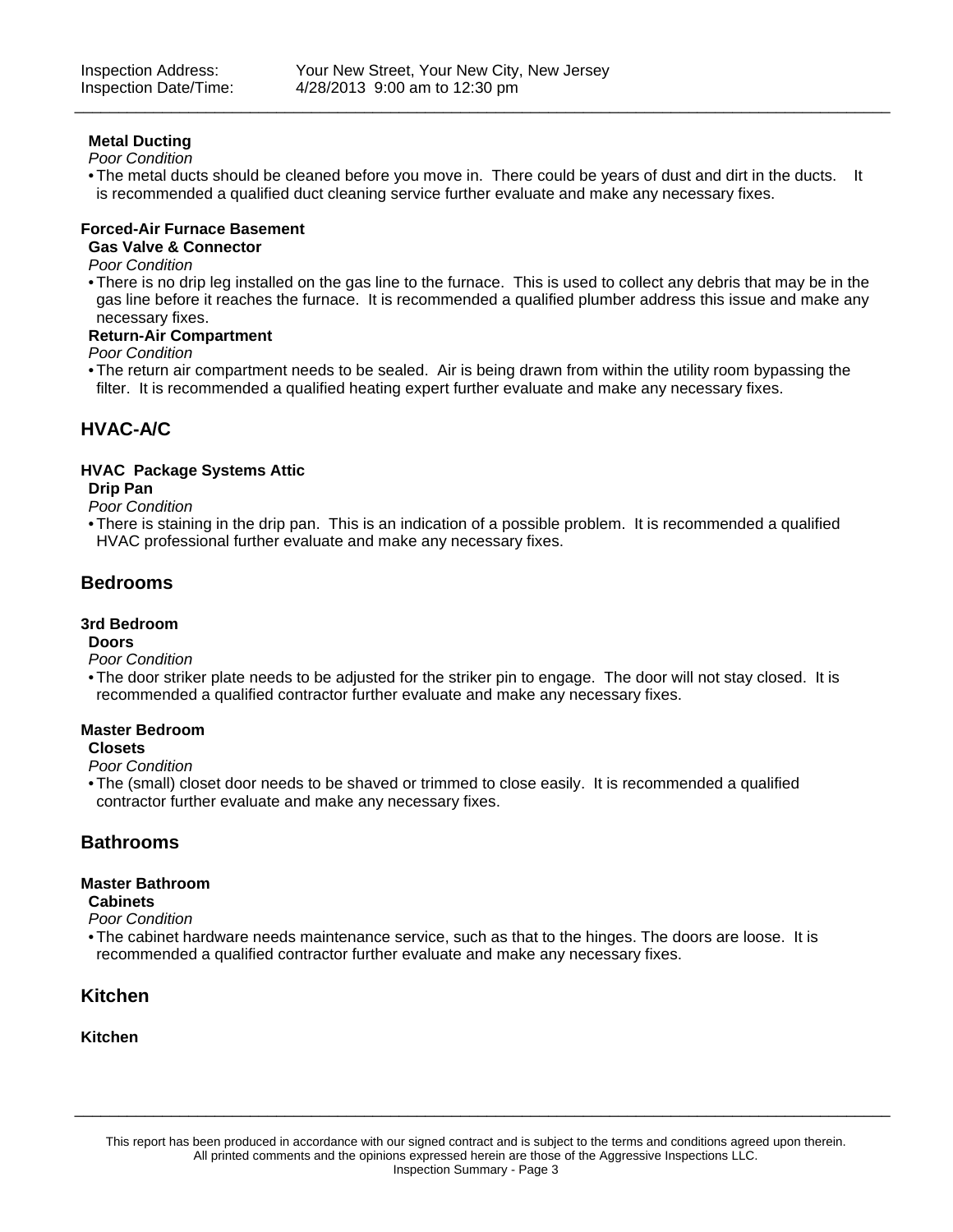### **Cabinets**

### *Poor Condition*

• One or more cabinets need service to work well, such as replacing or adjusting hinges etc. It is recommended a qualified contractor further evaluate and make any necessary fixes.

\_\_\_\_\_\_\_\_\_\_\_\_\_\_\_\_\_\_\_\_\_\_\_\_\_\_\_\_\_\_\_\_\_\_\_\_\_\_\_\_\_\_\_\_\_\_\_\_\_\_\_\_\_\_\_\_\_\_\_\_\_\_\_\_\_\_\_\_\_\_\_\_\_\_\_\_\_\_\_\_\_\_\_\_\_\_\_\_\_\_\_\_\_

• The cabinets are secured by sheet rock screws. These screws are not made to hold the weight of cabinets. These screws are identified by the Philips head and black color. It is recommended a qualified contractor replace these screws with the appropriate cabinet screws.

### **Gas Range**

- *Poor Condition*
- One of the burners is not functional. It is recommended a qualified appliance technician further evaluate and make any necessary fixes.

### **Garage**

### **Single-Car Garage**

### **Entry Door Into the House**

*Needing Service Components and Conditions*

• The house entry door is not identified as being fire-rated and must be, to maintain the necessary firewall separation between a garage and living quarters, and will need to be replaced. It is recommended a qualified contractor further evaluate and make any necessary fixes.

### **Attic**

### **Primary Attic**

### **Outlets**

*Needing Service Components and Conditions*

• The switch box has a non-secured electrical line attached (on the air handler). This is a safety issue. It is recommended that a qualified electrician further evaluate and make any necessary fixes.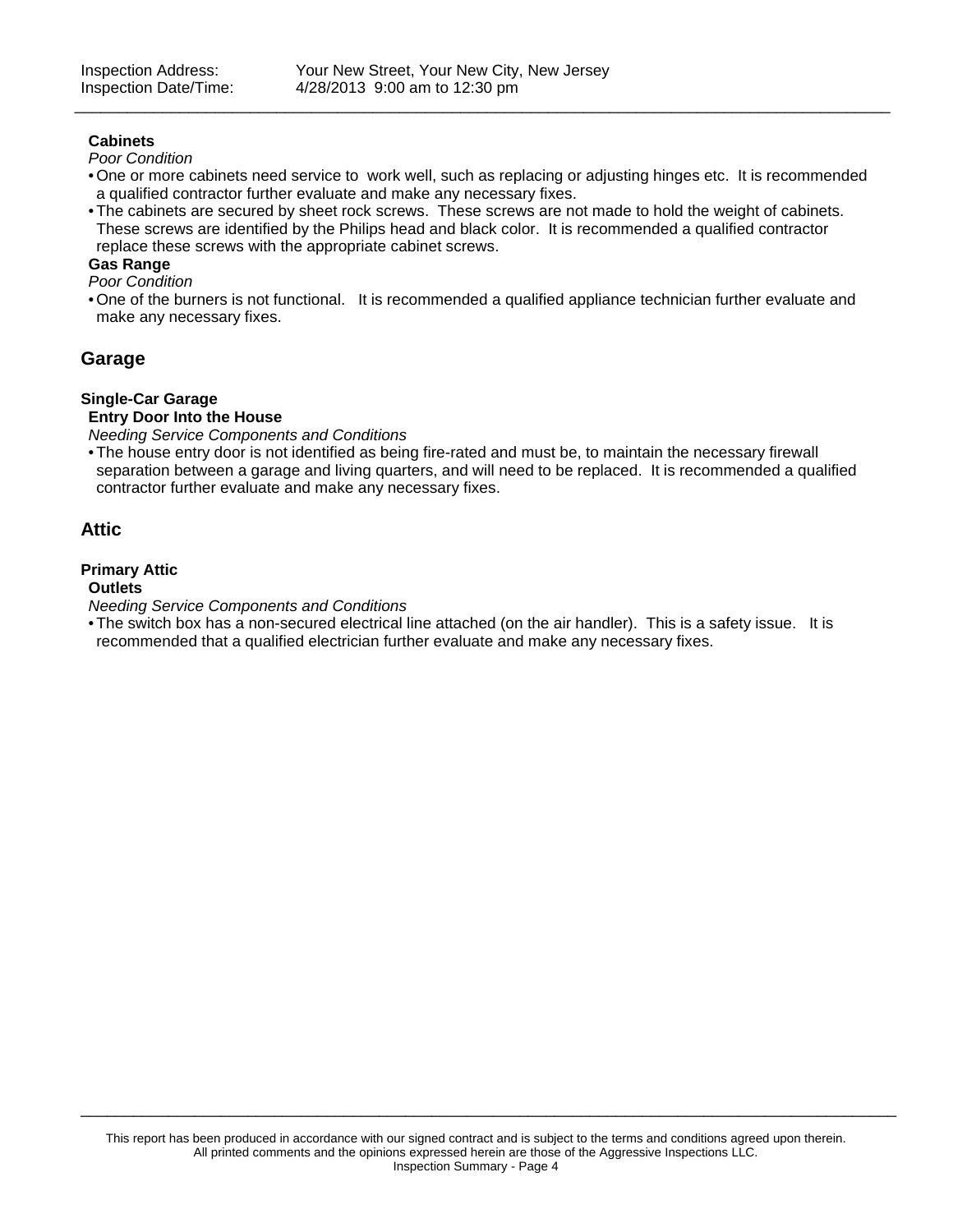# **Aggressive Inspections**

122 Greglawn Drive Clifton New Jersey 07013 Tel: 973 715-9375 Fax: 978 367-1800 www.aggressiveinspections.com sales@aggressiveinspections.com

## **CONFIDENTIAL INSPECTION REPORT** PREPARED FOR: **Mr & Mrs Home Buyer**

**\_\_\_\_\_\_\_\_\_\_\_\_\_\_\_\_\_\_\_\_\_\_\_\_\_\_\_\_\_\_\_\_\_\_\_\_\_\_\_\_\_\_\_\_\_\_\_\_\_\_\_\_\_\_\_\_\_\_\_\_\_\_\_**

## **INSPECTION ADDRESS**

Your New Street, Your New City, New Jersey

**INSPECTION DATE** 4/28/2013 9:00 am to 12:30 pm



**This report is the exclusive property of the Aggressive Inspections LLC and the client whose name appears herewith, and its use by any unauthorized persons is prohibited.**

This report has been produced in accordance with our signed contract and is subject to the terms and conditions agreed upon therein. All printed comments and the opinions expressed herein are those of the Aggressive Inspections LLC. Inspection Narratives - Page 1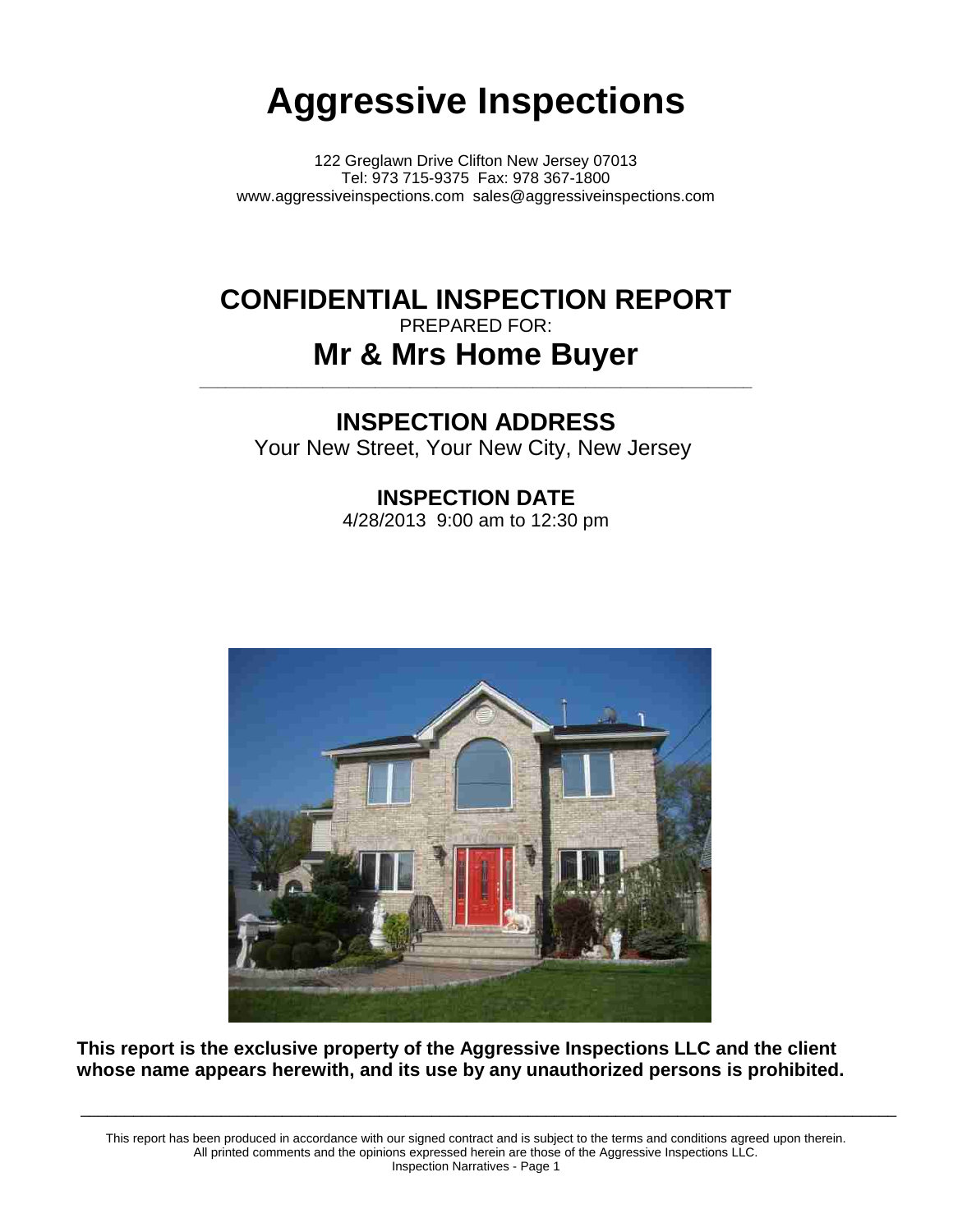### **GENERAL INFORMATION**

| <b>Inspection Address:</b><br><b>Inspection Date:</b><br>Weather:                                   |                                                                   | Your New Street, Your New City, New Jersey<br>4/28/2013 Time: 9:00 am to 12:30 pm<br>Clear and Dry - Temperature at time of inspection: 61 Degrees<br>Humidity at time of inspection: 0% |
|-----------------------------------------------------------------------------------------------------|-------------------------------------------------------------------|------------------------------------------------------------------------------------------------------------------------------------------------------------------------------------------|
| Inspected by:                                                                                       | Joe Milovitz                                                      |                                                                                                                                                                                          |
| <b>Client Information:</b>                                                                          | Mr & Mrs Home Buyer<br>Your Old Street, Your Old City, New Jersey |                                                                                                                                                                                          |
| <b>Structure Type:</b><br><b>Foundation Type:</b><br><b>Furnished:</b><br><b>Number of Stories:</b> | Wood Frame<br><b>Basement</b><br>Yes<br>2 Story                   |                                                                                                                                                                                          |
| <b>Structure Style:</b>                                                                             | Contemporary                                                      |                                                                                                                                                                                          |
| <b>Estimated Year Built:</b><br>People on Site At Time of Inspection:                               | 2004                                                              | Buyer(s)<br>Buyer's Agent<br>Seller's Agent                                                                                                                                              |

### **General Property Conditions**

Smoke or carbon monoxide detectors are not part of a home inspection hence they have not been tested. We will not determine if any system is controlled by a central service agency ADT, Brinks etc. Also to received a certificate of occupancy the city where the dwelling resides inspects these devices.

The condition of the structure, roof, appliances and systems etc are as of the day of inspection. No projection of condition of any systems, roof or structure etc can be made.

### **PLEASE NOTE:**

**This report is the exclusive property of Aggressive Inspections LLC and the client whose name appears herewith, and its use by any unauthorized persons is strictly prohibited.**

**The observations and opinions expressed within this report are those of Aggressive Inspections LLC and supercede any alleged verbal comments. We inspect all of the systems, components, and conditions described in accordance with the standards of "National Association of Home Inspectors" and those that we do not inspect are clearly disclaimed in the contract and/or in the aforementioned standards. However, some components that are inspected and found to be functional may not** necessarily appear in the report, simply because we do not wish to waste our client's time by having **them read an unnecessarily lengthy report about components that do not need to be serviced.**

**This home inspection is performed to the standards of the "National Association of Home Inspectors" and are intended only to provide the client with information regarding the condition of the systems and components of the home at the time of inspection.**

**In accordance with the terms of the contract, the service recommendations that we make in this report should be completed well before the close of escrow by licensed specialists, who may well identify additional defects or recommend some upgrades that could affect your evaluation of the property.**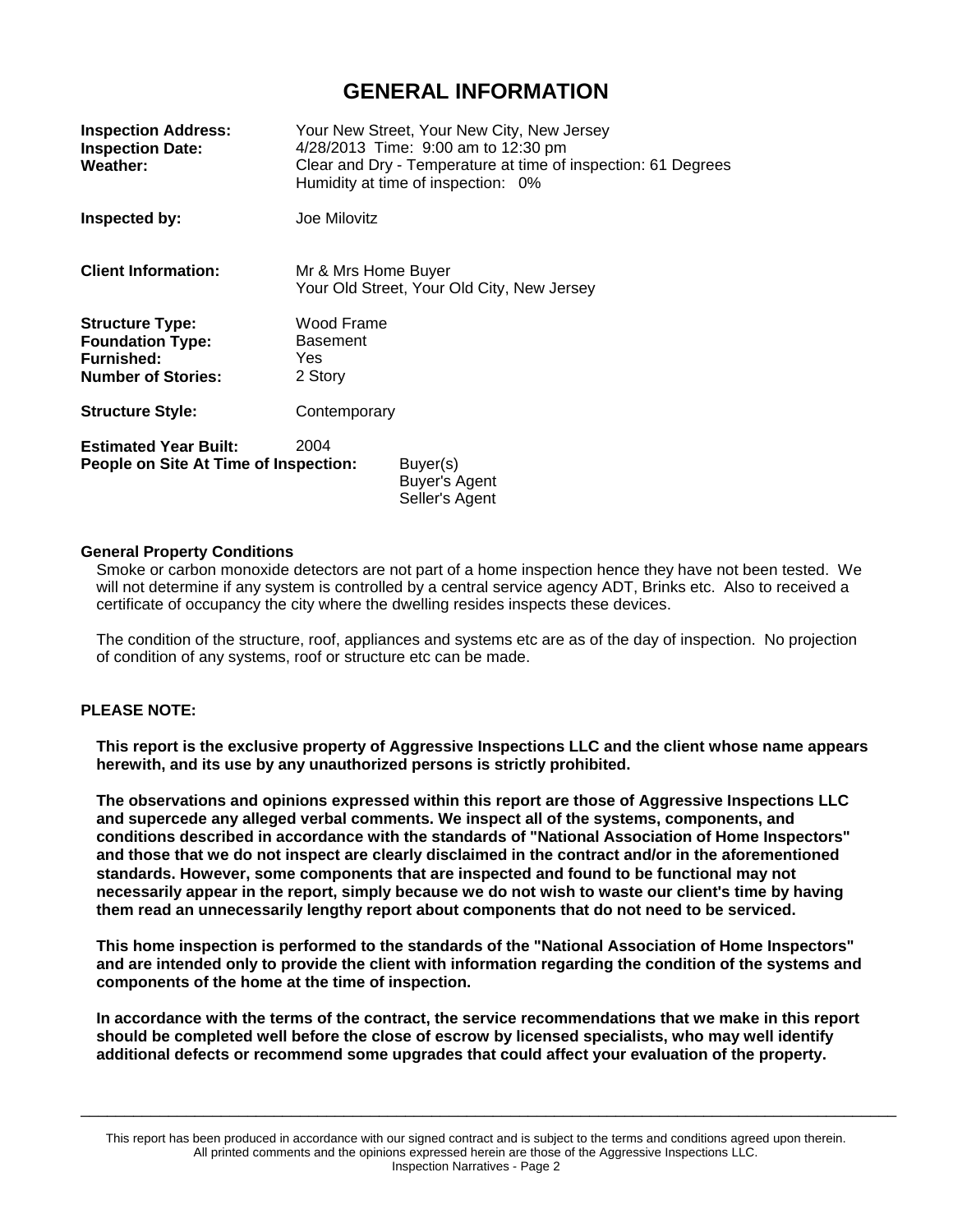**When the terminology "qualified" is used in this report it is meant, that any individual or company performing any recommended fix or to further evaluation any situation should be fitted (as by training or experience) for a given purpose or condition. Being in compliance or accordance with specific requirements or conditions.**

\_\_\_\_\_\_\_\_\_\_\_\_\_\_\_\_\_\_\_\_\_\_\_\_\_\_\_\_\_\_\_\_\_\_\_\_\_\_\_\_\_\_\_\_\_\_\_\_\_\_\_\_\_\_\_\_\_\_\_\_\_\_\_\_\_\_\_\_\_\_\_\_\_\_\_\_\_\_\_\_\_\_\_\_\_\_\_\_\_\_\_\_\_

Report File: Sample Report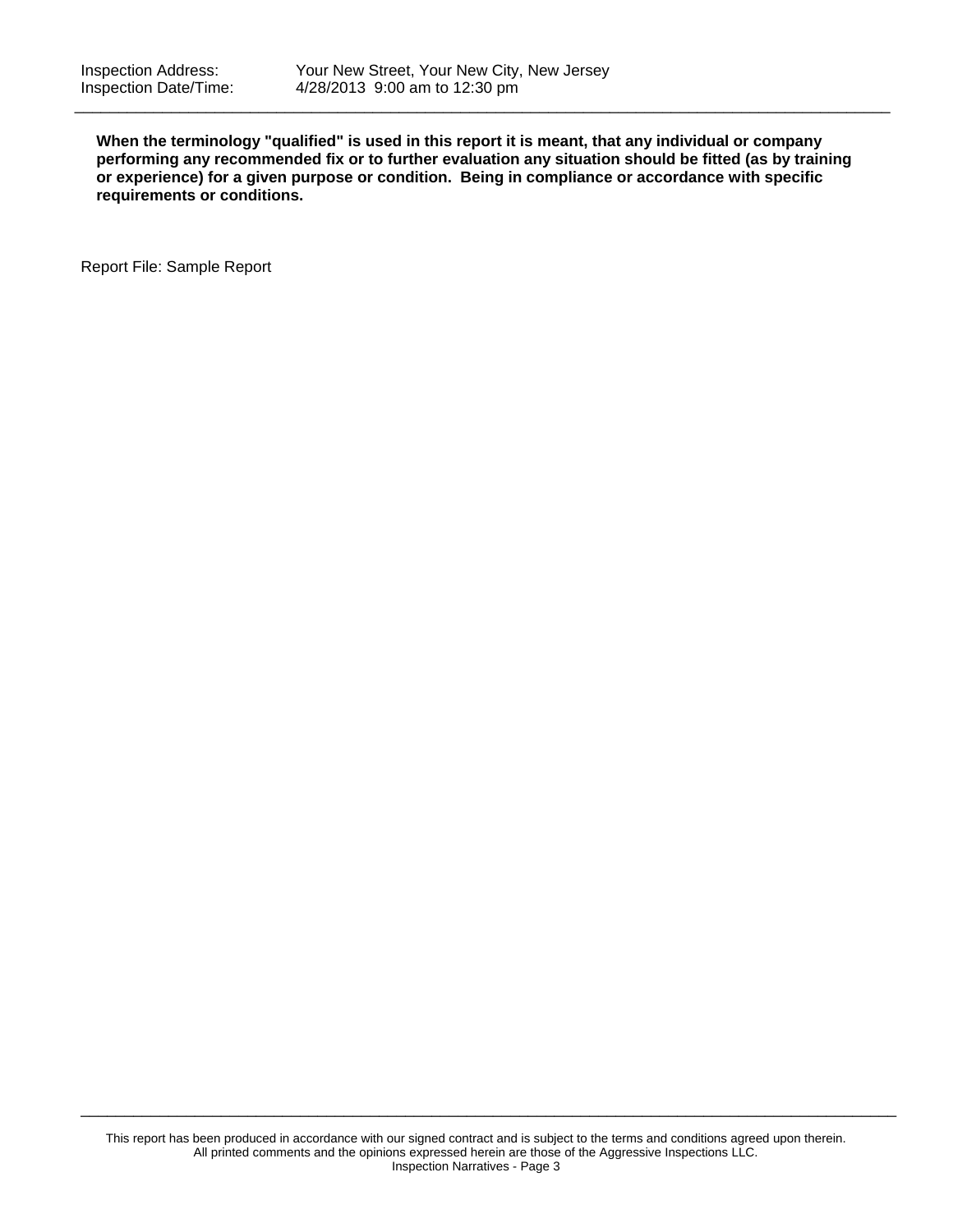## **SCOPE OF WORK**

You have contracted with Aggressive Inspections LLC to perform a generalist inspection in accordance with the standards of practice established by National Association of Certified Home Inspectors a copy of which is available upon request. Generalist inspections are essentially visual, and distinct from those of specialists, inasmuch as they do not include the use of specialized instruments, the dismantling of equipment, or the sampling of air and inert materials. Consequently, a generalist inspection and the subsequent report will not be as comprehensive, nor as technically exhaustive, as that generated by specialists, and it is not intended to be. The purpose of a generalist inspection is to identify significant defects or adverse conditions that would warrant a specialist evaluation. Therefore, you should be aware of the limitations of this type of inspection, which are clearly indicated in the standards. However, the inspection is not intended to document the type of cosmetic deficiencies that would be apparent to the average person, and certainly not intended to identify insignificant deficiencies.

Most homes built after 1978, are generally assumed to be free of asbestos and many other common environmental contaminants. However, as a courtesy to our clients, we are including some well documented, and therefore public, information about several environmental contaminants that could be of concern to you and your family, all of which we do not have the expertise or the authority to evaluate, such as asbestos, radon, methane, formaldehyde, termites and other wood-destroying organisms, pests and rodents, molds, microbes, bacterial organisms, and electromagnetic radiation, to name some of the more commonplace ones. Nevertheless, we will attempt to alert you to any suspicious substances that would warrant evaluation by a specialist. However, health and safety, and environmental hygiene are deeply personal responsibilities, and you should make sure that you are familiar with any contaminant that could affect your home environment. You can learn more about contaminants that can affect you home from a booklet published by The environmental Protection Agency, which you can read online at www.epa.gov/iaq/pubs/insidest.html.

Mold is one such contaminant. It is a microorganism that has tiny seeds, or spores, that are spread on the air, land, and feed on organic matter. It has been in existence throughout human history, and actually contributes to the life process. It takes many different forms, many of them benign, like mildew. Some characterized as allergens are relatively benign but can provoke allergic reactions among sensitive people, and others characterized as pathogens can have adverse health effects on large segments of the population, such as the very young, the elderly, and people with suppressed immune systems. However, there are less common molds that are called toxigens that represent a serious health threat. All molds flourish in the presence of moisture, and we make a concerted effort to look for any evidence of it wherever there could be a water source, including that from condensation. Interestingly, the molds that commonly appear on ceramic tiles in bathrooms do not usually constitute a health threat, but they should be removed. However, some visibly similar molds that form on cellulose materials, such as on drywall, plaster, and wood, are potentially toxigenic. If mold is to be found anywhere within a home, it will likely be in the area of tubs, showers, toilets, sinks, water heaters, evaporator coils, inside attics with un vented bathroom exhaust fans, and return-air compartments that draw outside air, all of which are areas that we inspect very conscientiously. Nevertheless, mold can appear as though spontaneously at any time, so you should be prepared to monitor your home, and particularly those areas that we identified. Naturally, it is equally important to maintain clean air-supply ducts and to change filters as soon as they become soiled, because contaminated ducts are a common breeding ground for dust mites, rust, and other contaminants. Regardless, although some mold-like substances may be visually identified, the specific identification of molds can only be determined by specialists and laboratory analysis, and is absolutely beyond the scope of our inspection. Nonetheless, as a prudent investment in environmental hygiene, we categorically recommend that you have your home tested for the presence of any such contaminants, and particularly if you or any member of your family suffers from allergies or asthma. Also, you can learn more about mold from an Environmental Protection Agency document entitled "A Brief Guide to Mold, Moisture and Your Home," by visiting their web site at: http://www.epa.gov/iaq/molds/moldguide.html, from which it can be downloaded.

Asbestos is a notorious contaminant that could be present in any home built before 1978. It is a naturally occurring mineral fiber that was first used by the Greek and Romans in the first century, and it has been widely used throughout the modern world in a variety of thermal insulators, including those in the form of paper wraps, bats, blocks, and blankets. However, it can also be found in a wide variety of other products too numerous to mention, including duct insulation and acoustical materials, plasters, siding, floor tiles, heat vents, and roofing products. Although perhaps recognized as being present in some documented forms, asbestos can only be

\_\_\_\_\_\_\_\_\_\_\_\_\_\_\_\_\_\_\_\_\_\_\_\_\_\_\_\_\_\_\_\_\_\_\_\_\_\_\_\_\_\_\_\_\_\_\_\_\_\_\_\_\_\_\_\_\_\_\_\_\_\_\_\_\_\_\_\_\_\_\_\_\_\_\_\_\_\_\_\_\_\_\_\_\_\_\_\_\_\_\_\_\_

This report has been produced in accordance with our signed contract and is subject to the terms and conditions agreed upon therein. All printed comments and the opinions expressed herein are those of the Aggressive Inspections LLC. Inspection Narratives - Page 4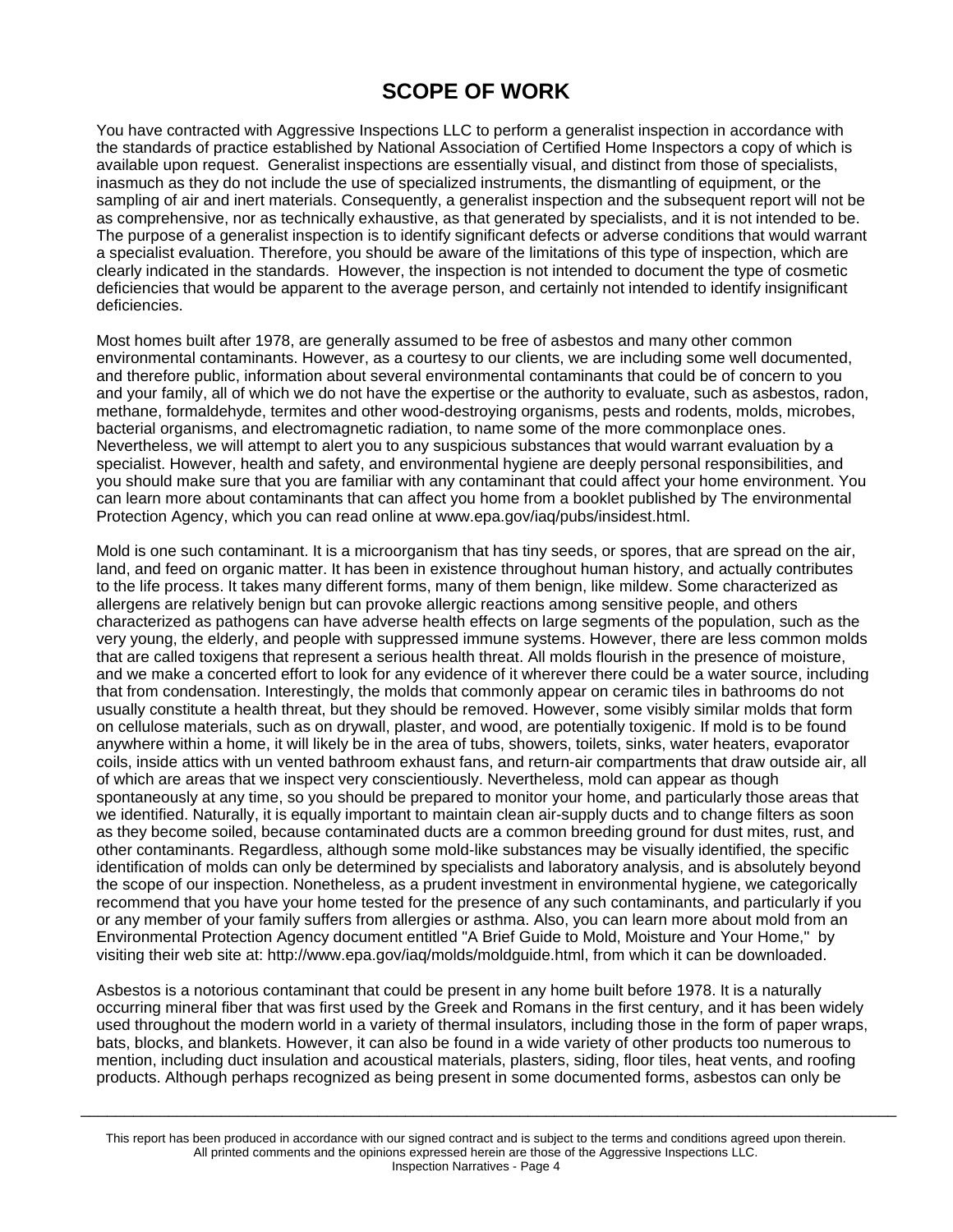specifically identified by laboratory analysis. The most common asbestos fiber that exists in residential products is chrysotile, which belongs to the serpentine or white-asbestos group, and was used in the clutches and brake shoes of automobiles for many years. However, a single asbestos fiber is said to be able to cause cancer, and is therefore a potential health threat and a litigious issue. Significantly, asbestos fibers are only dangerous when they are released into the air and inhaled, and for this reason authorities such as the Environmental Protection Agency [EPA] and the Consumer Product Safety Commission [CPSC] distinguish between asbestos that is in good condition, or non-friable, and that which is in poor condition, or friable, which means that its fibers could be easily crumbled and become airborne. However, we are not specialists and, regardless of the condition of any real or suspected asbestos-containing material [ACM], we would not endorse it and recommend having it evaluated by a specialist.

Radon is a gas that results from the natural decay of radioactive materials within the soil, and is purported to be the second leading cause of lung cancer in the United States. The gas is able to enter homes through the voids around pipes in concrete floors or through the floorboards of poorly ventilated crawlspaces, and particularly when the ground is wet and the gas cannot easily escape through the soil and dispersed into the atmosphere. However, it cannot be detected by the senses, and its existence can only be determined by sophisticated instruments and laboratory analysis. However, you can learn more about radon and other environmental contaminants and their affects on health, by contacting the EPA or a similar state agency, and it would be prudent for you to enquire about any high radon readings that might be prevalent in the general area surrounding your home.

Lead poses an equally serious health threat. In the 1920's, it was commonly found in many plumbing systems. In fact, the word "plumbing" is derived from the Latin word "plumbum," which means lead. When in use as a component of a waste system, it does not constitute a viable health threat, but as a component of potable water pipes it would certainly be a health-hazard. Although rarely found in use, lead could be present in any home build as recently as the nineteen forties. For instance, lead was an active ingredient in many household paints, which can be released in the process of sanding, and even be ingested by small children and animals chewing on painted surfaces. Fortunately, the lead in painted surfaces can be detected by industrial hygienists using sophisticated instruments, but testing for it is not cheap. There are other environmental contaminants, some of which we have already mentioned, and others that may be relatively benign. However, we are not environmental hygienists, and as we stated earlier we disclaim any responsibility for testing or establishing the presence of any environmental contaminant, and recommend that you schedule whatever specialist inspections that may deem prudent before the close of escrow.

Vermin and other pests are part of the natural habitat but they often invade homes. Rats and mice have collapsible rib cages and can squeeze through even the tiniest crevices. It is not uncommon for them to establish colonies within crawlspaces, attics, closets and even the space inside walls, where they can breed and become a health-hazard. Therefore, it would be prudent to have an exterminator evaluate the residence to ensure that it is rodent-proof and to periodically monitor those areas that are not readily accessible.

When the location of a room is defined (exp. 1st floor left rear guest bedroom) direction is determined as if standing in front of the dwelling looking at the front exterior door.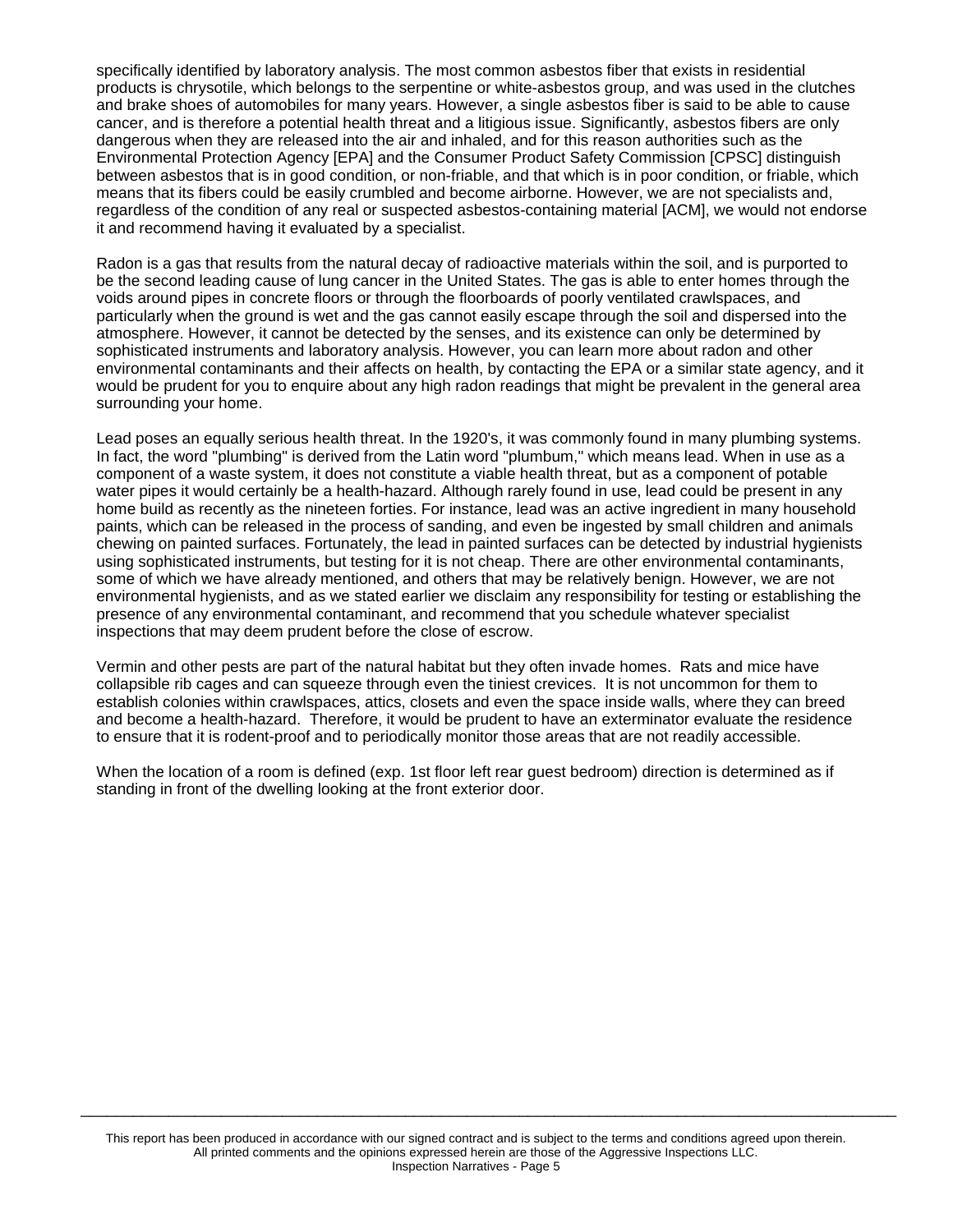## **Structural**

\_\_\_\_\_\_\_\_\_\_\_\_\_\_\_\_\_\_\_\_\_\_\_\_\_\_\_\_\_\_\_\_\_\_\_\_\_\_\_\_\_\_\_\_\_\_\_\_\_\_\_\_\_\_\_\_\_\_\_\_\_\_\_\_\_\_\_\_\_\_\_\_\_\_\_\_\_\_\_\_\_\_\_\_\_\_\_\_\_\_\_\_\_

All structures are dependent on the soil beneath them for support, but soils are not uniform. Some that might appear to be firm and solid can liquefy and become unstable during seismic activity. Also, there are soils that can expand to twice their volume with the influx of water and move structures with relative ease, raising and lowering them and fracturing slabs and other hard surfaces. In fact, expansive soils have accounted for more structural damage than most natural disasters. Regardless, foundations are not uniform, and conform to the structural standard of the year in which they were built. In accordance with our standards of practice, we identify foundation types and look for any evidence of structural deficiencies. However, cracks or deteriorated surfaces in foundations are quite common. In fact, it would be rare to find a raised foundation wall that was not cracked or deteriorated in some way, or a slab foundation that did not include some cracks concealed beneath the carpeting and padding. Fortunately, most of these cracks are related to the curing process or to common settling, including some wide ones called cold-joint separations that typically contour the footings, but others can be more structurally significant and reveal the presence of expansive soils that can predicate more or less continual movement. We will certainly alert you to any suspicious cracks if they are clearly visible. However, we are not specialists, and in the absence of any major defects we may not recommend that you consult with a foundation contractor, a structural engineer, or a geologist, but this should not deter you from seeking the opinion of any such expert.

### **Basement**

### **General Comments**

### *Informational Conditions*

The basement is finished with drywall ceilings and walls. Because of this our view of the foundation, plumbing, framing, structure and electrical are obscured and we are unable to comment on the hidden components.

### **Basement Foundation Type**

*Informational Conditions*

The foundation is built over a basement and bolted to the standards of the year in which it was constructed, which may well be adequate but which would not meet current structural standards.

### **Method of Evaluation**

#### *Informational Conditions*

We evaluated the basement foundation by accessing and evaluating the visible components within, which where not obstructed by storage, appliances, heating or water systems etc.

### **Structural Framing**

#### *Informational Conditions*

There are no visible columns or main beams. The basement has a finished ceiling, finished walls and the columns are covered not allowing a full view of these components.

### **Crawlspace Foundation**

#### **Access**

*Informational Conditions*

Access to the crawlspace is from the basement.

### **Floor Insulation**

*Informational Conditions*

The floor insulation is in acceptable condition.

### **Intermediate Floor Framing**

### *Informational Conditions*

The intermediate floor framing is covered (insulation). Our view of the framing is blocked and we were unable to inspect or comment on the materials.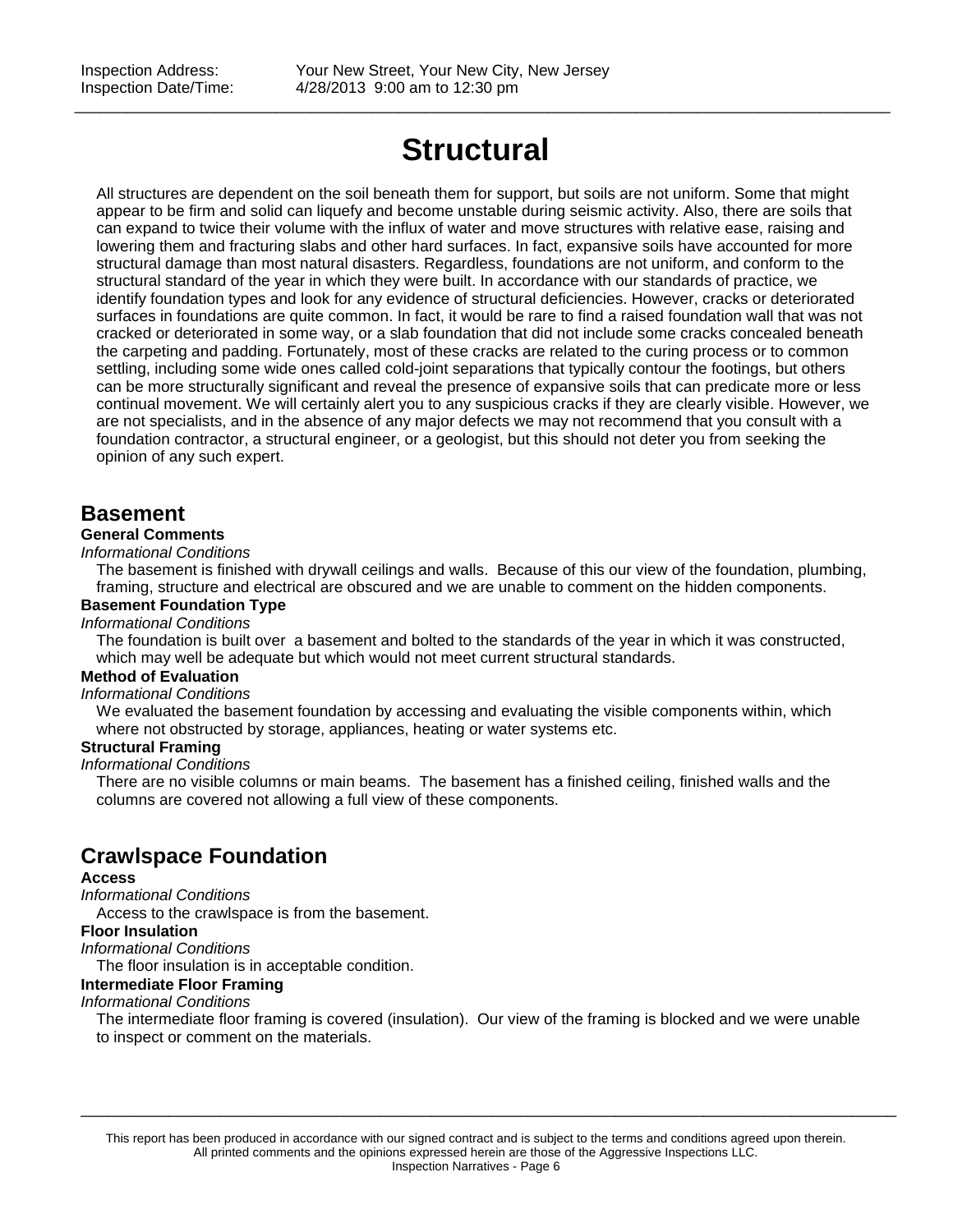

### **Location**

*Informational Conditions*

The crawlspace is located under the rear half of the dwelling.

### **Masonry Cinderblock Walls**

*Functional Components and Conditions*

The block walls are in acceptable condition.

### **Method of Evaluation**

#### *Informational Conditions*

We evaluated the crawl space from the access hatch (half way in) with a high power flash light. The opening was to small for full access.

### **Ventilation**

*Informational Conditions*

The ventilation in the foundation crawlspace appears to be standard and adequate.

### **Radon Mitigation System**

### **General Comments**

*Functional Components and Conditions*

The radon mitigation system is in acceptable condition.

### **Fan**

*Functional Components and Conditions*

The radon mitigation fan is functional.

### **Location**

*Informational Conditions*

The radon mitigation fan is correctly located on the outside of the dwelling and it vents to the roof.

### **Structural Elements**

### **Identification of Ceiling Structure**

*Informational Conditions*

The ceiling structure consists of standard 2" x 12" joists observed in the attic.

### **Identification of Floor Structure**

*Informational Conditions*

The floor joists are concealed by sheet rock/plaster and flooring in the basement and we were unable to view it.

### **Identification of Roof Structure**

*Informational Conditions*

The roof structure is conventionally framed with rafters 2" x 10" observed in the attic.

### **Identification of Wall Structure**

### *Informational Conditions*

The wall studs are concealed by sheet rock / plaster and we are unable to determine if they are standard studs.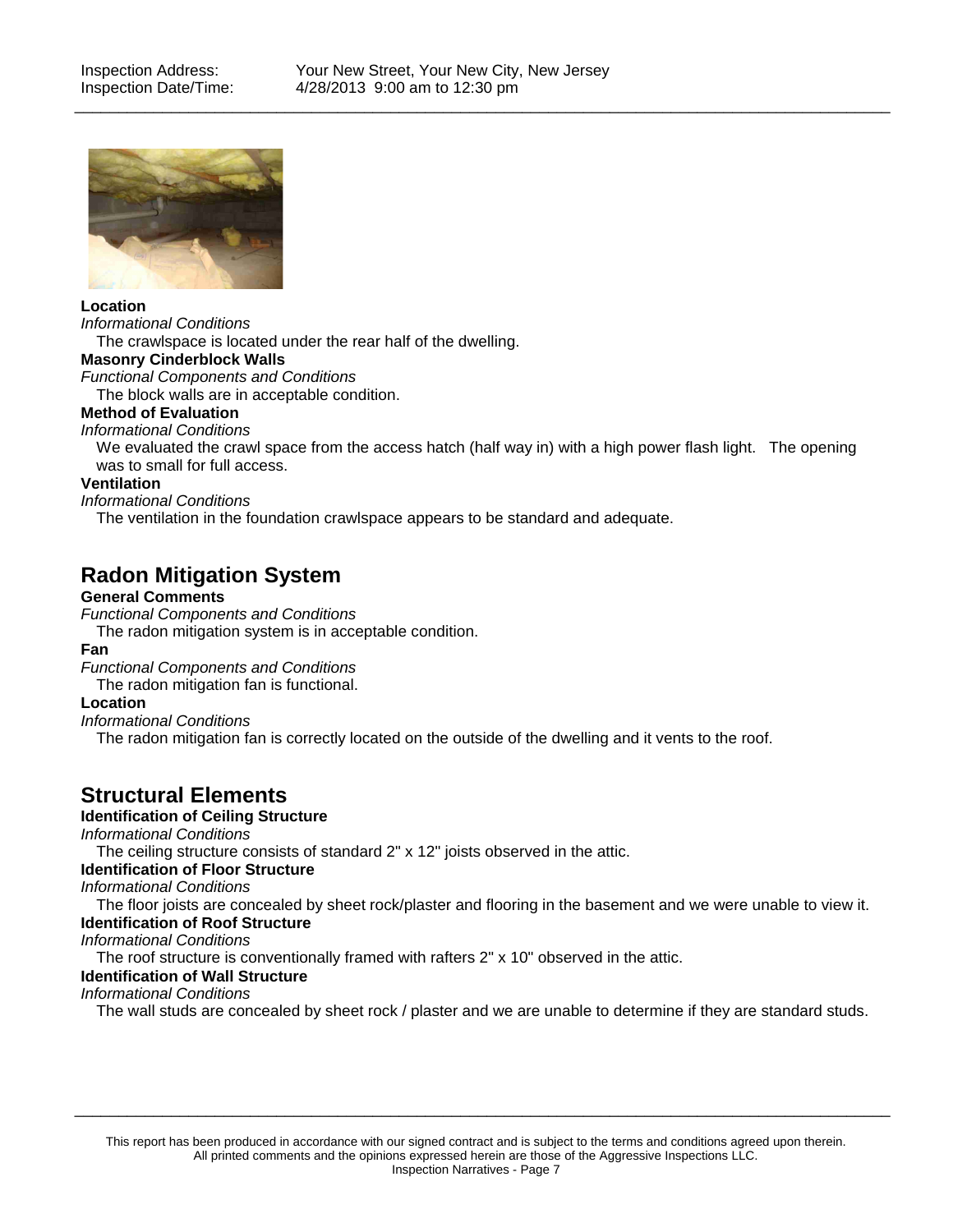## **Exterior**

\_\_\_\_\_\_\_\_\_\_\_\_\_\_\_\_\_\_\_\_\_\_\_\_\_\_\_\_\_\_\_\_\_\_\_\_\_\_\_\_\_\_\_\_\_\_\_\_\_\_\_\_\_\_\_\_\_\_\_\_\_\_\_\_\_\_\_\_\_\_\_\_\_\_\_\_\_\_\_\_\_\_\_\_\_\_\_\_\_\_\_\_\_

With the exception of town homes, condominiums, and residences that are part of a planned urban development, or PUD, we evaluate the following exterior features: driveways, walkways, fences, gates, handrails, guardrails, yard walls, carports, patio covers, decks, building walls, fascia and trim, balconies, doors, windows, lights, and outlets. However, we do not evaluate any detached structures, such as storage sheds and stables, and we do not water test or evaluate subterranean drainage systems or any mechanical or remotely controlled components, such as driveway gates. Also, we do not evaluate landscape components, such as trees, shrubs, fountains, ponds, statuary, pottery, fire pits, patio fans, heat lamps, and decorative or low-voltage lighting. In addition, we do not comment on coatings or cosmetic deficiencies and the wear and tear associated with the passage of time, which would be apparent to the average person. However, cracks in hard surfaces can imply the presence of expansive soils that can result in continuous movement, but this could only be confirmed by a geological evaluation of the soil.

### **Door Wall Window Parapet**

### **Exterior Doors**

*Functional Components and Conditions*

All the accessible exterior doors are in acceptable condition.

### **Fascia & Soffit & Trim**

*Functional Components and Conditions*

The visible fascia board, soffit and trim are in acceptable condition.

### **Foundation Exterior View**

### *Poor Condition*

There are a few cracks in the foundation walls. This is most likely due to settlement but these cracks can allow moisture damage to occur. It is recommended these cracks be sealed as standard home maintenance. It is also recommended that a qualified mason further evaluate and make any necessary fixes. If you deem further evaluation is necessary a qualified structural engineer should be contacted.



### **House Wall Finish Type**

*Informational Conditions*

The house walls are finished with a combination of brick veneer (front of dwelling and front bottom of garage) and vinyl.

### **Screen Doors**

*Informational Conditions*

There are no screen doors.

### **Wall Brick Observations**

*Informational Conditions*

The lintels (steel above) the windows and doors are in acceptable condition. The expansion of rusting steel lintels can cause horizontal cracks so it is important to keep the lintels free of rust and painted. There are weep holes in the brick veneer siding. Weep holes allow air into the wall cavity (to equalize pressure) while allowing water to drain out. The lack of weep holes can cause moisture damage to the brick walls and the house sheathing.

This report has been produced in accordance with our signed contract and is subject to the terms and conditions agreed upon therein. All printed comments and the opinions expressed herein are those of the Aggressive Inspections LLC. Inspection Narratives - Page 8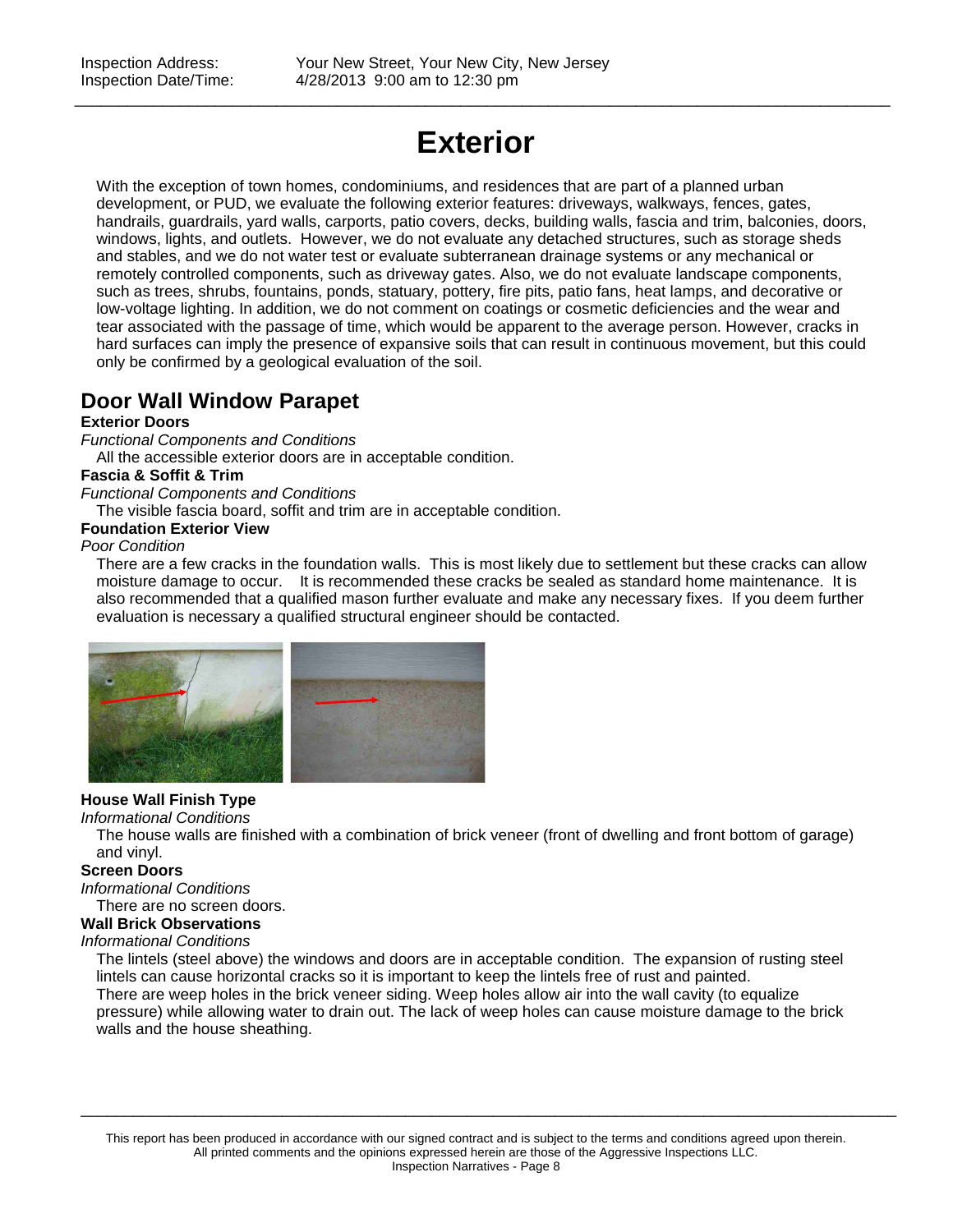The bricks are to close to grade. This can cause moisture penetration of the bricks. Efflorescence, spalling and mortar deterioration are all possibilities over the years.

\_\_\_\_\_\_\_\_\_\_\_\_\_\_\_\_\_\_\_\_\_\_\_\_\_\_\_\_\_\_\_\_\_\_\_\_\_\_\_\_\_\_\_\_\_\_\_\_\_\_\_\_\_\_\_\_\_\_\_\_\_\_\_\_\_\_\_\_\_\_\_\_\_\_\_\_\_\_\_\_\_\_\_\_\_\_\_\_\_\_\_\_\_

### **Wall Vinyl**

*Functional Components and Conditions*

The condition of the vinyl wall finish on the dwelling is acceptable.

### **Driveway Walks Decks ETC**

### **Decks Wood & Masonry**

#### *Poor Condition*

The ledger board is not securely attached to the wall using lag bolts (nails are used instead). There is a possibility with excessive weight that the nail could sheer off where the lag bolts would not. It is recommended a qualified contractor further evaluate and make any necessary fixes.



### **Driveways**

*Informational Conditions*

Asphalt driveways are not as durable as concrete ones, and typically develop cracks. They are expected to last approximately fifteen to twenty years, and typically need maintenance service.

It is recommended the asphalt driveway be sealed to extend its life expectancy each year.

#### *Poor Condition*

There are predictable cracks in the asphalt driveway. These are settlement cracks which are common. They should be sealed to prevent moisture damage. It is recommended a qualified driveway expert further evaluate and make any necessary fixes.

### **Fences & Gates**

### *Informational Conditions*

The fences and gates are serviceable, and would not need service at this time.

#### **Lights**

*Functional Components and Conditions*

All the exterior (non-motion) entry lights are functional.

#### **Outlets**

### *Informational Conditions*

The visible outside outlets that were tested are functional and include ground-fault protection.

#### **Patio**

*Functional Components and Conditions*

The rear patio is functional.

### **Porch**

#### *Functional Components and Conditions*

The rear open porch is in acceptable condition.

#### **Screens**

#### *Informational Conditions*

The visible window screens are functional.

### **Sliding Glass Doors**

*Functional Components and Conditions*

The sliding glass door is tempered and in acceptable condition.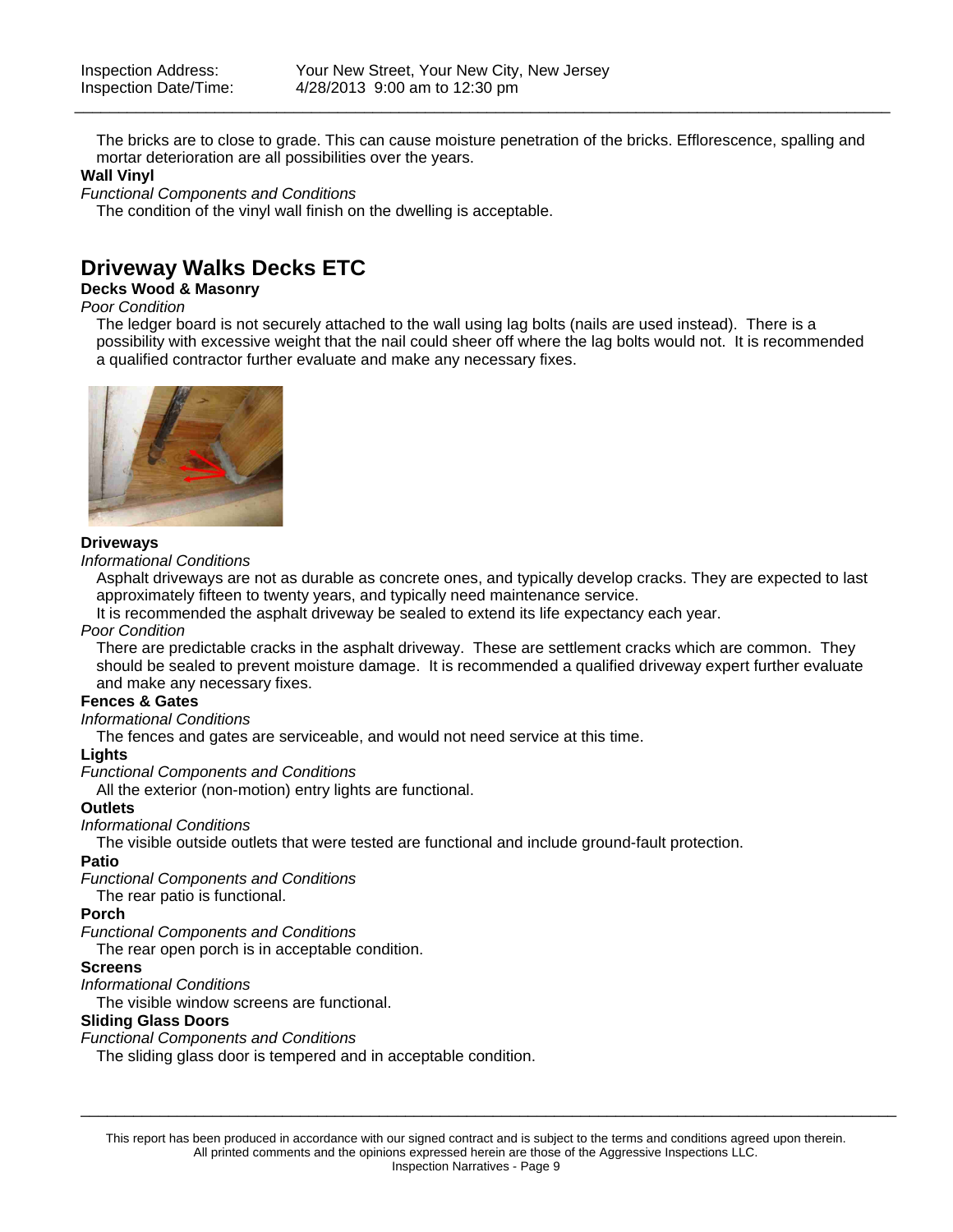The screen sliding door is in acceptable condition. **Steps Handrails Landings**

### *Functional Components and Conditions*

The front and side stairs & railings are in acceptable condition.

### **Walkways**

*Informational Conditions*

The walkway to the front stairs is in acceptable condition.

### **Grading & Drainage**

### **General Comment Grading**

### *Informational Conditions*

Water can be destructive and foster conditions that are detrimental to health. For this reason, the ideal property will have soils that slope away from the residence and the interior floors will be several inches higher than the exterior grade. Also, the residence will have roof gutters and downspouts that discharge into area drains with catch basins that carry water away to hard surfaces. However, we cannot guarantee the condition of any subterranean drainage system, but if a property does not meet this ideal, or if any portion of the interior floor is below the exterior grade, we cannot endorse it and recommend that you consult with a grading and drainage contractor, even though there may not be any evidence of moisture intrusion. The sellers or occupants will obviously have a more intimate knowledge of the site than we could possible hope to have during our limited visit, however we have confirmed moisture intrusion in residences when it was raining that would not have been apparent otherwise. Also, in conjunction with the cellulose material found in most modern homes, moisture can facilitate the growth of biological organisms that can compromise building materials and produce mold-like substances that can have an adverse affect on health.

### **Gereral Comment Moisture**

### *Informational Conditions*

Moisture intrusion is a chronic problem, with which you should be aware. It involves a host of interrelated factors, and can be unpredictable, intermittent, or constant. When moisture intrusion is not self evident, it can be inferred by musty odors, peeling paint or plaster, efflorescence, or salt crystal formations, rust on metal components, and wood rot. However, condensation and humidity can produce similar conditions if the temperature in an area is not maintained above the dew point. Regardless, if the interior floors of a residence are at the same elevation or lower than the exterior grade we could not rule out the potential for moisture intrusion and would not endorse any such areas. Nevertheless, if such conditions do exist, or if you or any member of your family suffers from allergies or asthma, we recommend you schedule a specialist inspection for further evaluation.

### **Drainage & Grading**

### *Informational Conditions*

Drainage is facilitated by soil percolation hard surfaces, area drains, and full or partial gutters, and we did not observe any evidence of moisture threatening the living space from the outside drainage systems. However, the area drains must be kept clean or moisture intrusion could result.

### **Interior-Exterior Elevations**

### *Informational Conditions*

There is an adequate difference in elevation between the exterior grade and the interior livable area floors that should ensure that moisture intrusion would not threaten the first floor living space, but of course we cannot guarantee that.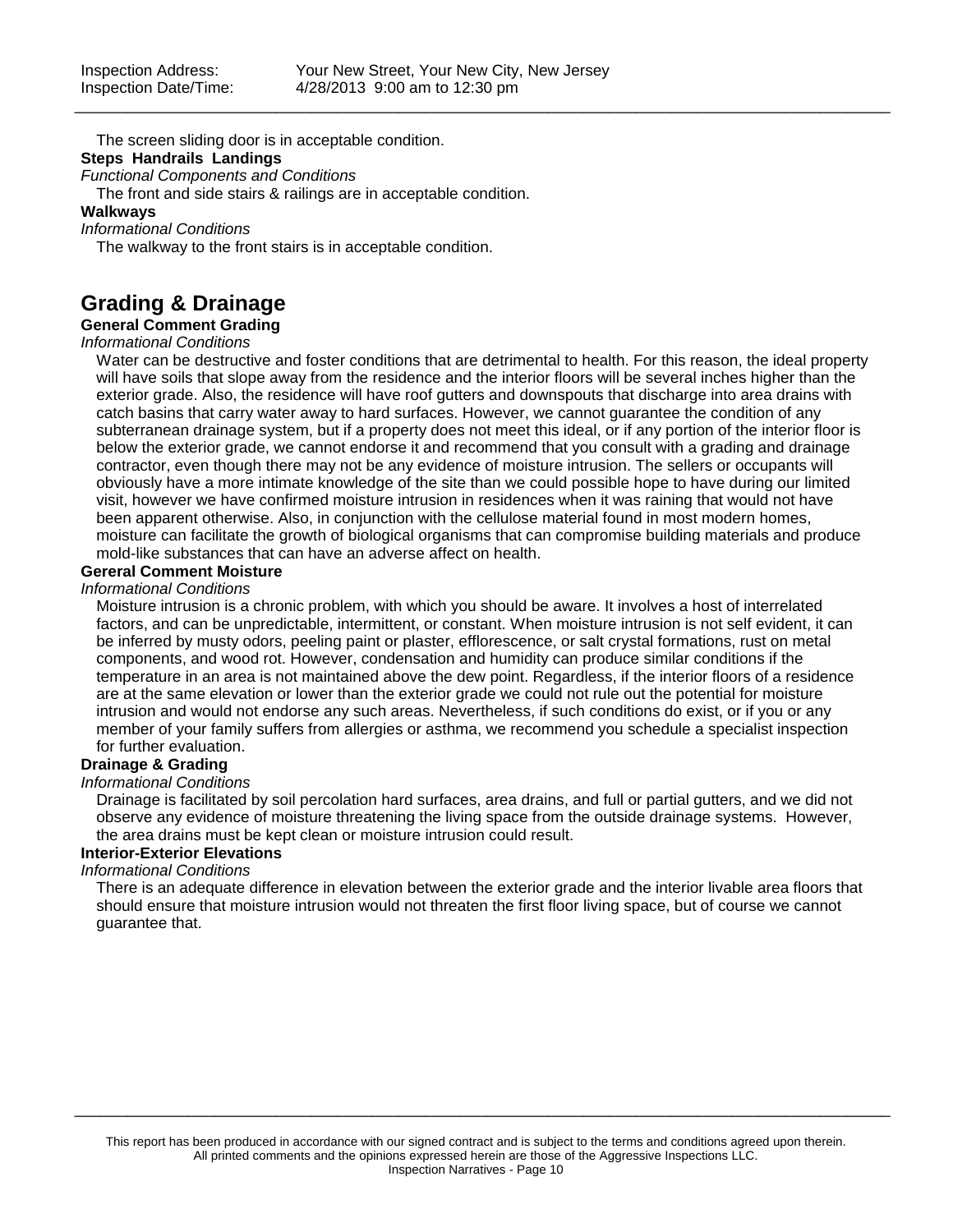### **Landscaping**

**Landscaping Observations**

*Informational Conditions* We do not evaluate landscaping.

## **Observations & Disclaimers**

### **Miscellaneous**

*Informational Conditions*

Detached sheds, pool houses and pergolas are not included in our inspection services only detached garages. This is by the NACHI (National Association of Certified Home Inspectors) guide lines.

## **Roof**

There are many different roof types, which we evaluate by walking on their surfaces. If we are unable or unwilling to do this for any reason, we will indicate the method that was used to evaluate them. Every roof will wear differently relative to its age, the number of its layers, the quality of its material, the method of its application, its exposure to direct sunlight or other prevalent weather conditions, and the regularity of its maintenance. Regardless of its design-life, every roof is only as good as the waterproof membrane beneath it, which is concealed and cannot be examined without removing the roof material, and this is equally true of almost all roofs. In fact, the material on the majority of pitched roofs is not designed to be waterproof only water-resistant. However, what remains true of all roofs is that, whereas their condition can be evaluated, it is virtually impossible for anyone to detect a leak except as it is occurring or by specific water tests, which are beyond the scope of our service. Even water stains on ceilings, or on the framing within attics, could be old and will not necessarily confirm an active leak without some corroborative evidence, and such evidence can be deliberately concealed. Consequently, only the installers can credibly guarantee that a roof will not leak, and they do. We evaluate every roof conscientiously, and even attempt to approximate its age, but we will not predict its remaining life expectancy, or guarantee that it will not leak. Naturally, the sellers or the occupants of a residence will generally have the most intimate knowledge of the roof and of its history. Therefore, we recommend that you ask the sellers about it, and that you either include comprehensive roof coverage in your home insurance policy, or that you obtain a roof certification from an established local roofing company.

## **Composition Shingle Roof**

### **General Comments**

### *Informational Conditions*

There are a wide variety of composition shingle roofs, which are comprised of asphalt or fiberglass materials impregnated with mineral granules that are designed to deflect the deteriorating ultra-violet rays of the sun. The commonest of these roofs are warranted by manufacturers to last from twenty to twenty-five years, and are typically guaranteed against leaks by the installer for three to five years. The actual life of the roof will vary, depending on a number of interrelated factors besides the quality of the material and the method of installation. However, the first indication of significant wear is apparent when the granules begin to separate and leave pockmarks or dark spots. This is referred to as primary decomposition, which means that the roof is in decline, and therefore susceptible to leakage. This typically begins with the hip and ridge shingles and the field shingles on the south facing side. This does not mean that the roof needs to be replaced, but that it should be monitored more regularly and serviced when necessary. Regular maintenance will certainly extend the life of any roof, and will usually avert most leaks that only become evident after they have caused other damage. There is a satellite dish attached to the roof. Any time the roof is penetrated this area becomes a concern for leakage. This area must always be monitored for leakage.

### **Estimated Age**

### *Informational Conditions*

The roof is the same age as the residence. You should request the installation permit from the sellers, which will reveal its exact age and any warranty or guarantee that might be applicable.

\_\_\_\_\_\_\_\_\_\_\_\_\_\_\_\_\_\_\_\_\_\_\_\_\_\_\_\_\_\_\_\_\_\_\_\_\_\_\_\_\_\_\_\_\_\_\_\_\_\_\_\_\_\_\_\_\_\_\_\_\_\_\_\_\_\_\_\_\_\_\_\_\_\_\_\_\_\_\_\_\_\_\_\_\_\_\_\_\_\_\_\_\_

This report has been produced in accordance with our signed contract and is subject to the terms and conditions agreed upon therein. All printed comments and the opinions expressed herein are those of the Aggressive Inspections LLC. Inspection Narratives - Page 11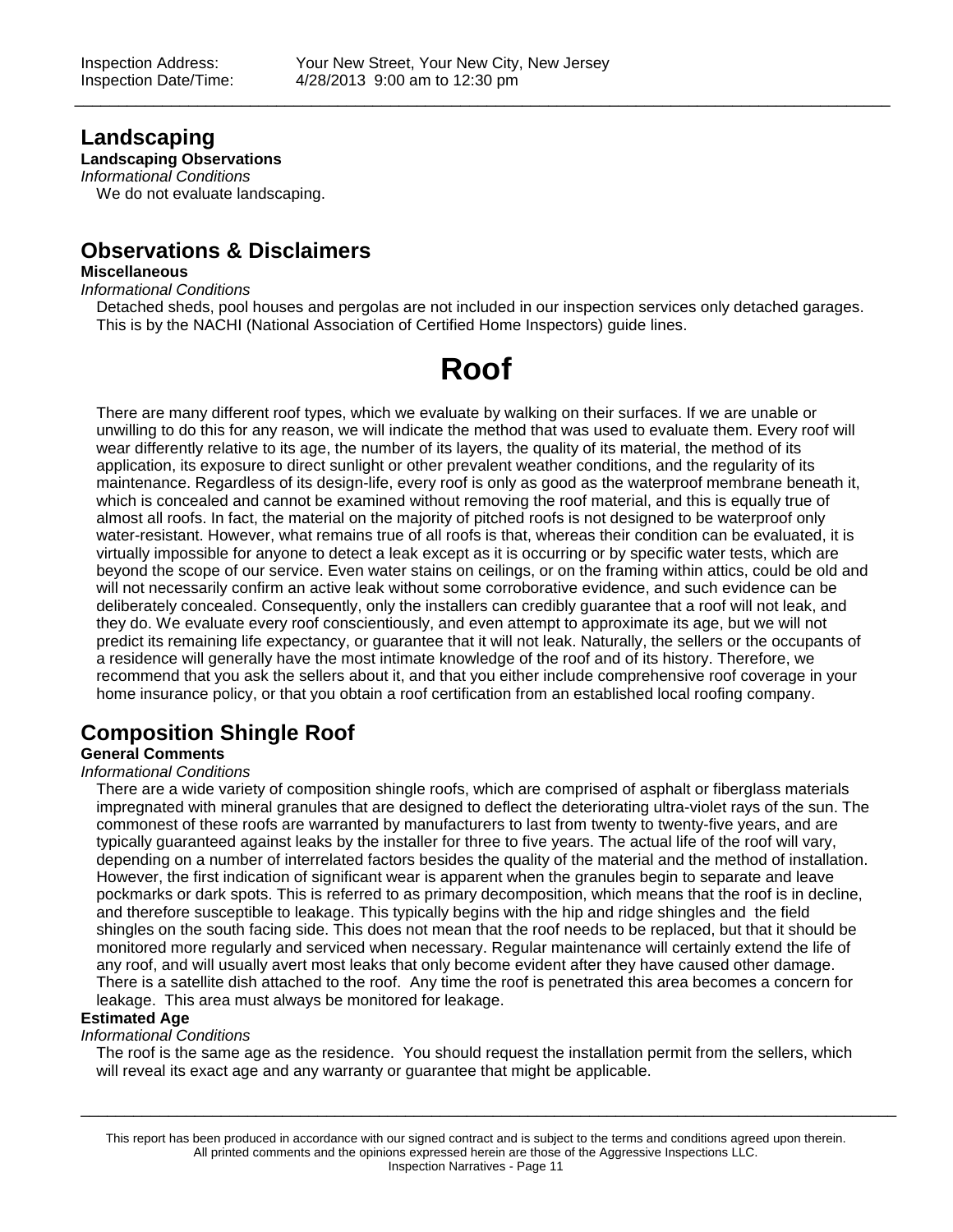### **Flashings**

### *Informational Conditions*

The visible roof flashing's are in acceptable condition.

### **Gutters & Drainage**

### *Functional Components and Conditions*

The visible gutters and drain pipes appear to be in acceptable condition. However, without water in them it is difficult to judge whether they are correctly pitched to direct water into the downspouts and the downspouts and gutters are not leaking, but they should function as they were intended.

\_\_\_\_\_\_\_\_\_\_\_\_\_\_\_\_\_\_\_\_\_\_\_\_\_\_\_\_\_\_\_\_\_\_\_\_\_\_\_\_\_\_\_\_\_\_\_\_\_\_\_\_\_\_\_\_\_\_\_\_\_\_\_\_\_\_\_\_\_\_\_\_\_\_\_\_\_\_\_\_\_\_\_\_\_\_\_\_\_\_\_\_\_

### **Location**

### *Informational Conditions*

The composite shingles are located on all the dwelling roofs.

### **Method of Evaluation**

### *Informational Conditions*

We were unable to access the roof safely due to its steep height. We evaluated the roof with the use of binoculars from various vantage points.

### **Roofing Material**

### *Functional Components and Conditions*

The visable roof is in acceptable condition, but this is not a guarantee against leaks. For a guarantee, you would need to have a roofing company perform a water-test and issue a roof certification.

### **Skylights**

### *Informational Conditions*

The roof includes one or more skylights, which are notoriously problematic and a common point of leaks. There are different methods of installing them and, although opinions will vary, some methods are better than others. Therefore, it will be important to keep the area around them clean and to monitor them for evidence of leaks.

### **Vent Pipes**

### *Informational Conditions*

The vent pipes seem to be in acceptable condition.

### **Ventilation**

#### *Informational Conditions*

Ventilation in the main structure is provided by possible soffit, ridge and gable vents.

#### *Poor Condition*

There was no visible ventilation in the rear porch roof. Ventilation is used to prevent moisture in the enclosed spaces. Moisture can cause damage and mold in these area's. It is recommended a qualified roofer further evaluate and make any necessary fixes.

## **Plumbing**

Plumbing systems have common components, but they are not uniform. In addition to fixtures, these components include gas pipes, water pipes, pressure regulators, pressure relief valves, shut-off valves, drain and vent pipes, and water-heating devices, some of which we do not test if they are not in daily use. The best and most dependable water pipes are copper, because they are not subject to the build-up of minerals that bond within galvanized pipes, and gradually restrict their inner diameter and reduce water volume. Water softeners can remove most of these minerals, but not once they are bonded within the pipes, for which there would be no remedy other than a re-pipe. The water pressure within pipes is commonly confused with water volume, but whereas high water volume is good high water pressure is not. In fact, whenever the street pressure exceeds eighty pounds per square inch a regulator is recommended, which typically comes factory preset between forty-five and sixty-five pounds per square inch. However, regardless of the pressure, leaks will occur in any system, and particularly in one with older galvanized pipes, or one in which the regulator fails and high pressure begins to stress the washers and diaphragms within the various components.

Waste and drainpipes pipes are equally varied, and range from modern ABS ones [acrylonitrile butadiene styrene] to older ones made of cast-iron, galvanized steel, clay, and even a cardboard-like material that is coated with tar. The condition of these pipes is usually directly related to their age. Older ones are subject to

This report has been produced in accordance with our signed contract and is subject to the terms and conditions agreed upon therein. All printed comments and the opinions expressed herein are those of the Aggressive Inspections LLC. Inspection Narratives - Page 12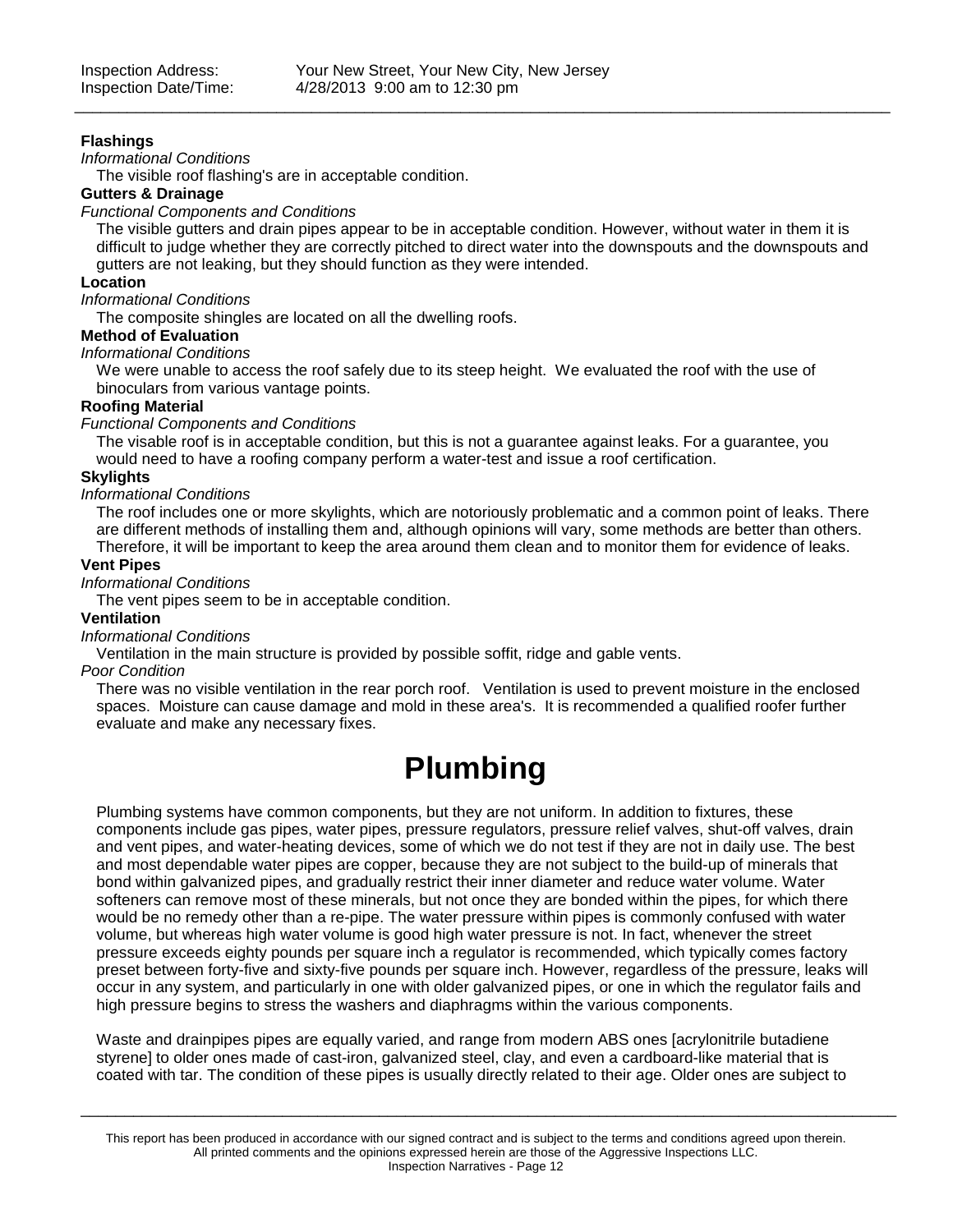damage through decay and root movement, whereas the more modern ABS ones are virtually impervious to damage, although some rare batches have been alleged to be defective. However, inasmuch as significant portions of drainpipes are concealed, we can only infer their condition by observing the draw at drains. Nonetheless, blockages will occur in the life of any system, but blockages in drainpipes, and particularly in main drainpipes, can be expensive to repair, and for this reason we recommend having them video-scanned. This could also confirm that the house is connected to the public sewer system, which is important because all private systems must be evaluated by specialists.

\_\_\_\_\_\_\_\_\_\_\_\_\_\_\_\_\_\_\_\_\_\_\_\_\_\_\_\_\_\_\_\_\_\_\_\_\_\_\_\_\_\_\_\_\_\_\_\_\_\_\_\_\_\_\_\_\_\_\_\_\_\_\_\_\_\_\_\_\_\_\_\_\_\_\_\_\_\_\_\_\_\_\_\_\_\_\_\_\_\_\_\_\_

### **Gas Main & Supply**

### **Gas Main Observations**

### *Informational Conditions*

We were unable to confirm the bonding of the gas pipes. Most municipalities require that the gas piping be bonded to the house electrical grounding system. Think of the gas piping getting rid of any stray electricity to the grounding system. We do not want electricity to build up anywhere except within the electrical system. Bonding the gas piping also bonds the furnace and the duct system because the piping touches the furnace. Bonding is accomplished with a wire from the cold water pipe to the gas pipe near the water heater.

### **Gas Main Shut-Off Location**

*Informational Conditions*

The gas main shut-off is located in the basement.

### **Gas SupplyPipes**

*Informational Conditions*

The visible portions of the gas pipes appear to be in acceptable condition.

### **Irrigation or Sprinklers**

### **General Comments**

*Informational Conditions*

We do not inspect irrigation systems or sprinkler systems. This is a specialty item that needs to be inspected by a qualified sprinkler system company.

### **Potable Water Supply Pipes**

### **General Comments**

*Informational Conditions*

The dwelling has low water pressure. A pump in the basement attached to the main water line is used to assist water pressure.

### **Copper Water Pipes**

### *Informational Conditions*

The visible potable copper water pipes are in acceptable condition.

### **Water Main Shut-off Location**

*Informational Conditions*

The main water shut-off valve is located at the front of the residence.

### **Waste & Drainage Systems**

### **General Comments**

#### *Informational Conditions*

We attempt to evaluate drain pipes by flushing every drain that has an active fixture while observing its draw and watching for blockages or slow drains, but this is not a conclusive test and only a video-scan of the main line would confirm its actual condition. However, you can be sure that blockages will occur, usually relative in severity to the age of the system, and will range from minor ones in the branch lines, or at the traps beneath sinks, tubs, and showers, to major blockages in the main line. The minor ones are easily cleared, either by

This report has been produced in accordance with our signed contract and is subject to the terms and conditions agreed upon therein. All printed comments and the opinions expressed herein are those of the Aggressive Inspections LLC. Inspection Narratives - Page 13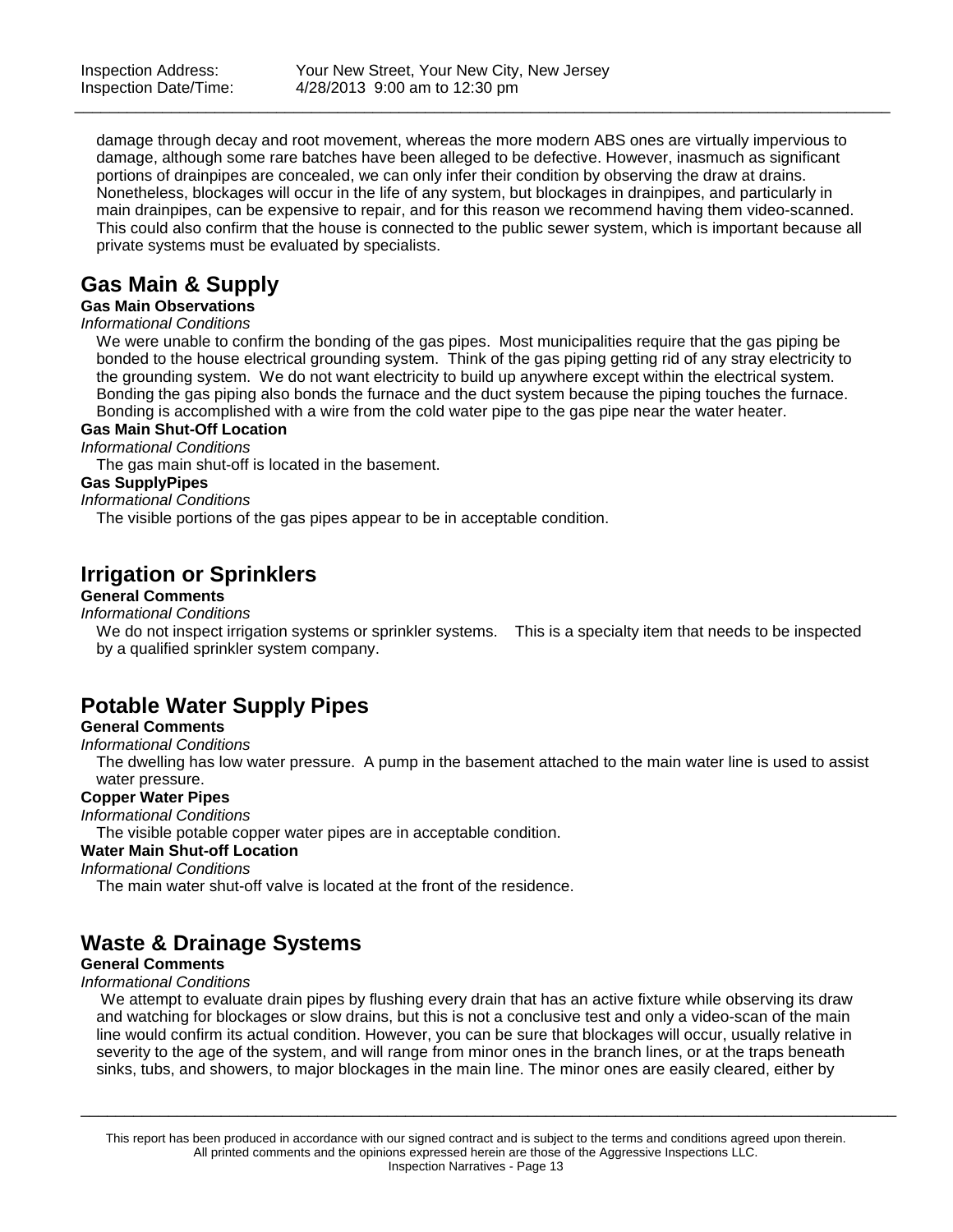chemical means or by removing and cleaning the traps. However, if tree roots grow into the main drain that connects the house to the public sewer, repairs could become expensive and might include replacing the entire main line. For these reasons, we recommend that you ask the sellers if they have ever experienced any drainage problems, or you may wish to have the main waste line video-scanned before the close of escrow. Failing this, you should obtain an insurance policy that covers blockages and damage to the main line. However, most policies only cover plumbing repairs within the house, or the cost of rooter service, most of which are relatively inexpensive.

\_\_\_\_\_\_\_\_\_\_\_\_\_\_\_\_\_\_\_\_\_\_\_\_\_\_\_\_\_\_\_\_\_\_\_\_\_\_\_\_\_\_\_\_\_\_\_\_\_\_\_\_\_\_\_\_\_\_\_\_\_\_\_\_\_\_\_\_\_\_\_\_\_\_\_\_\_\_\_\_\_\_\_\_\_\_\_\_\_\_\_\_\_

### **Drain Waste & Vent Pipes**

### *Informational Conditions*

Based on industry recommended water tests, the main drainpipe is functional at this time. Functional does not mean free of obstructions or partial obstructions. However, only a video-scan of the main drainpipe could confirm its actual condition.

### **Private Waste Disposal System**

*Informational Conditions*

This property is served by a public sewer system.

### **Type of Material**

*Informational Conditions*

The visible portions of the drain pipes are a modern acrylonitrile butadiene styrene type, or ABS.

### **Water Heaters Gas**

### **General Comments**

#### *Informational Conditions*

There are a wide variety of residential water heaters that range in capacity from fifteen to one hundred gallons. They can be expected to last at least as long as their warranty, or from five to eight years, but they will generally last longer. However, few of them last longer than fifteen or twenty years and many eventually leak. So it is always wise to have them installed over a drain pan plumbed to the exterior. Also, it is prudent to flush them annually to remove minerals that include the calcium chloride bi-product of many water softening systems. The water temperature should be set at a minimum of 110 degrees Fahrenheit to kill microbes and a maximum of 120 degrees to prevent scalding and adhere to current requirements. Also, water heaters can be dangerous if they are not secured and equipped with either a pressure/temperature relief valve and discharge pipe plumbed within six inches from the floor.

### **Capacity & Location**

### *Informational Conditions*

Hot water is provided by a Bradford White, seventy gallon, approximately the same age as the dwelling water heater that is located in the basement utility room.

#### **Common Observations**

*Functional Components and Conditions*

There is a grounding strap between the hot and cold water lines. This is installed to keep the house grounded if the water heater is removed.

#### *Informational Conditions*

The water heater is functional.

### **Blower Motor**

*Functional Components and Conditions*

The blower motor is functional.

### **Combustion Air Vents**

*Functional Components and Conditions*

The water heater does have appropriate combustion-air vents.

### **Drain Valve**

### *Informational Conditions*

The drain valve is in place and presumed to be functional.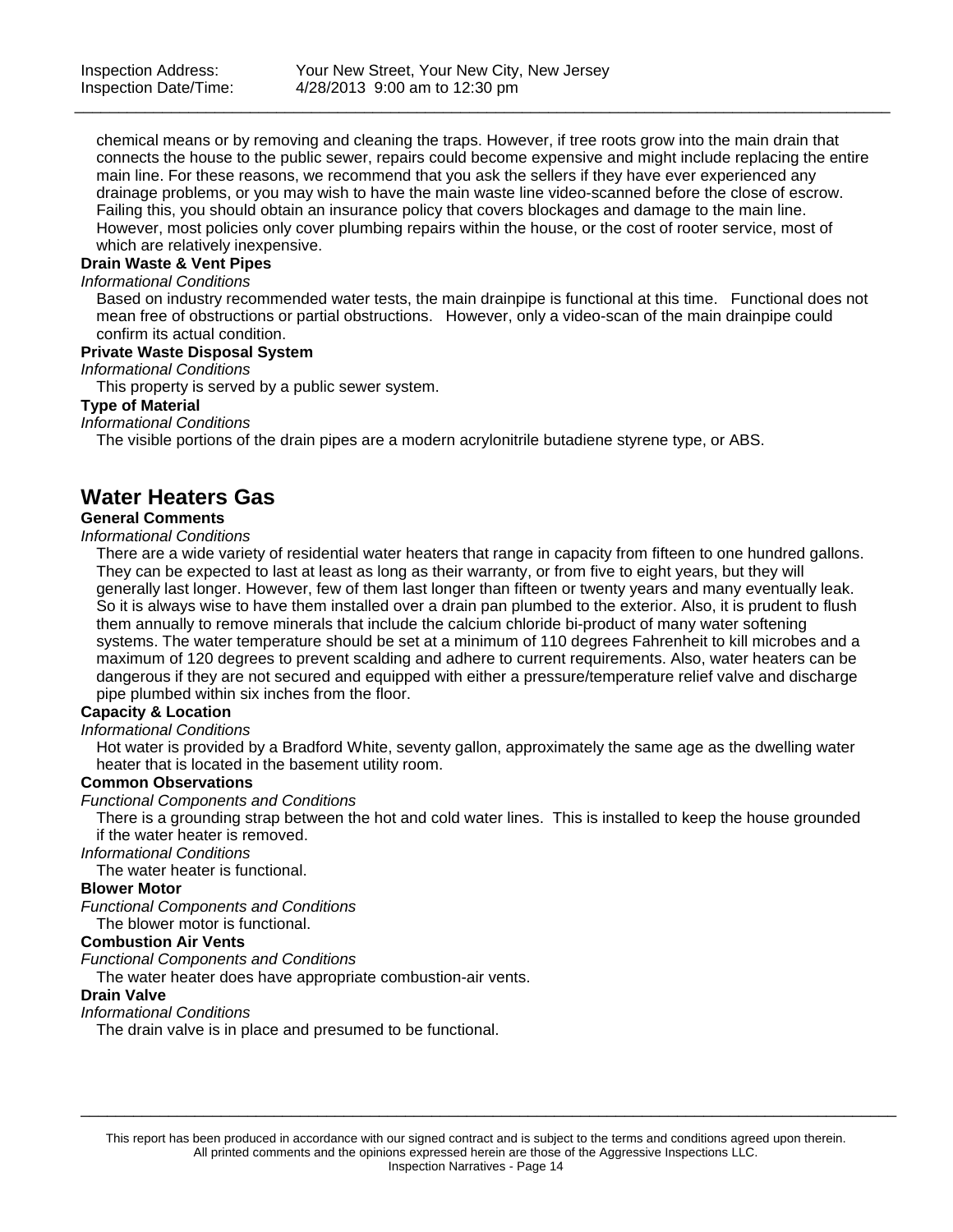### **Gas Shut-Off Valve & Connector**

### *Poor Condition*

There is no drip leg installed on the gas line to the water heater. This is used to collect any debris that may be in the gas line before it reaches the water heater. It is recommended a qualified plumber address this issue and make any necessary fixes.

\_\_\_\_\_\_\_\_\_\_\_\_\_\_\_\_\_\_\_\_\_\_\_\_\_\_\_\_\_\_\_\_\_\_\_\_\_\_\_\_\_\_\_\_\_\_\_\_\_\_\_\_\_\_\_\_\_\_\_\_\_\_\_\_\_\_\_\_\_\_\_\_\_\_\_\_\_\_\_\_\_\_\_\_\_\_\_\_\_\_\_\_\_



**Relief Valve & Discharge Pipe** *Informational Conditions* The water heater is equipped with a mandated pressure-temperature relief valve and discharge pipe. **Vent Pipe & Cap** *Informational Conditions* The vent pipe is functional. **Water Shut-Off Valve & Connectors** *Informational Conditions* The shut-off valve and water connectors seem functional.

## **Electrical**

There are a wide variety of electrical systems with an even greater variety of components, and any one particular system may not conform to current standards or provide the same degree of service and safety. What is most significant about electrical systems however is that the national electrical code [NEC] is not retroactive, and therefore many residential systems do not comply with the latest safety standards. Regardless, we are not electricians and in compliance with our standards of practice we only test a representative number of switches and outlets and do not perform load-calculations to determine if the supply meets the demand. However, in the interests of safety, we regard every electrical deficiency and recommended upgrade as a latent hazard that should be serviced as soon as possible, and that the entire system be evaluated and certified as safe by an electrician. Therefore, it is essential that any recommendations that we may make for service or upgrades should be completed before the close of escrow, because an electrician could reveal additional deficiencies or recommend some upgrades for which we would disclaim any further responsibility. However, we typically recommend upgrading outlets to have ground fault protection, which is a relatively inexpensive but essential safety feature. These outlets are often referred to as GFCI's, or ground fault circuit interrupters and, generally speaking, have been required in specific locations for more than thirty years, beginning with swimming pools and exterior outlets in 1971, and the list has been added to ever since: bathrooms in 1975, garages in 1978, spas and hot tubs in 1981, hydro tubs, massage equipment, boat houses, kitchens, and unfinished basements in 1987, crawlspaces in 1990, wet bars in 1993, and all kitchen countertop outlets with the exception of refrigerator and freezer outlets since 1996. Similarly, AFCI's or arc fault circuit interrupters, represent the very latest in circuit breaker technology, and have been required in all bedroom circuits since 2002. However, inasmuch as arc faults cause thousands of electrical fires and hundreds of deaths each year, we categorically recommend installing them at every circuit as a prudent safety feature.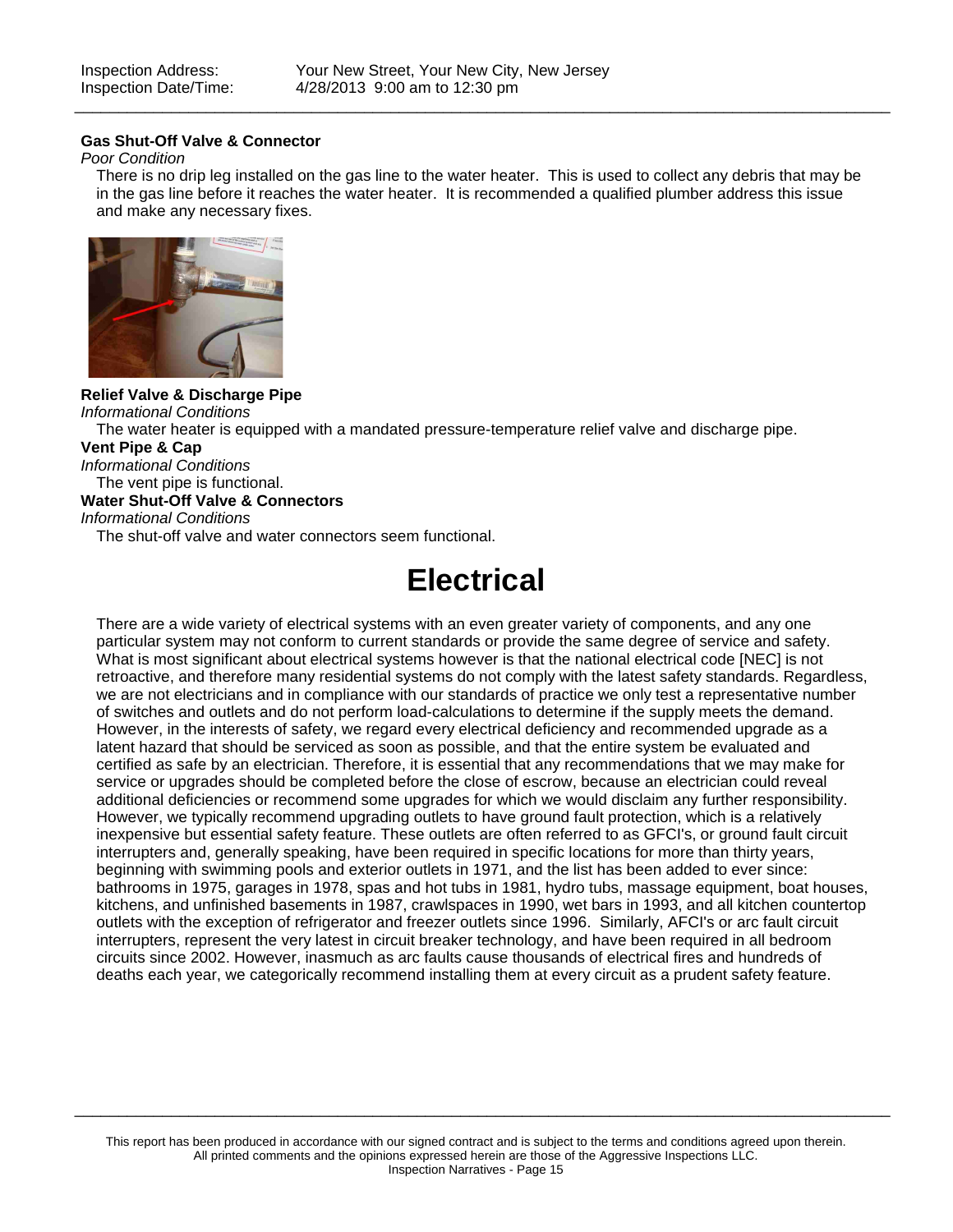### **Main Distribution Panel**

### **General Comments**

#### *Informational Conditions*

National safety standards require electrical panels to be weatherproof, readily accessible, and have a minimum of thirty-six inches of clear space in front of them for service. Also, they should have a main disconnect, and each circuit within the panel should be clearly labeled. Industry standards only require us to test a representative number of accessible switches, receptacles, and light fixtures. However, we attempt to test every one that is unobstructed, but if a residence is furnished we will obviously not be able to test each one.

\_\_\_\_\_\_\_\_\_\_\_\_\_\_\_\_\_\_\_\_\_\_\_\_\_\_\_\_\_\_\_\_\_\_\_\_\_\_\_\_\_\_\_\_\_\_\_\_\_\_\_\_\_\_\_\_\_\_\_\_\_\_\_\_\_\_\_\_\_\_\_\_\_\_\_\_\_\_\_\_\_\_\_\_\_\_\_\_\_\_\_\_\_

In homes built to comply with the National Electric Code, GFCI (ground fault circuit interrupt) protect is required for most outdoor receptacles (since 1973), bathroom receptacle circuits (since 1975), garage wall outlets (since 1978), kitchen receptacles (since 1987) and all receptacles in crawl spaces and unfinished basements (since 1990).

### **Circuit Breakers**

#### *Needing Service Components and Conditions*

One or more breakers are serving two branch circuits (Double Tapped), which could overload the circuit. It is recommended that further evaluation by a licensed electrician and any necessary fixes be made.



#### **Grounding**

#### *Informational Conditions*

The panel is grounded to a water pipe. Current standards require the panel to be double-grounded, and you may wish to consider having this done as a safety upgrade. However, such an upgrade is not currently mandated.

### **Main Panel Observations**

*Informational Conditions*

The panel and its components have no visible deficiencies.

### **Panel Cover Observations**

*Informational Conditions*

The panel cover is in acceptable condition.

### **Panel Size & Location**

### *Informational Conditions*

The residence is served by a 200 amp, 240 volt panel, located in the basement.

#### **Service Entrance**

*Informational Conditions*

The service entrance, mast weather head, and cleat are in acceptable condition.

### **Wiring Observations**

### *Informational Conditions*

The visible portions of the wiring has no visible deficiencies.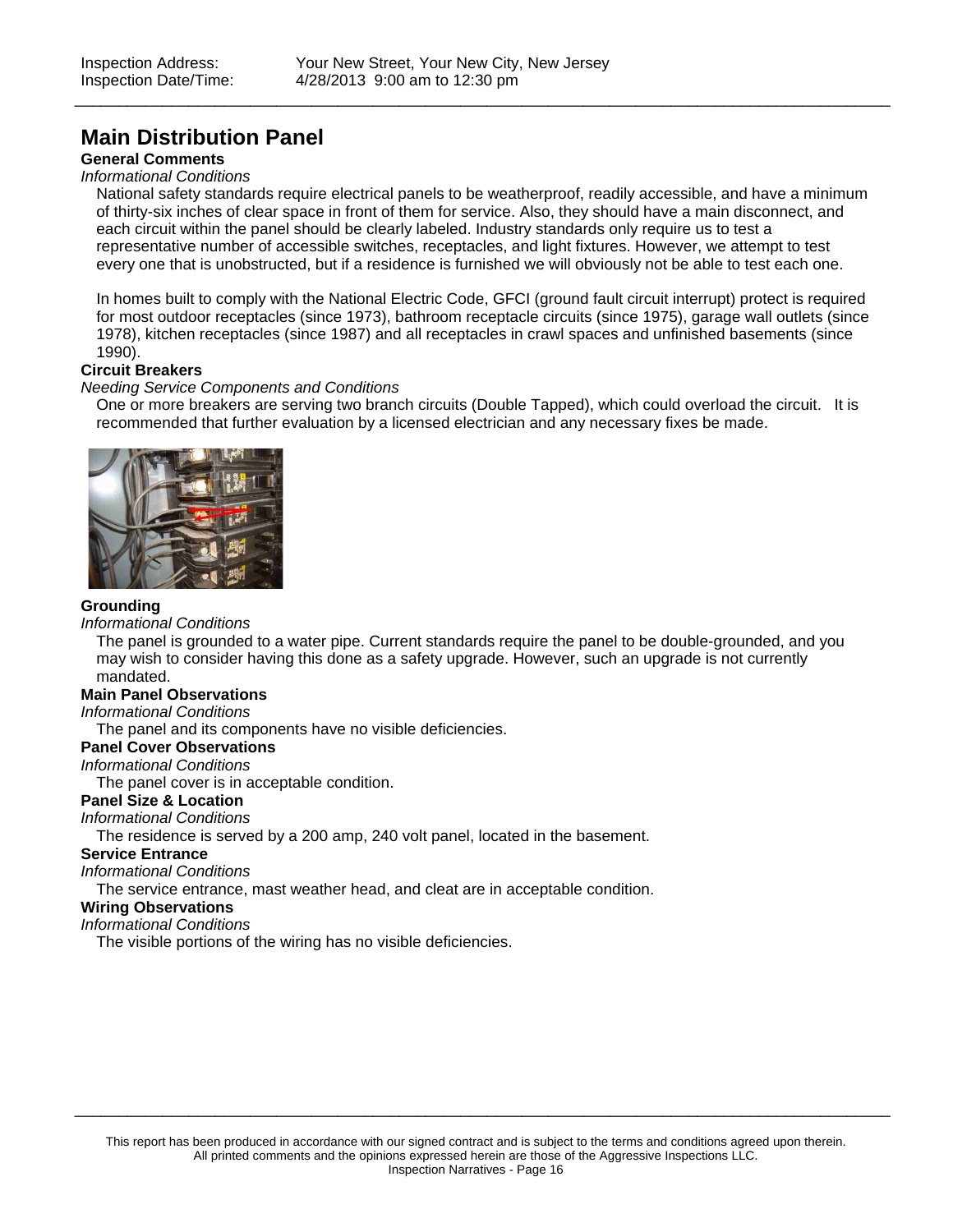# **Heating**

\_\_\_\_\_\_\_\_\_\_\_\_\_\_\_\_\_\_\_\_\_\_\_\_\_\_\_\_\_\_\_\_\_\_\_\_\_\_\_\_\_\_\_\_\_\_\_\_\_\_\_\_\_\_\_\_\_\_\_\_\_\_\_\_\_\_\_\_\_\_\_\_\_\_\_\_\_\_\_\_\_\_\_\_\_\_\_\_\_\_\_\_\_

The components of most heating systems have a design-life ranging from ten to twenty years, but can fail prematurely with poor maintenance, which is why we attempt to apprise you of their age. We test and evaluate them in accordance with the standards of practice, which means that we do not dismantle any of the following concealed components: the heat exchanger, which is also known as the firebox, electronic air-cleaners, humidifiers, and in-line duct motors or dampers .However, even the most modern heating systems can produce carbon monoxide, which in a sealed or poorly ventilated room can result in sickness, debilitating injury, and even death. We perform a conscientious evaluation of all such systems, but we are not specialists. Therefore, in accordance with the terms of our contract, it is essential that any recommendation that we make for service or a second opinion be scheduled before the close of escrow, because a specialist could reveal additional defects or recommend further upgrades that could affect your evaluation of the property, and our service does not include any form of warranty or guarantee.

### **Forced-Air Furnace Attic**

### **General Comments**

### *Informational Conditions*

The furnace should be cleaned every year before the winter season arrives.

### **Blower Motor**

*Functional Components and Conditions* The blower motor is functional.

### **Circulating Fan**

*Informational Conditions*

The circulating fan is clean and functional.

### **Combustion-Air Vents**

*Informational Conditions*

The combustion-air vent for the gas furnace is functional.

### **Emergency Shut Off**

*Informational Conditions*

The emergency shut off is located on the unit.

### **Flexible Ducting**

*Informational Conditions*

The ducts have no visible deficiencies. They are a modern flexible type that are comprised of an outer plastic sleeve and a clear inner liner that contains fiberglass insulation.

### **Fuel Supply**

### *Informational Conditions*

The fuel supplied to the furnace is gas.

### **Furnace**

### *Informational Conditions*

The furnace is functional. But we are not allowed to dismantle the furnace to expose the heating coils or the combustion chamber. If our client feels that the furnace should be dismantled to observe the coils or combustion chamber that our observation was not sufficient It is recommended a qualified heating expert further evaluate and make any necessary fixes.

### **Gas Valve & Connector**

### *Informational Conditions*

The gas valve and connector are in acceptable condition.

### **Location**

### *Informational Conditions*

The residence is served by a Goodman forced-air furnace that is located in the attic. The furnace seems to be approximately the same age as the dwelling but the current owners should be questioned as to the age.

### **Metal Ducting**

*Functional Components and Conditions*

This report has been produced in accordance with our signed contract and is subject to the terms and conditions agreed upon therein. All printed comments and the opinions expressed herein are those of the Aggressive Inspections LLC. Inspection Narratives - Page 17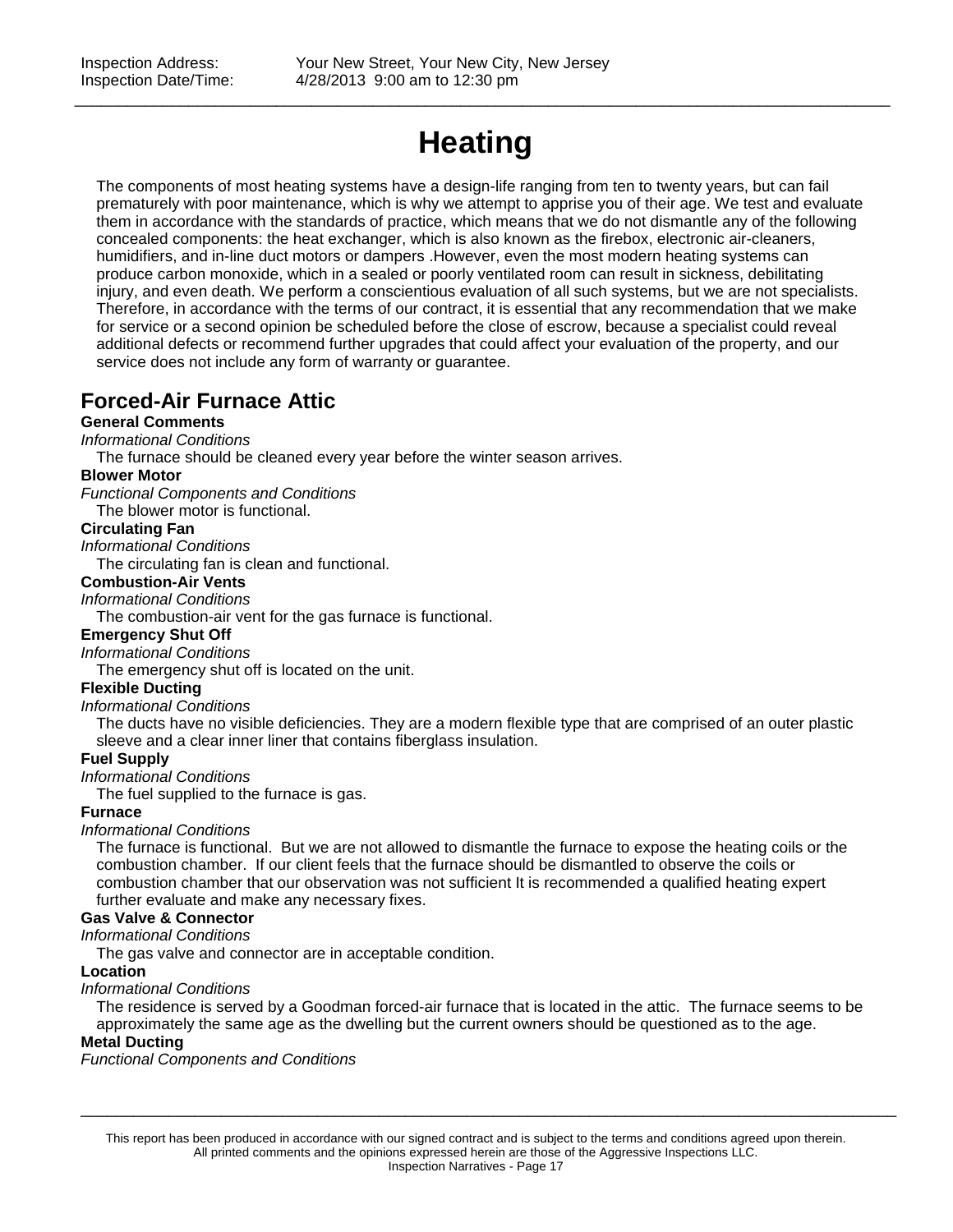The visible metal ducts have no visible deficiencies.

### *Poor Condition*

The metal ducts should be cleaned before you move in. There could be years of dust and dirt in the ducts. It is recommended a qualified duct cleaning service further evaluate and make any necessary fixes.

\_\_\_\_\_\_\_\_\_\_\_\_\_\_\_\_\_\_\_\_\_\_\_\_\_\_\_\_\_\_\_\_\_\_\_\_\_\_\_\_\_\_\_\_\_\_\_\_\_\_\_\_\_\_\_\_\_\_\_\_\_\_\_\_\_\_\_\_\_\_\_\_\_\_\_\_\_\_\_\_\_\_\_\_\_\_\_\_\_\_\_\_\_

### **Return-Air Compartment**

*Informational Conditions*

The return-air compartment is in acceptable condition.

### **Registers**

*Informational Conditions*

The registers are reasonably clean and functional.

### **Thermostats**

*Informational Conditions*

The thermostat is functional and optimally located.

#### **Vent Pipe**

*Informational Conditions*

The vent pipe is functional.

### **Forced-Air Furnace Basement**

### **Blower Motor**

*Functional Components and Conditions* The blower motor is functional.

### **Circulating Fan**

*Informational Conditions*

The circulating fan is clean and functional.

### **Combustion-Air Vents**

### *Informational Conditions*

The combustion-air vent for the gas furnace is functional.

### **Emergency Shut Off**

*Informational Conditions*

The emergency shut off is located on the unit.

### **Fuel Supply**

*Informational Conditions*

The fuel supplied to the furnace is gas.

#### **Furnace**

#### *Informational Conditions*

The furnace is functional. But we are not allowed to dismantle the furnace to expose the heating coils or the combustion chamber. If our client feels that the furnace should be dismantled to observe the coils or combustion chamber that our observation was not sufficient It is recommended a qualified heating expert further evaluate and make any necessary fixes.

### **Gas Valve & Connector**

### *Poor Condition*

There is no drip leg installed on the gas line to the furnace. This is used to collect any debris that may be in the gas line before it reaches the furnace. It is recommended a qualified plumber address this issue and make any necessary fixes.



This report has been produced in accordance with our signed contract and is subject to the terms and conditions agreed upon therein. All printed comments and the opinions expressed herein are those of the Aggressive Inspections LLC. Inspection Narratives - Page 18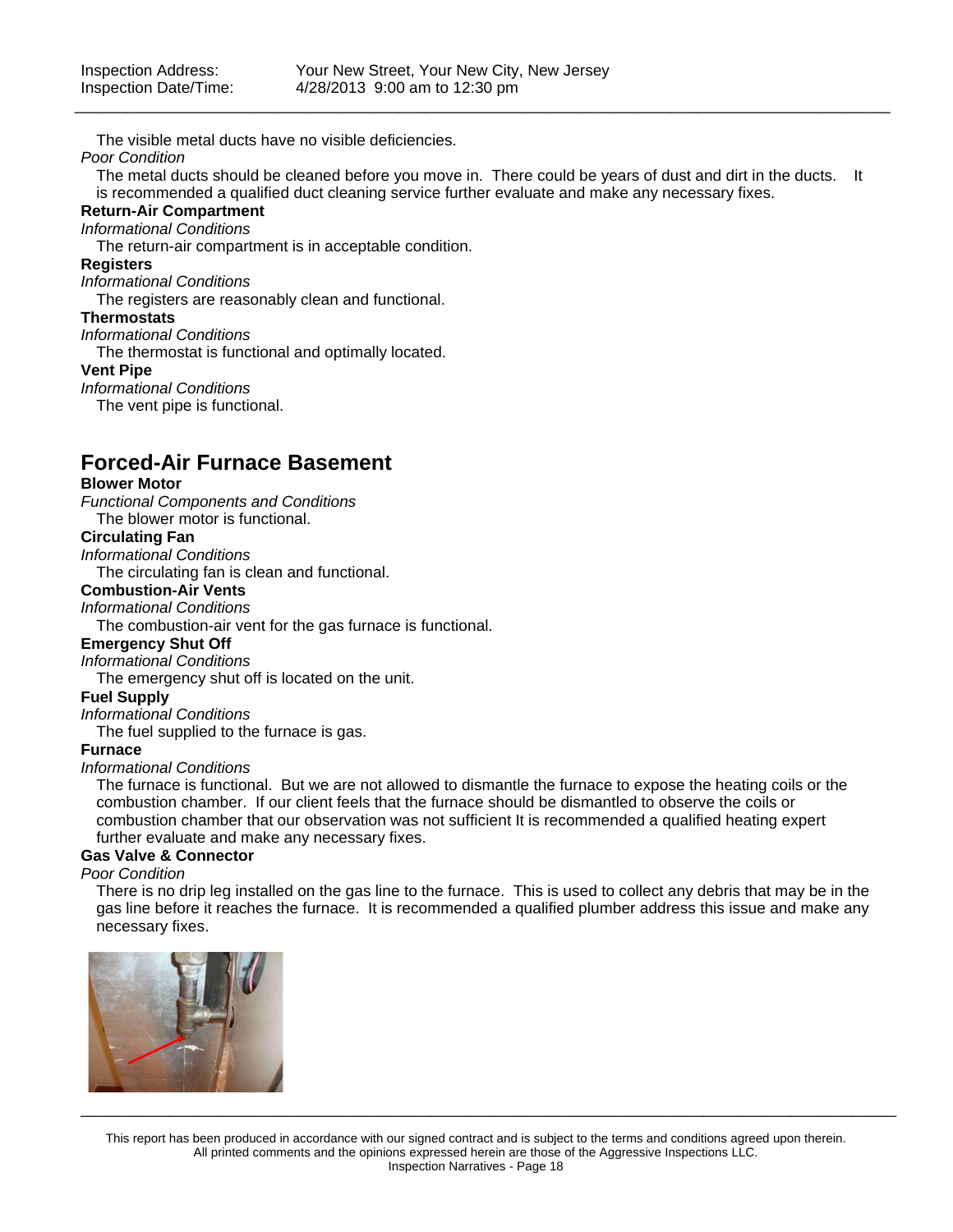### **Location**

### *Informational Conditions*

The residence is served by a Goodman forced-air furnace that is located in the basement utility room. The furnace seems to be approximately the same age as the dwelling but the current owners should be questioned as to the age.

\_\_\_\_\_\_\_\_\_\_\_\_\_\_\_\_\_\_\_\_\_\_\_\_\_\_\_\_\_\_\_\_\_\_\_\_\_\_\_\_\_\_\_\_\_\_\_\_\_\_\_\_\_\_\_\_\_\_\_\_\_\_\_\_\_\_\_\_\_\_\_\_\_\_\_\_\_\_\_\_\_\_\_\_\_\_\_\_\_\_\_\_\_

### **Metal Ducting**

*Functional Components and Conditions*

The visible metal ducts have no visible deficiencies.

### **Return-Air Compartment**

#### *Poor Condition*

The return air compartment needs to be sealed. Air is being drawn from within the utility room bypassing the filter. It is recommended a qualified heating expert further evaluate and make any necessary fixes.



### **Registers**

#### *Informational Conditions*

The registers are reasonably clean and functional.

### **Thermostats**

### *Informational Conditions*

The thermostat is functional and optimally located.

### **Vent Pipe**

#### *Informational Conditions*

#### The vent pipe is functional.

The high efficiency furnace is side vented. The exhaust vents and air intakes are only a few feet above the ground. This is the correct installation location for these vents. But the vents must be checked and cleared when deep snow can possibility block the vents. This also applies to any combustible appliance that side vents.



## **HVAC-A/C**

The components of most heating and air-conditioning systems have a design-life ranging from ten to twenty years, but can fail prematurely with poor maintenance, which is why we apprise you of their age whenever possible. We test and evaluate them in accordance with the standards of practice, which means that we do not dismantle and inspect the concealed portions of evaporator and condensing coils, the heat exchanger, which is also known as the firebox, electronic air-cleaners, humidifiers, ducts and in-line duct-motors or dampers. We perform a conscientious evaluation of both systems, but we are not specialists. However, even the most

\_\_\_\_\_\_\_\_\_\_\_\_\_\_\_\_\_\_\_\_\_\_\_\_\_\_\_\_\_\_\_\_\_\_\_\_\_\_\_\_\_\_\_\_\_\_\_\_\_\_\_\_\_\_\_\_\_\_\_\_\_\_\_\_\_\_\_\_\_\_\_\_\_\_\_\_\_\_\_\_\_\_\_\_\_\_\_\_\_\_\_\_\_

This report has been produced in accordance with our signed contract and is subject to the terms and conditions agreed upon therein. All printed comments and the opinions expressed herein are those of the Aggressive Inspections LLC. Inspection Narratives - Page 19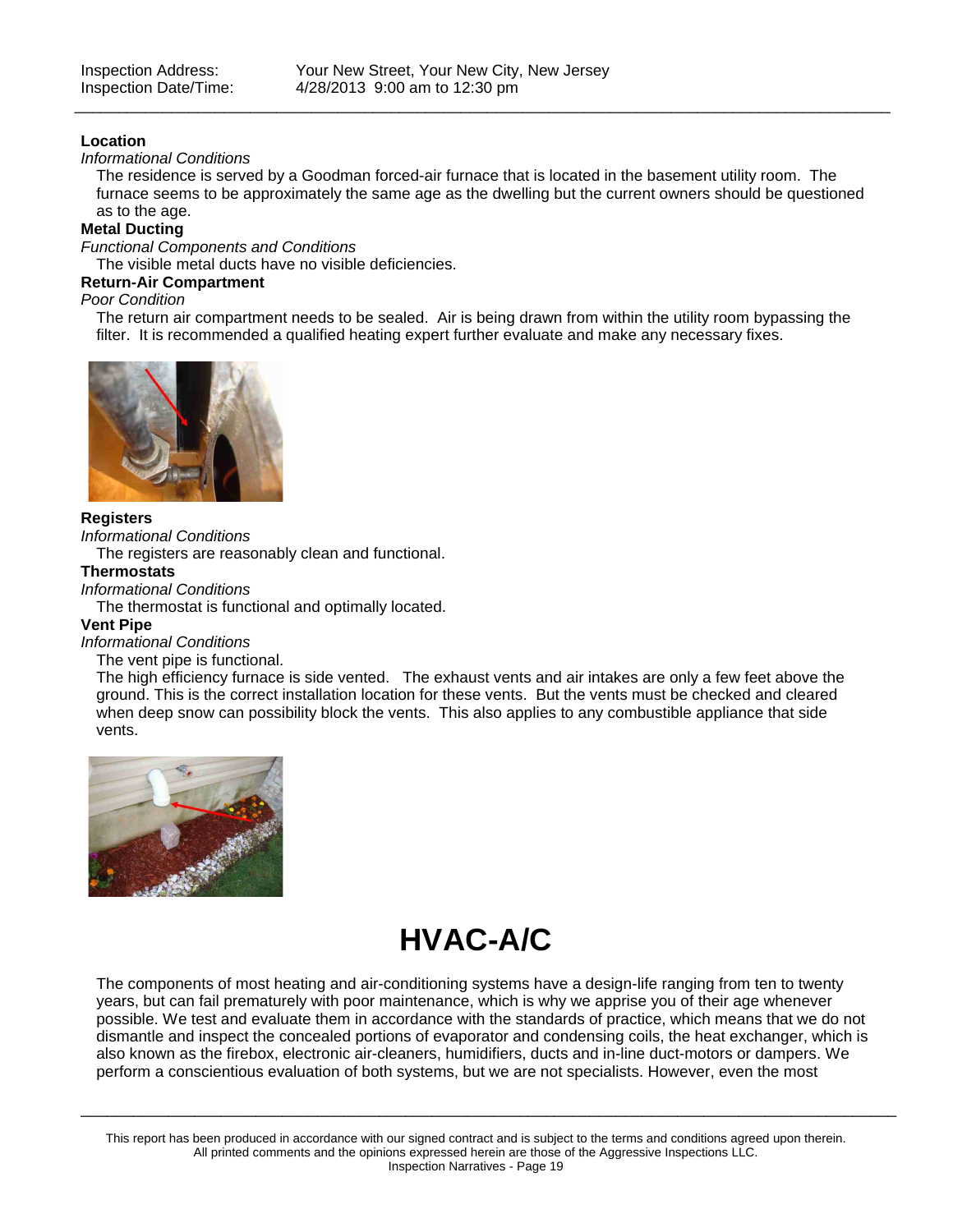modern heating systems can produce carbon monoxide, which in a sealed or poorly ventilated room can result in sickness, debilitating injury, and even death. Therefore, in accordance with the terms of our contract, it is essential that any recommendations that we make for service or a second opinion be scheduled before the close of escrow, because a specialist could reveal additional defects or recommend further upgrades that could affect your evaluation of the property, and our service does not include any form of warranty or guarantee.

\_\_\_\_\_\_\_\_\_\_\_\_\_\_\_\_\_\_\_\_\_\_\_\_\_\_\_\_\_\_\_\_\_\_\_\_\_\_\_\_\_\_\_\_\_\_\_\_\_\_\_\_\_\_\_\_\_\_\_\_\_\_\_\_\_\_\_\_\_\_\_\_\_\_\_\_\_\_\_\_\_\_\_\_\_\_\_\_\_\_\_\_\_

### **HVAC Package Systems Attic**

### **Circulating Fan**

*Informational Conditions*

The circulating fan is clean and functional.

### **Condensate Drainpipe**

*Informational Conditions*

The condensate drainpipe discharges correctly outside the residence.

### **Condensing Coil**

*Informational Conditions*

The condensing coil responded to the thermostat and is functional.

### **Condensing Coil Disconnect**

*Informational Conditions*

The electrical disconnect at the condensing coil is assumed to be functional.

### **Differential Temperature Readings**

*Informational Conditions*

We were unable to determine the degree of the differential temperature because the ambient temperature is too low (the outside temperature must be sixty four degrees or higher) an acceptable differential temperature split between the air entering the system and that coming out, of fifteen degrees or more.

### **Drip Pan**

### *Poor Condition*

There is staining in the drip pan. This is an indication of a possible problem. It is recommended a qualified HVAC professional further evaluate and make any necessary fixes.



### **Evaporator Coil**

*Informational Conditions*

The evaporator coil is functional.

### **Flexible Ducting**

*Informational Conditions*

The ducts have no visible deficiencies. They are a modern flexible type that are comprised of an outer plastic sleeve and a clear inner liner that contains fiberglass insulation. Observed in the attic.

### **Furnace**

*Informational Conditions*

See the Heat section for details.

#### **Location**

#### *Informational Conditions*

Central heat and air-conditioning are provided by a package system. The Goodman condenser is located outside on the rear side of the dwelling and the Goodman HVAC unit is located in the attic, both believed to be

\_\_\_\_\_\_\_\_\_\_\_\_\_\_\_\_\_\_\_\_\_\_\_\_\_\_\_\_\_\_\_\_\_\_\_\_\_\_\_\_\_\_\_\_\_\_\_\_\_\_\_\_\_\_\_\_\_\_\_\_\_\_\_\_\_\_\_\_\_\_\_\_\_\_\_\_\_\_\_\_\_\_\_\_\_\_\_\_\_\_\_\_\_

This report has been produced in accordance with our signed contract and is subject to the terms and conditions agreed upon therein. All printed comments and the opinions expressed herein are those of the Aggressive Inspections LLC. Inspection Narratives - Page 20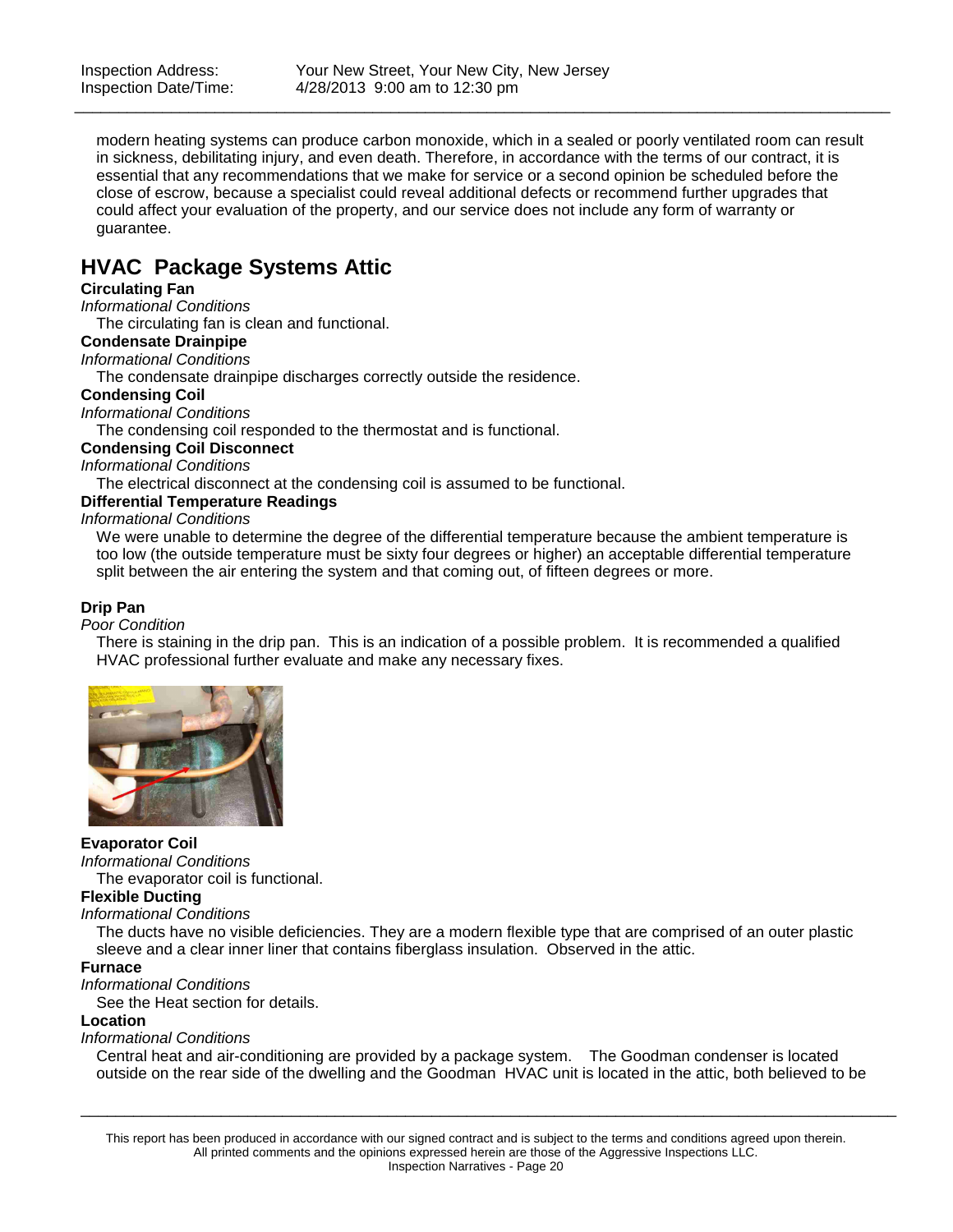approximately the same age as the dwelling.

### **Metal Ducting**

*Functional Components and Conditions*

The ducts have no visible deficiencies. They are a rigid metal type.

### **Refrigerant Lines**

*Informational Conditions*

The refrigerant lines are in acceptable condition.

### **Registers**

### *Informational Conditions*

The registers are reasonably clean and functional.

### **Return-Air Compartment**

#### *Informational Conditions*

The return-air compartment is in acceptable condition.

#### **Thermostats**

#### *Informational Conditions*

The thermostat is operational and optimally located.

### **HVAC Package Systems Basement**

### **Circulating Fan**

*Informational Conditions*

The circulating fan is clean and functional.

### **Condensate Drainpipe**

### *Informational Conditions*

We were unable to identify were the condensate line drains. The line goes into the utility room wall out of view.

### **Condensing Coil**

*Informational Conditions*

The condensing coil responded to the thermostat and is functional.

### **Condensing Coil Disconnect**

*Informational Conditions*

The electrical disconnect at the condensing coil is assumed to be functional.

### **Differential Temperature Readings**

### *Informational Conditions*

We were unable to determine the degree of the differential temperature because the ambient temperature is too low (the outside temperature must be sixty four degrees or higher) an acceptable differential temperature split between the air entering the system and that coming out, of fifteen degrees or more.

### **Drip Pan**

### *Informational Conditions*

The drip pan seems to be functional.

### **Evaporator Coil**

*Informational Conditions*

The evaporator coil is functional.

### **Furnace**

*Informational Conditions*

See the Heat section for details.

#### **Location**

### *Informational Conditions*

Central heat and air-conditioning are provided by a package system. The Goodman condenser is located outside on the rear side of the dwelling and the Goodman HVAC unit is located in the basement utility room, both believed to be the same age as the dwelling.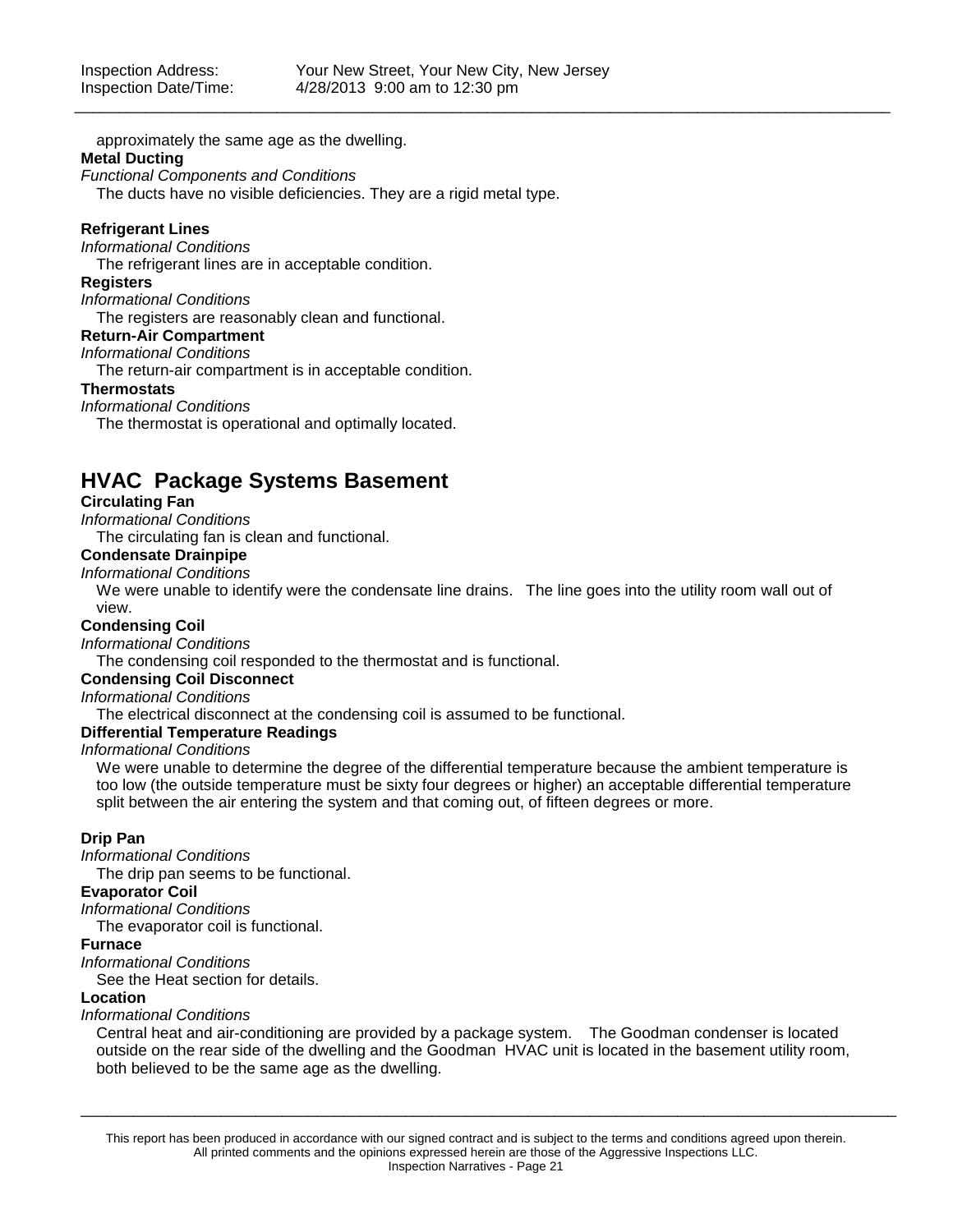### **Metal Ducting**

*Functional Components and Conditions*

The ducts have no visible deficiencies. They are a rigid metal type.

### **Refrigerant Lines**

*Informational Conditions*

The refrigerant lines are in acceptable condition.

### **Registers**

*Informational Conditions*

The registers are reasonably clean and functional.

### **Thermostats**

*Informational Conditions* The thermostat is operational and optimally located.

## **Chimney/FP**

There are a wide variety of chimneys, which represent an even wider variety of the interrelated components that comprise them. However, there are three basic types, single-walled metal, masonry, and pre-fabricated metal ones that are commonly referred to as factory-built ones. Single-walled metal ones should not be confused with factory-built metal ones, and are rarely found in residential use, but masonry and factory-built ones are a commonplace. Our inspection of them conforms to industry standards, and is that of a generalist and not a specialist. However, significant areas of chimney flues cannot be adequately viewed during a field inspection, as has been documented by the Chimney Safety Institute of America, which reported in 1992: "The inner reaches of a flue are relatively inaccessible, and it should not be expected that the distant oblique view from the top or bottom is adequate to fully document damage even with a strong light." Therefore, because our inspection of chimneys is limited to those areas that can be viewed without dismantling any portion of them, and does not include the use of specialized equipment, we will not guarantee their integrity or drafting ability and recommend that they be video-scanned before the close of escrow.

### **General Comments**

### **Comments**

#### *Informational Conditions*

There is no brick chimney. The dwelling is equipped with high efficiency furnace and does not need the traditional chimney. The metal chimney is in acceptable condition.

## **Interior**

Our inspection of living space includes the visually accessible areas of walls, floors, cabinets and closets, and includes the testing of a representative number of windows and doors, switches and outlets. However, we do not evaluate window treatments, or move furniture, lift carpets or rugs, empty closets or cabinets, and we do not comment on cosmetic deficiencies. We may not comment on the cracks that appear around windows and doors, or which follow the lines of framing members and the seams of drywall and plasterboard. These cracks are a consequence of movement, such as wood shrinkage, common settling, and seismic activity, and will often reappear if they are not correctly repaired. Such cracks can become the subject of disputes, and are therefore best evaluated by a specialist. Similarly, there are a number of environmental pollutants that we have already elaborated upon, the specific identification of which is beyond the scope of our service but which can become equally contentious. In addition, there are a host of lesser contaminants, such as that from moisture penetrating carpet-covered cracks in floor slabs, as well as odors from household pets and cigarette smoke that can permeate walls, carpets, heating and air conditioning ducts, and other porous surfaces, and which can be difficult to eradicate. However, inasmuch as the sense of smell adjusts rapidly, and the sensitivity to such odors is certainly not uniform, we recommend that you make this determination for yourself, and particularly if you or any member of your family suffers from allergies or asthma, and then schedule whatever remedial

This report has been produced in accordance with our signed contract and is subject to the terms and conditions agreed upon therein. All printed comments and the opinions expressed herein are those of the Aggressive Inspections LLC. Inspection Narratives - Page 22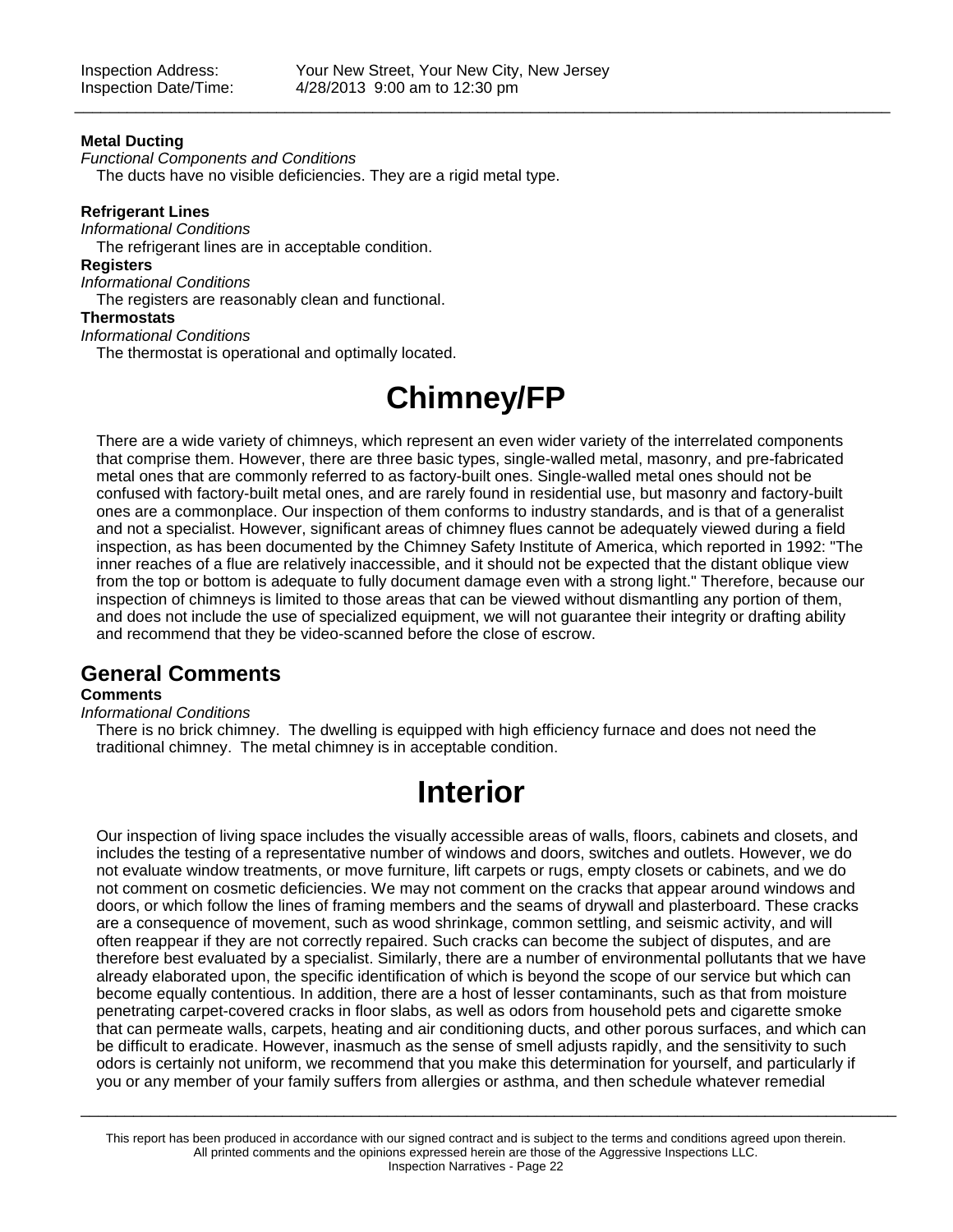services may be deemed necessary before the close of escrow.

### **Breakfast Nook**

### **Flooring**

*Informational Conditions*

The floor has no significant defects.

### **Lights**

*Functional Components and Conditions* The lights are functional.

**Location**

*Informational Conditions*

The breakfast nook is located rear of the kitchen.

### **Outlets**

*Functional Components and Conditions*

The outlets that were tested are functional.

### **Walls & Ceiling**

*Informational Conditions*

The walls and ceiling are in acceptable condition.

### **Den**

### **Dual-Glazed Windows**

*Informational Conditions*

The window(s) that were unobstructed were checked, and found to be functional.

### **Flooring**

*Informational Conditions*

The floor has no significant defects.

### **Location**

*Informational Conditions*

The den is located on the first floor front right.

### **Lights**

*Functional Components and Conditions*

The lights are functional.

### **Outlets**

*Functional Components and Conditions* The outlets that were tested are functional.

### **Walls & Ceiling**

*Informational Conditions*

The walls and ceiling are in acceptable condition.

### **Dining Room**

### **Doors**

*Informational Conditions* The doors are functional.

**Dual-Glazed Windows**

*Informational Conditions*

The window(s) that were unobstructed were checked, and found to be functional.

### **Flooring**

*Informational Conditions*

The floor is in acceptable condition.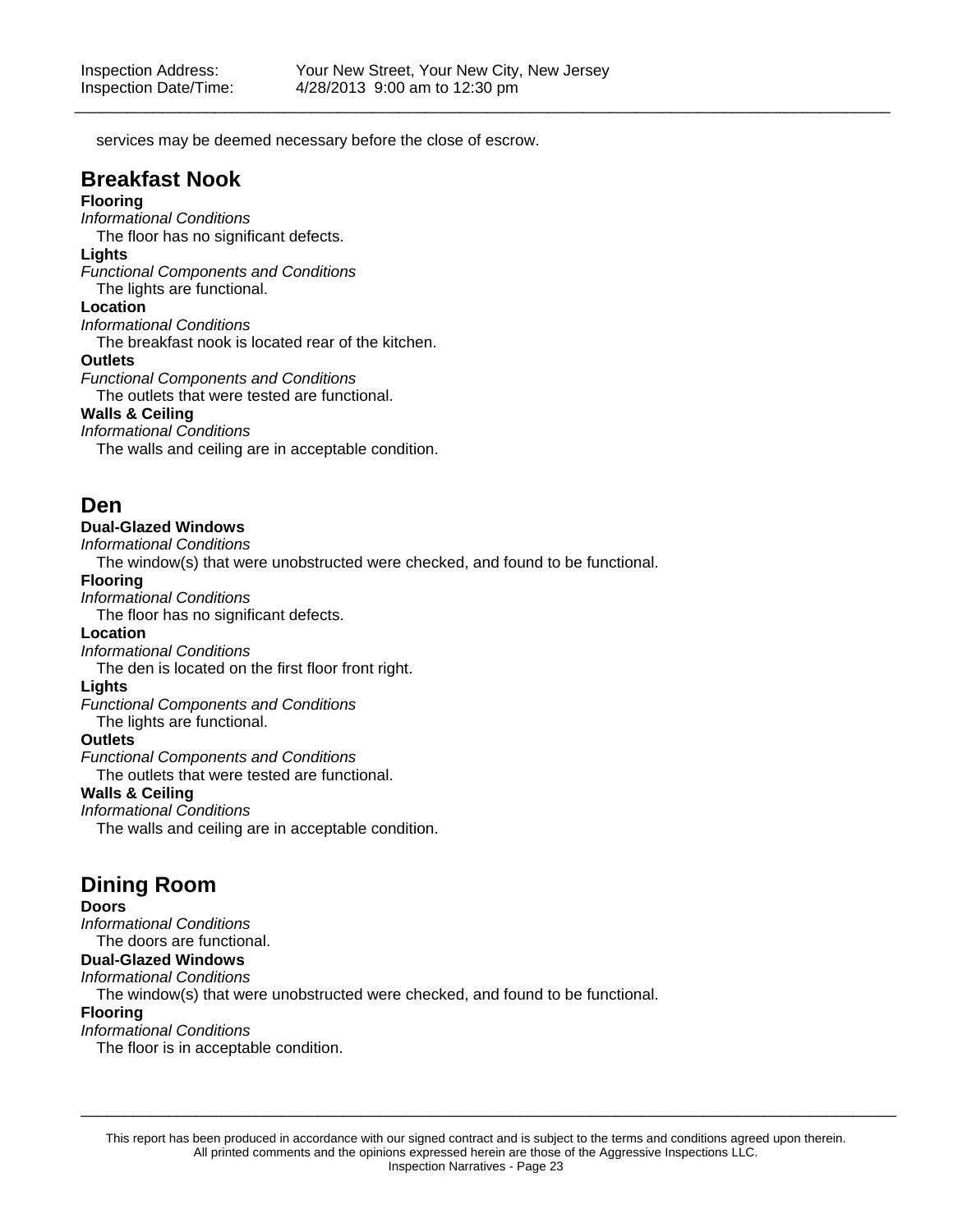### **Lights**

*Functional Components and Conditions* The light is functional.

### **Location**

*Informational Conditions*

The dinning room is located on the first floor front left.

### **Outlets**

*Functional Components and Conditions*

The outlets that were tested are functional.

### **Walls & Ceiling**

*Functional Components and Conditions*

The walls and ceiling are in acceptable condition.

### **Family Room**

### **Dual-Glazed Windows**

*Informational Conditions*

The window(s) that were unobstructed were checked, and found to be functional.

### **Flooring**

*Informational Conditions*

The floor has no significant defects.

### **Lights**

*Informational Conditions*

The lights are functional.

### **Location**

*Informational Conditions*

The family room is located on the first floor rear right.

### **Outlets**

*Functional Components and Conditions*

The outlets that were tested are functional.

### **Walls & Ceiling**

*Informational Conditions*

The walls and ceiling are in acceptable condition.

## **Finished Basement**

### **Closets**

*Functional Components and Conditions*

The closets and their components are functional.

### **Dual-Glazed Windows**

*Informational Conditions*

The window(s) that were unobstructed were checked, and found to be functional.

### **Flooring**

### *Informational Conditions*

The visible floor (not blocked by storage or debris) has no significant defects.

### **Lights**

*Functional Components and Conditions*

The lights are functional.

### **Outlets**

*Functional Components and Conditions*

The outlets that were tested are functional.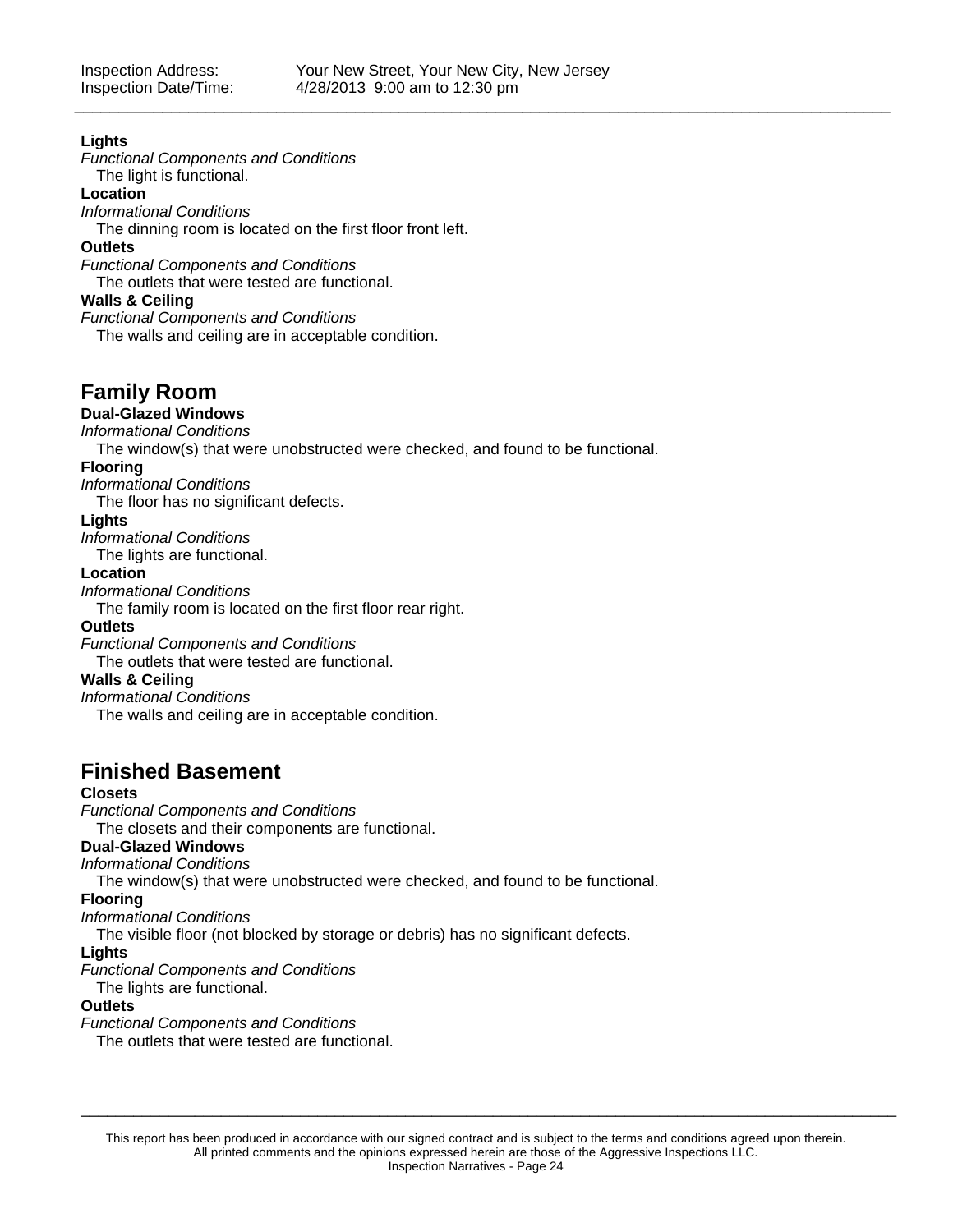### **Walls & Ceiling**

*Informational Conditions*

The walls & ceilings in the finished basement is in acceptable condition.

### **Foyer**

### **Dual-Glazed Windows**

#### *Informational Conditions*

The window(s) that were unobstructed were checked, and found to be functional.

### **Flooring**

*Informational Conditions*

The floor has no significant defects.

#### **Lights**

*Functional Components and Conditions*

The light is functional.

### **Location**

*Functional Components and Conditions*

The foyer is located at the front entry to the dwelling.

### **Walls & Ceiling**

*Informational Conditions*

The walls and ceiling are in acceptable condition.

### **Sitting Room**

### **Dual-Glazed Windows**

*Informational Conditions*

The window(s) that were unobstructed were checked, and found to be functional.

### **Flooring**

*Informational Conditions*

The floor has no significant defects.

### **Lights**

*Functional Components and Conditions*

The lights are functional.

### **Location**

*Informational Conditions*

The sitting room is located on the second floor front left of the master bedroom.

### **Outlets**

*Functional Components and Conditions*

The outlets that were tested are functional.

### **Walls & Ceiling**

*Informational Conditions*

The walls and ceiling are in acceptable condition.

### **Utility Room**

### **Doors**

### *Informational Conditions*

The door is louvered or vented and functional. The door should never be changed to a solid door without vents. The combustible furnace and water heater need a source for combustible air. If the door were not louvered back drafting could occur causing carbon monoxide to enter the living area.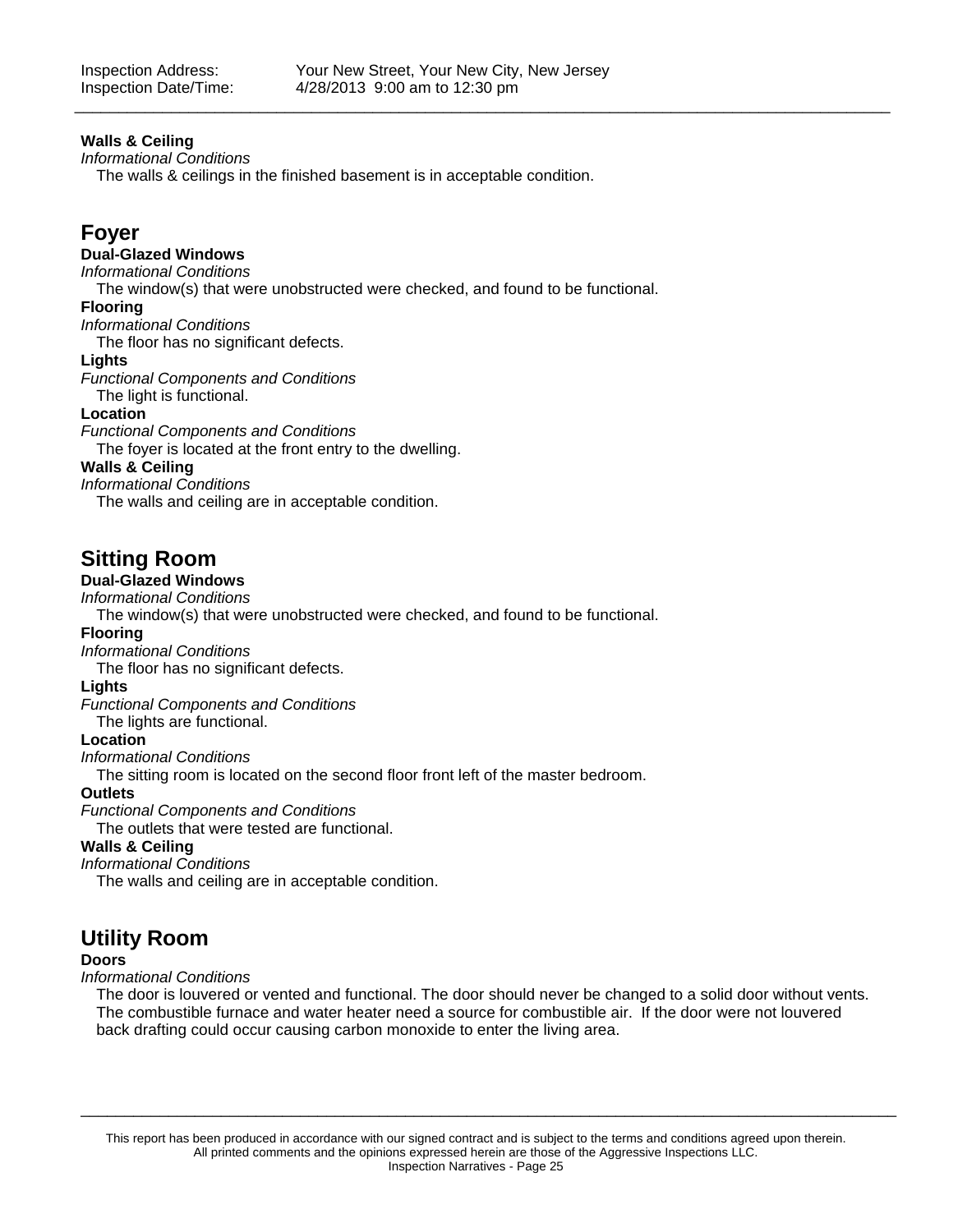### **Floor**

*Informational Conditions*

The visable floor has no significant defects.

### **Location**

*Informational Conditions*

The utility room is located in the basement where the water heater and furnace reside.

### **Lights**

*Informational Conditions* The light is functional.

### **Walls and Ceiling**

### *Functional Components and Conditions*

The walls and ceiling are in acceptable condition.

## **Bedrooms**

In accordance with the standards of practice, our inspection of bedrooms includes the visually accessible areas of walls, floors, cabinets and closets, and includes the testing of a representative number of windows and doors, switches and outlets. We evaluate windows to ensure that they meet light and ventilation requirements and facilitate an emergency exit or egress, but we do not evaluate window treatments, nor move furniture, lift carpets or rugs, empty closets or cabinets, and we do not comment on common cosmetic deficiencies.

### **1st Bedroom**

### **Closets**

*Functional Components and Conditions*

The closet and its components are functional.

### **Doors**

*Functional Components and Conditions*

### The door is functional.

### **Dual-Glazed Windows**

*Informational Conditions*

The window(s) that were unobstructed were checked, and found to be functional.

### **Flooring**

*Informational Conditions*

The floor has no significant defects.

### **Lights**

*Functional Components and Conditions*

The lights are functional.

### **Location**

*Informational Conditions*

The 1st bedroom is located on the second floor front left.

### **Outlets**

*Functional Components and Conditions*

The outlets that were unobstructed and able to be tested are functional.

### **Walls & Ceiling**

*Informational Conditions*

The walls and ceiling are in acceptable condition.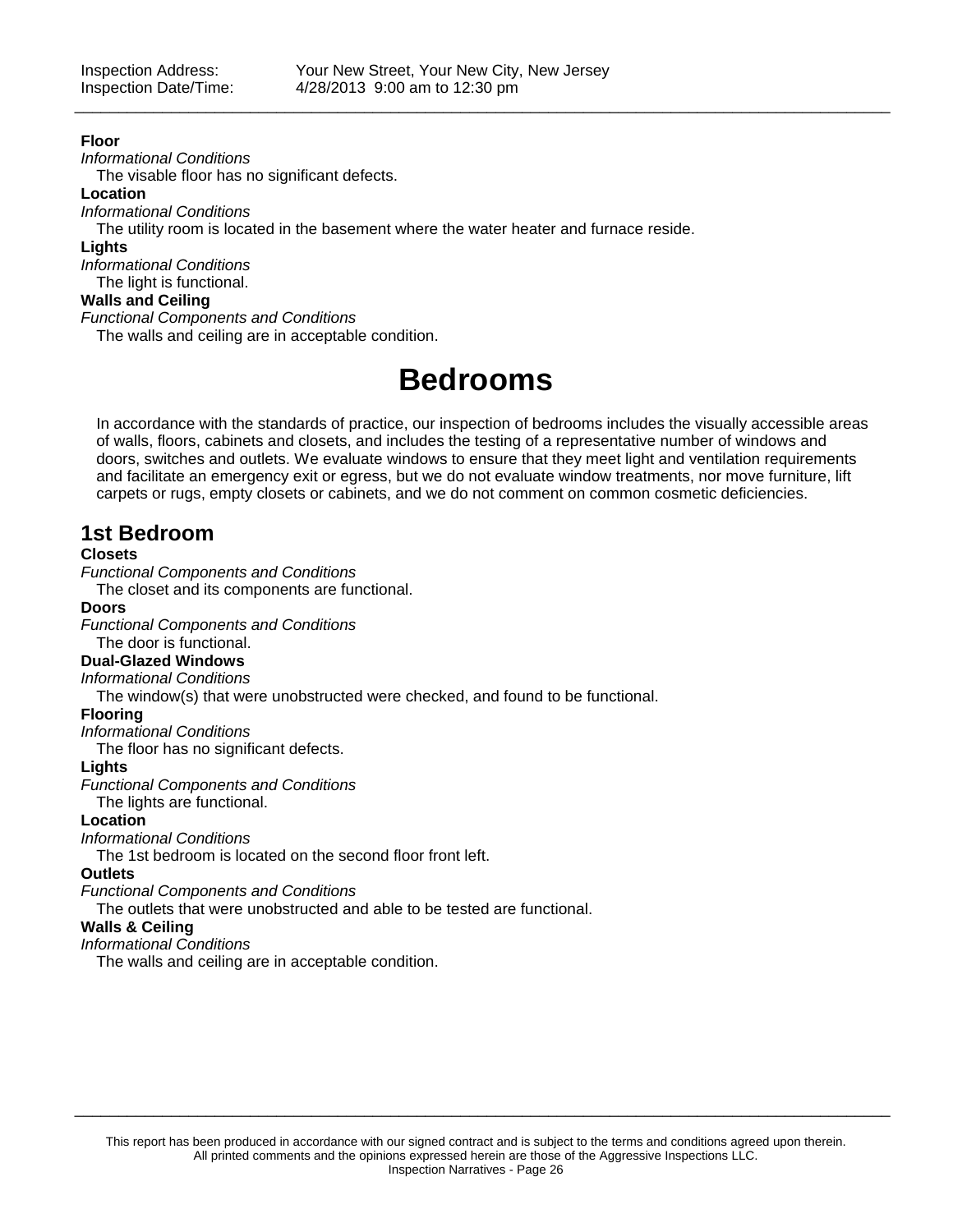### **2nd Bedroom**

### **Closets**

*Functional Components and Conditions*

The closet and its components are functional.

### **Doors**

*Functional Components and Conditions*

The door is functional.

### **Dual-Glazed Windows**

*Informational Conditions*

The window(s) that were unobstructed were checked, and found to be functional.

### **Flooring**

*Informational Conditions*

The floor has no significant defects.

### **Lights**

*Functional Components and Conditions*

The lights are functional.

### **Location**

*Informational Conditions*

The 2nd bedroom is located on the second floor front right.

### **Outlets**

*Functional Components and Conditions*

The outlets that were unobstructed and able to be tested are functional.

### **Walls & Ceiling**

*Informational Conditions*

The walls and ceiling are in acceptable condition.

### **3rd Bedroom**

### **Closets**

*Functional Components and Conditions*

The closet and its components are functional.

### **Doors**

### *Poor Condition*

The door striker plate needs to be adjusted for the striker pin to engage. The door will not stay closed. It is recommended a qualified contractor further evaluate and make any necessary fixes.

### **Dual-Glazed Windows**

*Informational Conditions*

The window(s) that were unobstructed were checked, and found to be functional.

### **Flooring**

*Informational Conditions*

The floor has no significant defects.

### **Lights**

*Functional Components and Conditions*

The light is functional.

### **Location**

*Informational Conditions*

The 3rd bedroom is located on the second floor rear right.

### **Outlets**

*Functional Components and Conditions*

The outlets that were unobstructed and able to be tested are functional.

### **Walls & Ceiling**

*Informational Conditions*

The ceiling and walls are in acceptable condition.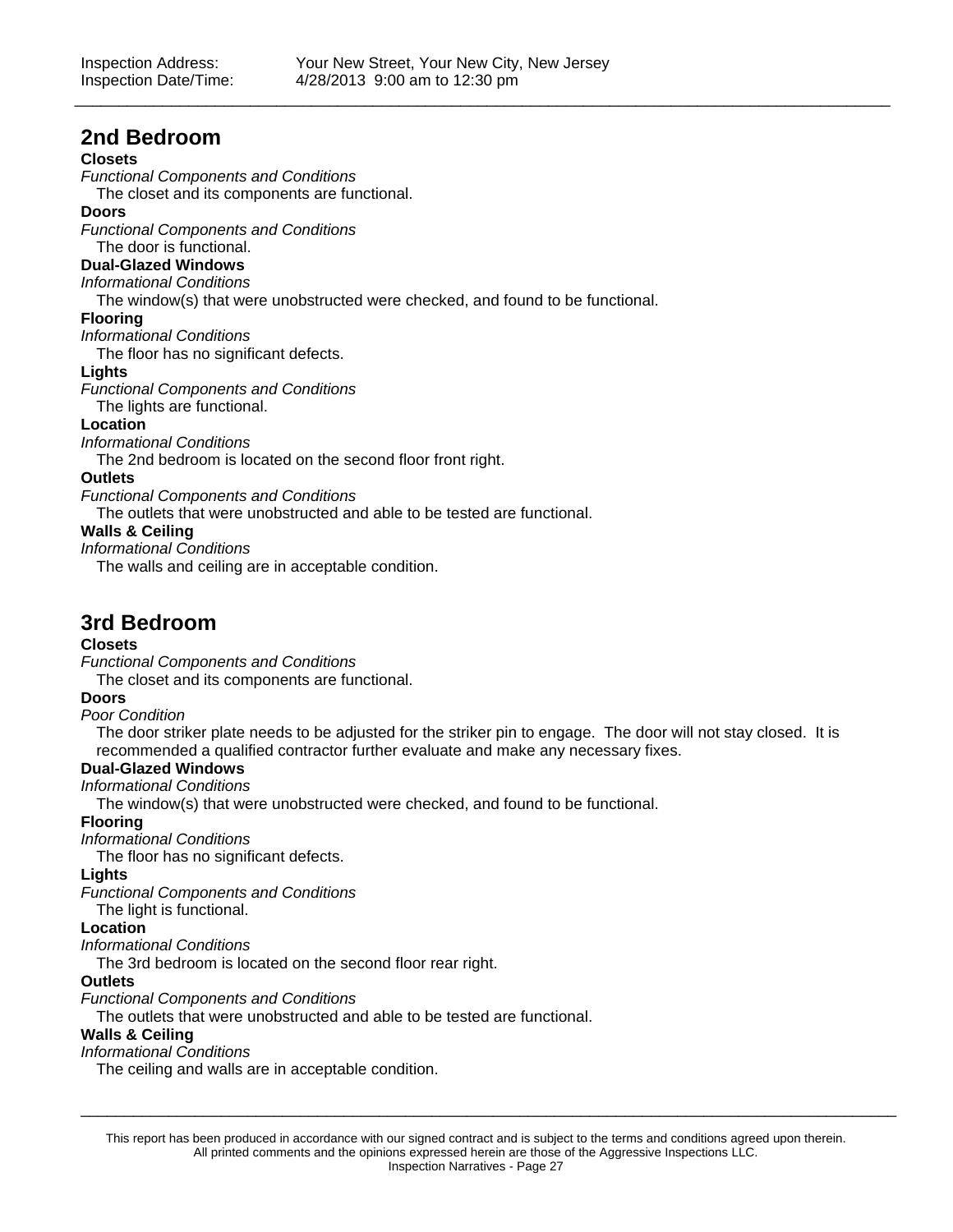### **Master Bedroom**

### **Closets**

### *Poor Condition*

The (small) closet door needs to be shaved or trimmed to close easily. It is recommended a qualified contractor further evaluate and make any necessary fixes.

### **Doors**

*Functional Components and Conditions*

### The door is functional.

### **Dual-Glazed Windows**

*Informational Conditions*

The window(s) that were unobstructed were checked, and found to be functional.

### **Flooring**

*Informational Conditions*

The floor has no significant defects.

### **Lights**

*Functional Components and Conditions*

The lights are functional.

### **Location**

### *Informational Conditions*

Master bedroom is located on the second floor rear left.

### **Outlets**

*Functional Components and Conditions*

The outlets that were unobstructed and able to be tested are functional.

### **Walls & Ceiling**

*Informational Conditions*

The walls and ceiling are in acceptable condition.

## **Bathrooms**

In accordance with industry standards, we do not comment on common cosmetic deficiencies, and do not evaluate window treatments, steam showers, and saunas. More importantly, we do not leak-test shower pans, which is usually the responsibility of a termite inspector. However, because of the possibility of water damage, most termite inspectors will not leak-test second floor shower pans without the written consent of the owners or occupants.

### **Master Bathroom**

### **Cabinets**

### *Poor Condition*

The cabinet hardware needs maintenance service, such as that to the hinges. The doors are loose. It is recommended a qualified contractor further evaluate and make any necessary fixes.

### **Doors**

*Functional Components and Conditions*

### The door is functional.

### **Dual-Glazed Windows**

*Informational Conditions*

The window(s) that were unobstructed were checked, and found to be functional.

### **Exhaust Fan**

*Functional Components and Conditions*

The exhaust fan is functional.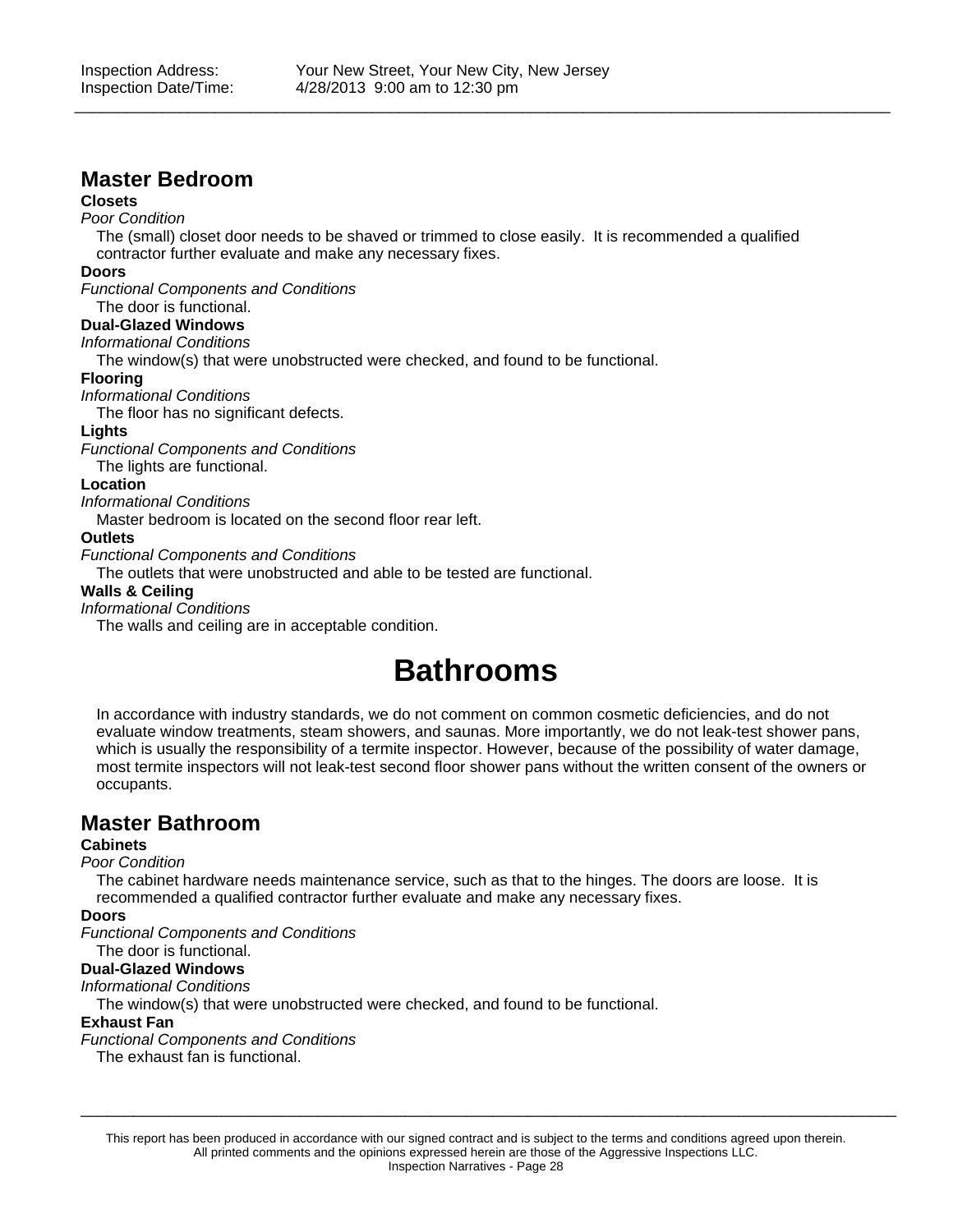### **Flooring**

*Informational Conditions*

The floor has no significant defects.

### **Hydro-Spa**

*Functional Components and Conditions*

The hydro-spa is functional and GFCI protected but should be flushed with a cleanser if not used frequently. A good cleaner is plain old vinegar.

\_\_\_\_\_\_\_\_\_\_\_\_\_\_\_\_\_\_\_\_\_\_\_\_\_\_\_\_\_\_\_\_\_\_\_\_\_\_\_\_\_\_\_\_\_\_\_\_\_\_\_\_\_\_\_\_\_\_\_\_\_\_\_\_\_\_\_\_\_\_\_\_\_\_\_\_\_\_\_\_\_\_\_\_\_\_\_\_\_\_\_\_\_

### **Lights**

*Functional Components and Conditions*

The lights are functional.

### **Location and Size**

*Informational Conditions*

The master bathroom is a full and is located off the master bedroom.

### **Outlets**

*Functional Components and Conditions*

The outlets are functional and include ground-fault protection.

### **Sink Faucet Valves & Connectors Trap & Drain**

*Functional Components and Conditions*

The sinks and their components are functional.

### **Stall Shower**

*Functional Components and Conditions* The stall shower is functional.

### **Toilet & Bidet**

*Functional Components and Conditions*

The toilet and bidet are functional.

### **Trap and Drain**

*Functional Components and Conditions* The traps and drains are functional.

### **Walls & Ceiling**

*Informational Conditions*

The walls and ceiling are in acceptable condition.

### **Main Hallway Bathroom**

### **Cabinets**

*Functional Components and Conditions*

The cabinet is in acceptable condition.

### **Doors**

*Functional Components and Conditions* The door is functional.

### **Exhaust Fan**

*Functional Components and Conditions* The exhaust fan is functional.

### **Flooring**

*Informational Conditions*

The floor has no significant defects.

### **Lights**

*Functional Components and Conditions* The lights are functional.

### **Location and Size**

### *Informational Conditions*

The hallway bathroom is a full and is located off the second floor hallway.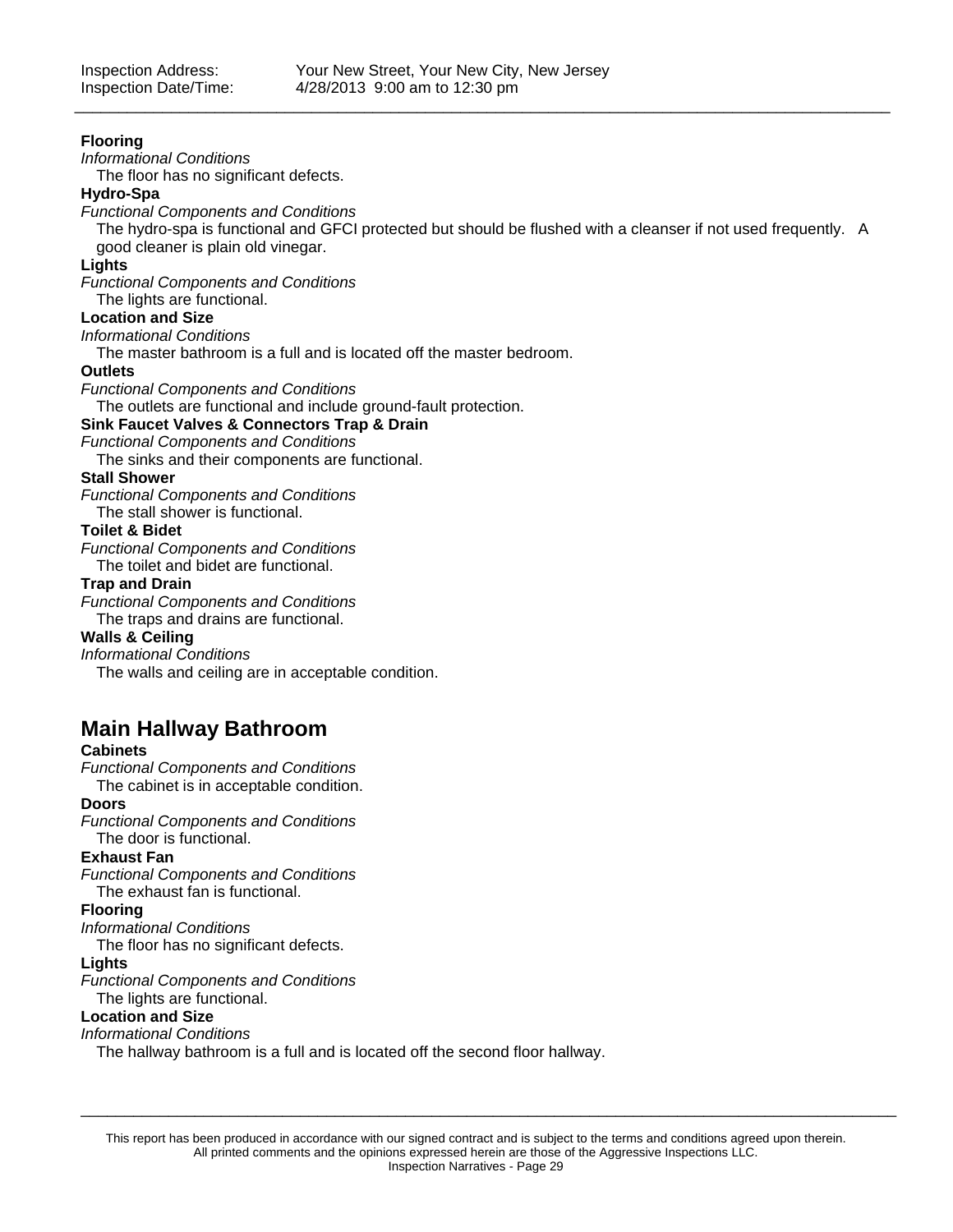### **Outlets**

*Functional Components and Conditions*

The outlets are functional and include ground-fault protection.

### **Sink Countertop**

*Functional Components and Conditions* The sink countertop is functional.

### **Sink Faucet Valves & Connectors Trap & Drain**

*Functional Components and Conditions*

The sink and its components are functional.

### **Toilet & Bidet**

*Functional Components and Conditions* The toilet is functional.

### **Trap and Drain**

*Functional Components and Conditions* The trap and drain are functional.

### **Tub-Shower**

*Functional Components and Conditions* The tub/shower is functional.

### **Walls & Ceiling**

*Informational Conditions*

The walls and ceiling are in acceptable condition.

### **Powder Room**

### **Cabinets**

*Functional Components and Conditions*

The cabinet is in acceptable condition.

### **Doors**

*Functional Components and Conditions*

### The door is functional.

**Dual-Glazed Windows**

*Informational Conditions*

The window(s) that were unobstructed were checked, and found to be functional.

### **Exhaust Fan**

*Functional Components and Conditions*

The exhaust fan is functional.

### **Flooring**

*Informational Conditions*

The floor has no significant defects.

### **Lights**

*Functional Components and Conditions* The light is functional.

### **Location and Size**

### *Informational Conditions*

The powder room is a half bath, located on the first floor.

### **Outlets**

*Functional Components and Conditions*

The outlets are functional and include ground-fault protection.

### **Sink Countertop**

*Functional Components and Conditions*

The sink countertop is functional.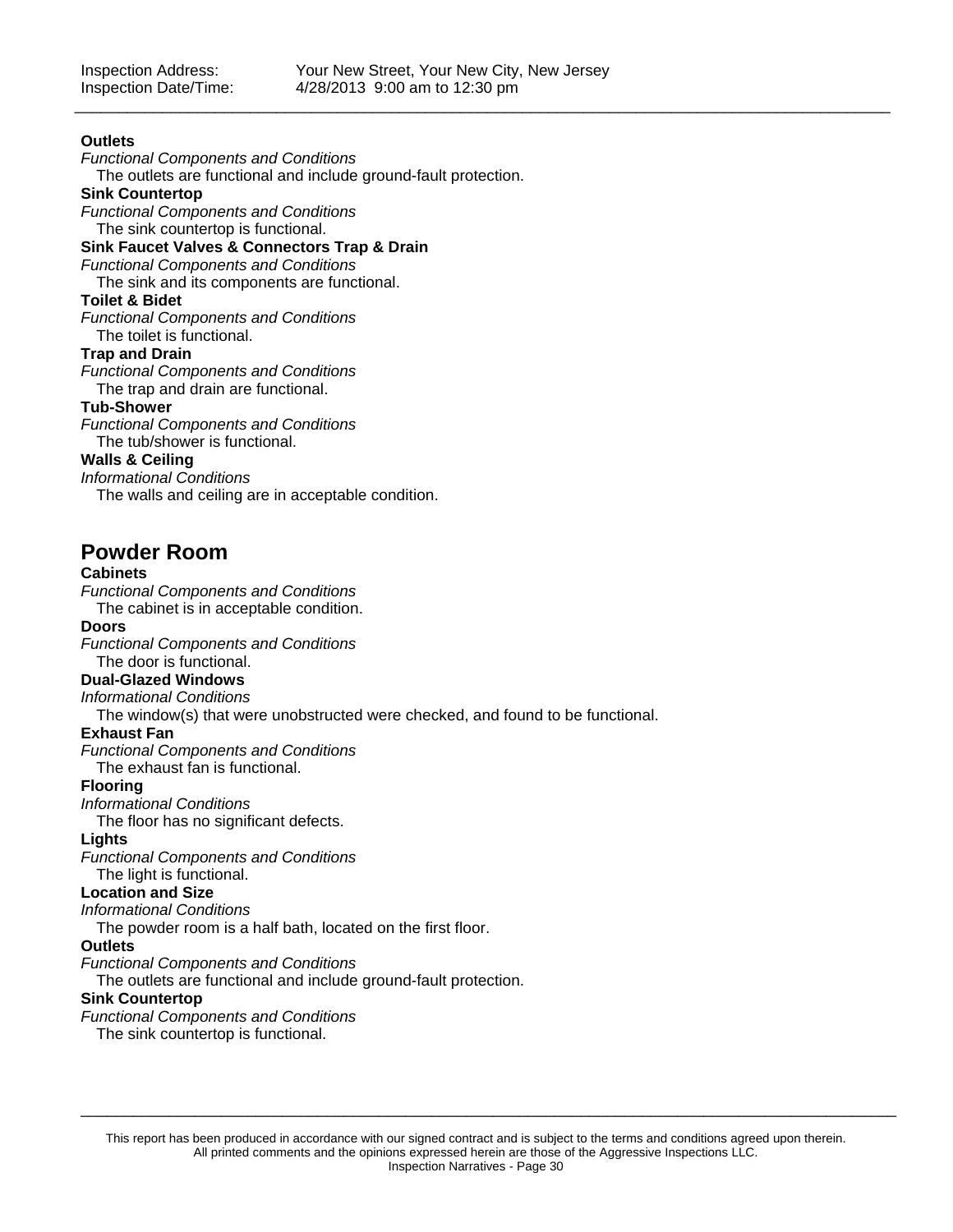### **Sink Faucet Valves & Connectors Trap & Drain**

*Functional Components and Conditions*

The sink and its components are functional. **Toilet & Bidet**

*Functional Components and Conditions* The toilet is functional.

**Trap and Drain**

*Functional Components and Conditions* The trap and drain are functional.

### **Walls & Ceiling**

### *Informational Conditions*

The walls and ceiling are in acceptable condition.

## **Kitchen**

We test kitchen appliances for their functionality, and cannot evaluate them for their performance nor for the variety of their settings or cycles. However, if they are older than ten years, they may well exhibit decreased efficiency. Also, many older gas and electric ranges are not secured and can be easily tipped, particularly when any weight is applied to an open range door, and all such appliances should be confirmed to be secure. Regardless, we do not inspect the following items: free-standing appliances, refrigerators, trash-compactors, built-in toasters, coffee-makers, can-openers, blenders, instant hot-water dispensers, water-purifiers, barbecues, grills or rotisseries, timers, clocks, thermostats, the self-cleaning capability of ovens, and concealed or countertop lighting, which is convenient but often installed after the initial construction and not wired to national electrical standards.

### **Kitchen**

### **Cabinets**

### *Informational Conditions*

The cabinets have typical, cosmetic damage, or that which is commensurate with their age and use.

### *Poor Condition*

One or more cabinets need service to work well, such as replacing or adjusting hinges etc. It is recommended a qualified contractor further evaluate and make any necessary fixes.

The cabinets are secured by sheet rock screws. These screws are not made to hold the weight of cabinets. These screws are identified by the Philips head and black color. It is recommended a qualified contractor replace these screws with the appropriate cabinet screws.

### **Exhaust Fan or Downdraft**

*Functional Components and Conditions*

The exhaust fan or downdraft is functional over the stove.

### **Flooring**

*Functional Components and Conditions*

The floor is in acceptable condition and has no significant defects.

### **Gas Range**

### *Poor Condition*

One of the burners is not functional. It is recommended a qualified appliance technician further evaluate and make any necessary fixes.

### **Lights**

*Functional Components and Conditions*

### The lights are functional.

### **Outlets**

*Functional Components and Conditions*

The counter top outlets that were tested are functional and include ground-fault protection.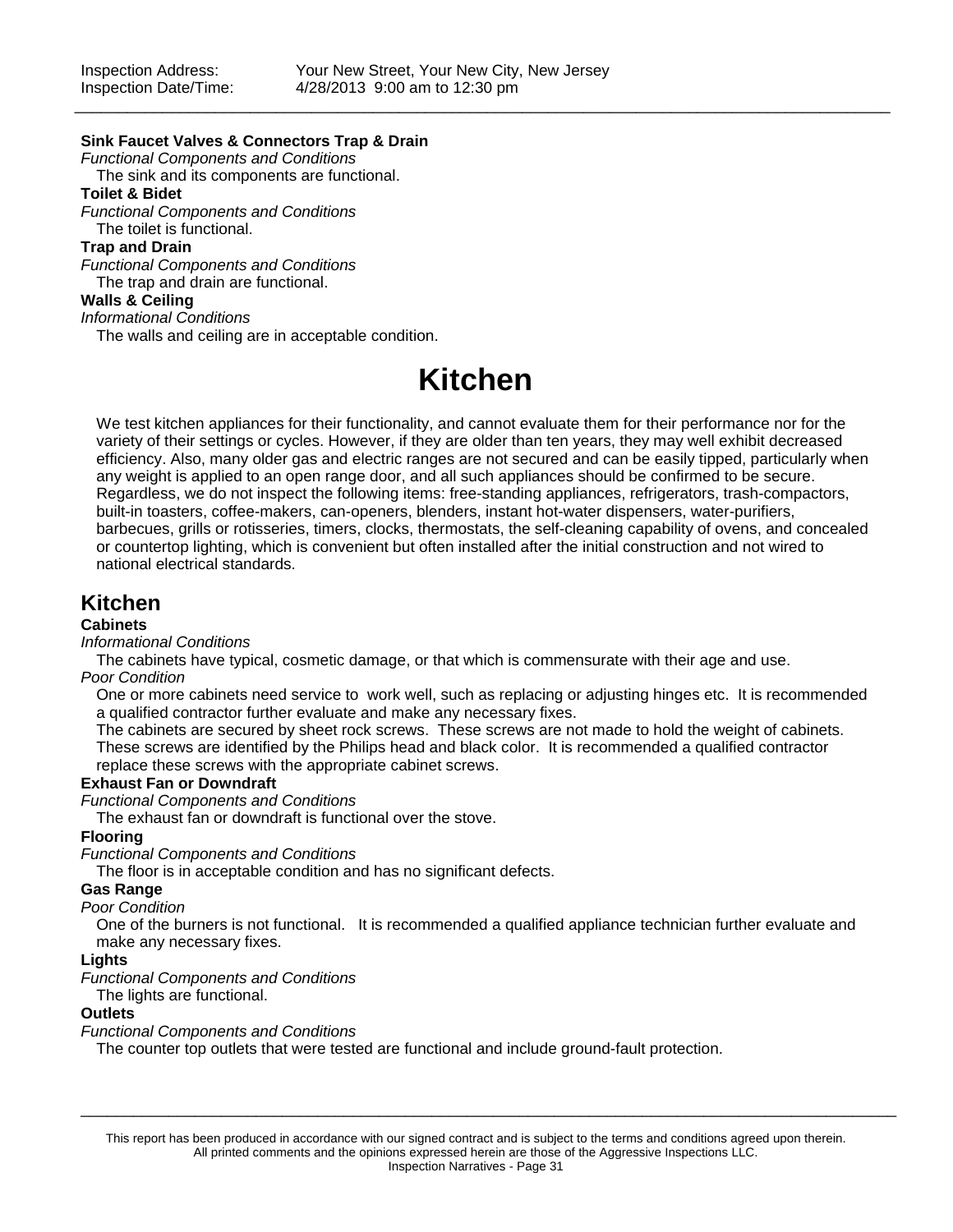### **Sink & Countertop**

*Functional Components and Conditions*

The countertop is functional.

### **Walls & Ceiling**

*Functional Components and Conditions* The walls and ceiling are in acceptable condition.

### **Kitchen Island**

### **Cabinets**

*Functional Components and Conditions*

The cabinets are functional, and do not have any significant damage.

### **Dishwasher**

*Functional Components and Conditions*

The dishwasher is functional.

### **Faucet**

*Functional Components and Conditions* The sink faucet is functional.

### **Outlets**

*Functional Components and Conditions*

The outlets that were tested are functional.

### **Sink & Countertop**

*Functional Components and Conditions* The countertop is functional.

### **Trap and Drain**

*Functional Components and Conditions* The trap and drain are functional.

### **Valves & Connectors**

### *Functional Components and Conditions*

The valves and connectors below the sink are functional. However, they are not in daily use and will inevitably become stiff or frozen.

## **Hallway**

Our evaluation of hallways is identical to that of living space, except that we pay particular attention to safety issues, such as those involving handrails, guardrails, and smoke detectors.

### **1st Floor Hallway**

### **Closets**

*Functional Components and Conditions*

The closet and its components are functional.

### **Flooring**

*Informational Conditions*

The floor has no significant defects.

#### **Lights**

*Functional Components and Conditions*

The light is functional.

#### **Outlets**

*Functional Components and Conditions*

The outlets that were tested are functional.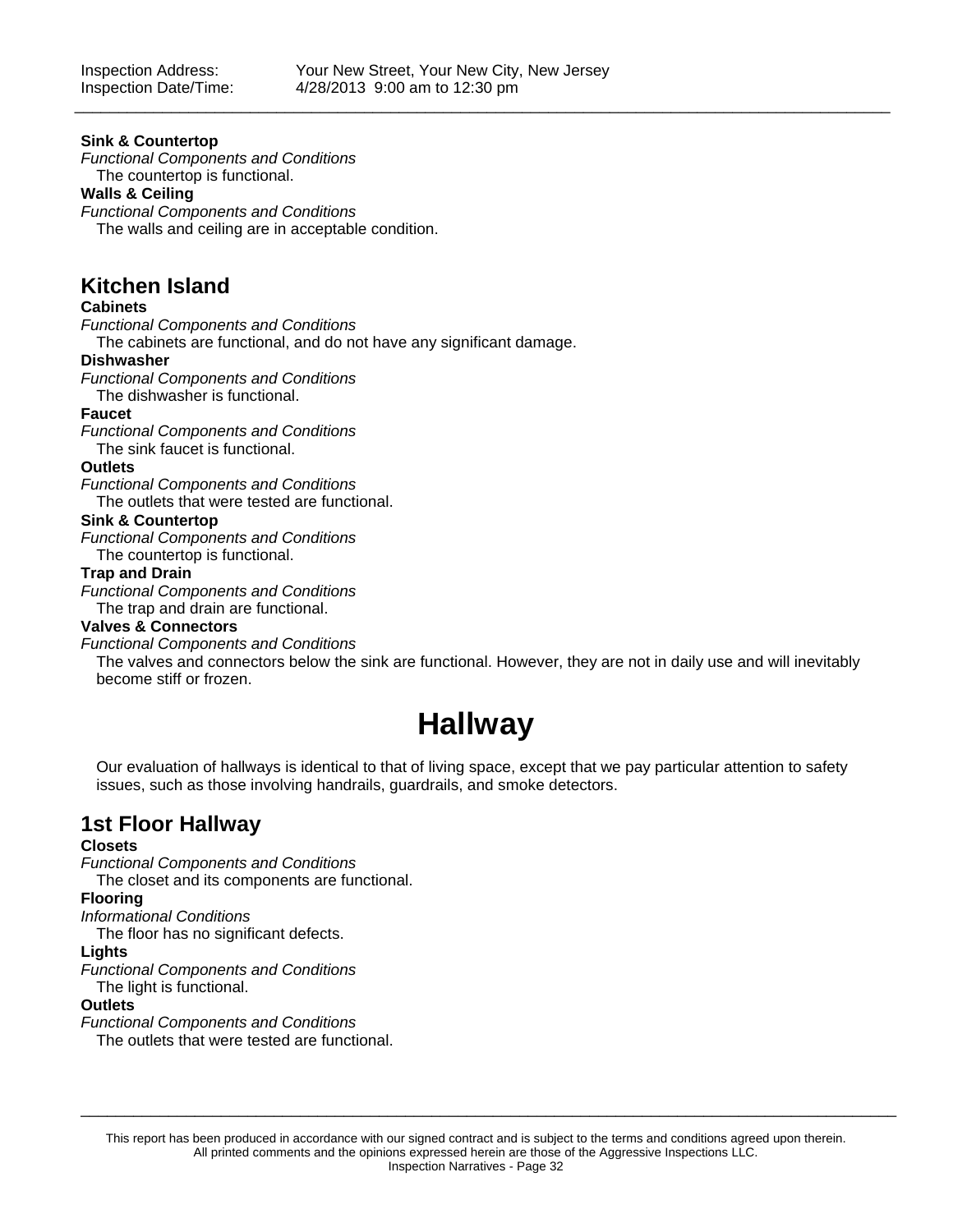### **Walls & Ceiling**

*Informational Conditions*

The walls and ceiling are in acceptable condition.

### **2nd Floor Hallway**

### **Closets**

*Functional Components and Conditions* The closet and its components are functional.

#### **Flooring**

*Informational Conditions*

The floor has no significant defects.

### **Lights**

*Functional Components and Conditions* The lights are functional.

### **Outlets**

*Functional Components and Conditions*

The outlets that were tested are functional.

### **Railing**

*Functional Components and Conditions* The top stairs railing is functional.

### **Walls & Ceiling**

*Informational Conditions*

The walls and ceiling are in acceptable condition.

## **Stairs**

Our evaluation of staircases is identical to that of living space, except that we pay particular attention to safety issues, such as those involving handrails, guardrails, and smoke detectors.

### **1st - 2nd Floor Stairs**

### **Handrails & Guardrails**

### *Informational Conditions*

The installed handrails are in acceptable condition

### **Floor Treads & Risers**

*Informational Conditions*

The stairs treads and risers are in acceptable condition.

### **Lights**

*Functional Components and Conditions*

### The light is functional.

### **Railing**

*Functional Components and Conditions*

The top railing is in acceptable condition.

### **Walls & Ceiling**

*Informational Conditions*

The walls and ceiling have no significant defects.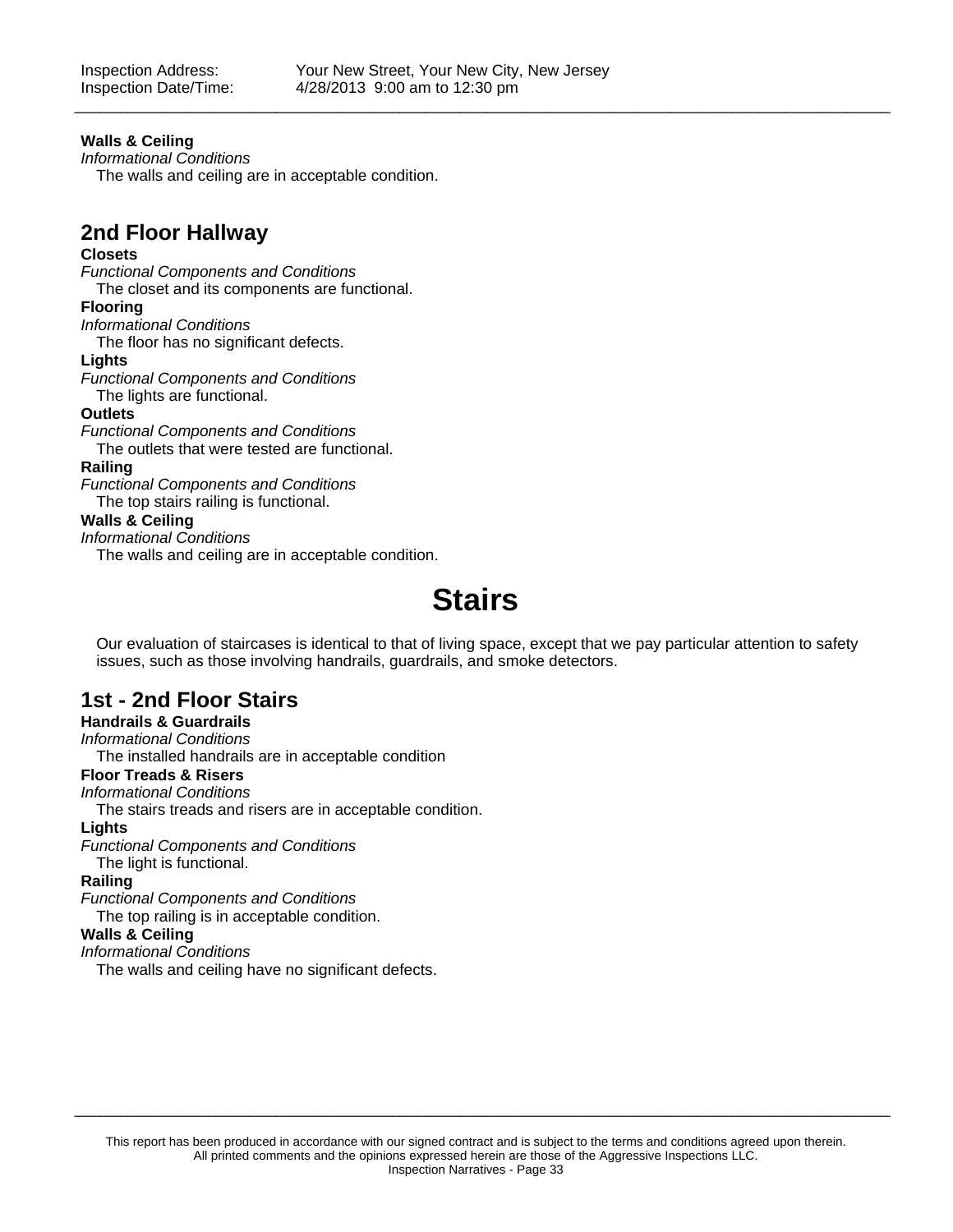### **Basement Stairs**

### **Doors**

*Functional Components and Conditions* The door is functional. **Handrails & Guardrails** *Informational Conditions* Handrail is in acceptable condition. **Floor Treads & Risers** *Informational Conditions* Floor treads and risers are in acceptable condition. **Lights** *Functional Components and Conditions* The light is functional. **Walls & Ceiling** *Informational Conditions*

The walls and ceiling have no significant defects.

### **Garage Stairs**

### **Handrails & Guardrails**

*Informational Conditions* Handrail is in acceptable condition.

### **Floor Treads & Risers**

*Informational Conditions*

The treads and risers are in acceptable condition.

#### **Location**

*Informational Conditions*

The stairs from garage to the living area.

## **Laundry**

In accordance with industry standards, we do not test clothes dryers, nor washing machines and their water connections and drainpipes. However, there are two things that you should be aware of. The water supply to washing machines is usually left on, and their hoses can leak or burst under pressure and continue to flow. Therefore, we recommend replacing the rubber hose type with newer braided stainless steel ones that are much more dependable. You should also be aware that the newer washing machines discharge a greater volume of water than many of the older drainpipes can handle, which causes the water to back up and overflow, and the only remedy would be to replace the standpipe and trap with one that is a size larger.

### **Laundry Room**

### **Dryer Vent**

### *Informational Conditions*

Faulty dryer vents have been responsible for thousands of fires, hundreds of injuries, and even deaths. The best vents are a smooth-walled metal type that travels a short distance; all other types should be regarded as suspect, and should be inspected bi-annually to ensure that they do not contain trapped lint or moisture. The dryer vents vertically. The lint trap must be kept clean, because trapped lint can rapidly turn into a fire hazard.

The dryer vent is a flexible type that traps lint more easily than a smooth metal type, which can compromise the performance of the dryer and can facilitate a fire, and you may wish to consider replacing it.

### **Faucet**

*Functional Components and Conditions*

This report has been produced in accordance with our signed contract and is subject to the terms and conditions agreed upon therein. All printed comments and the opinions expressed herein are those of the Aggressive Inspections LLC. Inspection Narratives - Page 34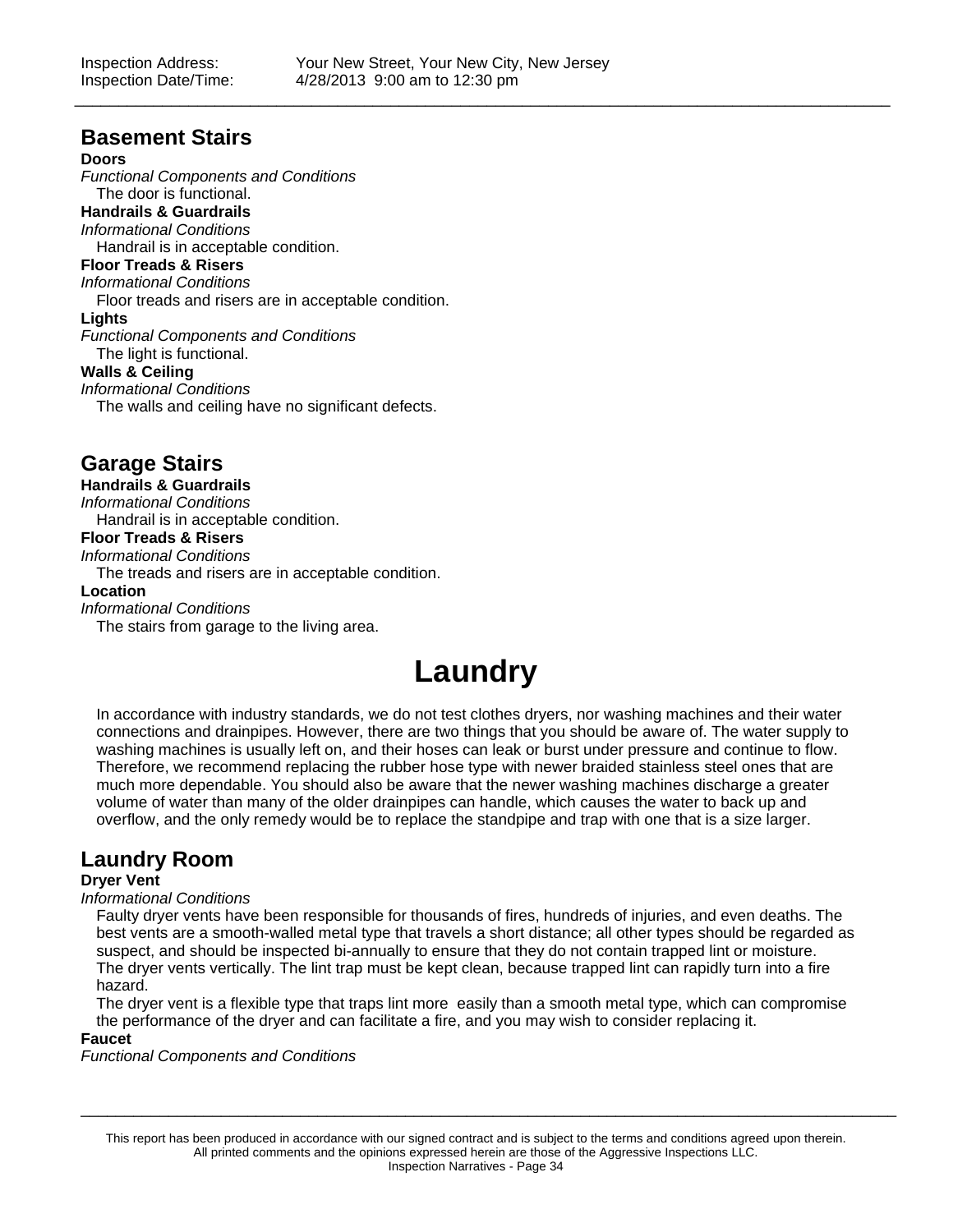The laundry sink faucet is functional.

### **Flooring**

*Informational Conditions*

The floor has no significant defects, there is also a drain in the floor.

### **Gas Valve & Connector**

*Informational Conditions*

The gas valve and connector are functional.

### **Lights**

*Functional Components and Conditions*

The light is functional.

### **Location**

*Informational Conditions*

The laundry room is located in the finished basement.

### **Outlets**

*Functional Components and Conditions*

The outlets that were tested are functional and included GFCI protection..

### **Sink**

*Functional Components and Conditions*

The laundry sink is functional, and does not need service at this time.

### **Trap & Drain**

*Functional Components and Conditions*

The trap and drain are functional under the sink.

### **Valves & Connectors**

*Functional Components and Conditions*

The valves and connectors are functional. However, because they are not in daily use they typically become stiff or frozen.

### **Walls & Ceiling**

*Informational Conditions*

The walls and ceiling are in acceptable condition.

## **Garage**

It is not uncommon for moisture to penetrate garages, because their slabs are on-grade. Evidence of this is typically apparent in the form of efflorescence, or salt crystal formations, that result when moisture penetrates the concrete slab or sidewalls. This is a common with garages that are below grade, and some sidewalls are even cored to relieve the pressure that can build up behind them, and which actually promotes drainage through the garage. Also, if there is living space above the garage, that space will be seismically vulnerable. Ideally, the columns and beams around the garage door will be made of structural steel, but in many residences these components are made of wood but could include some structural accessories, such as post-straps and hold-downs, and plywood shear paneling. However, we are not an authority in such matters, and you may wish to discuss this further with a structural engineer. In addition, and inasmuch as garage door openings are not standard, you may wish to measure the opening to ensure that there is sufficient clearance to accommodate your vehicles.

### **Single-Car Garage**

### **Automatic Opener**

*Functional Components and Conditions*

The garage door opener, infra-red sensor and pressure sensor are functional.

### **Door**

*Functional Components and Conditions*

The garage exterior entry door is functional.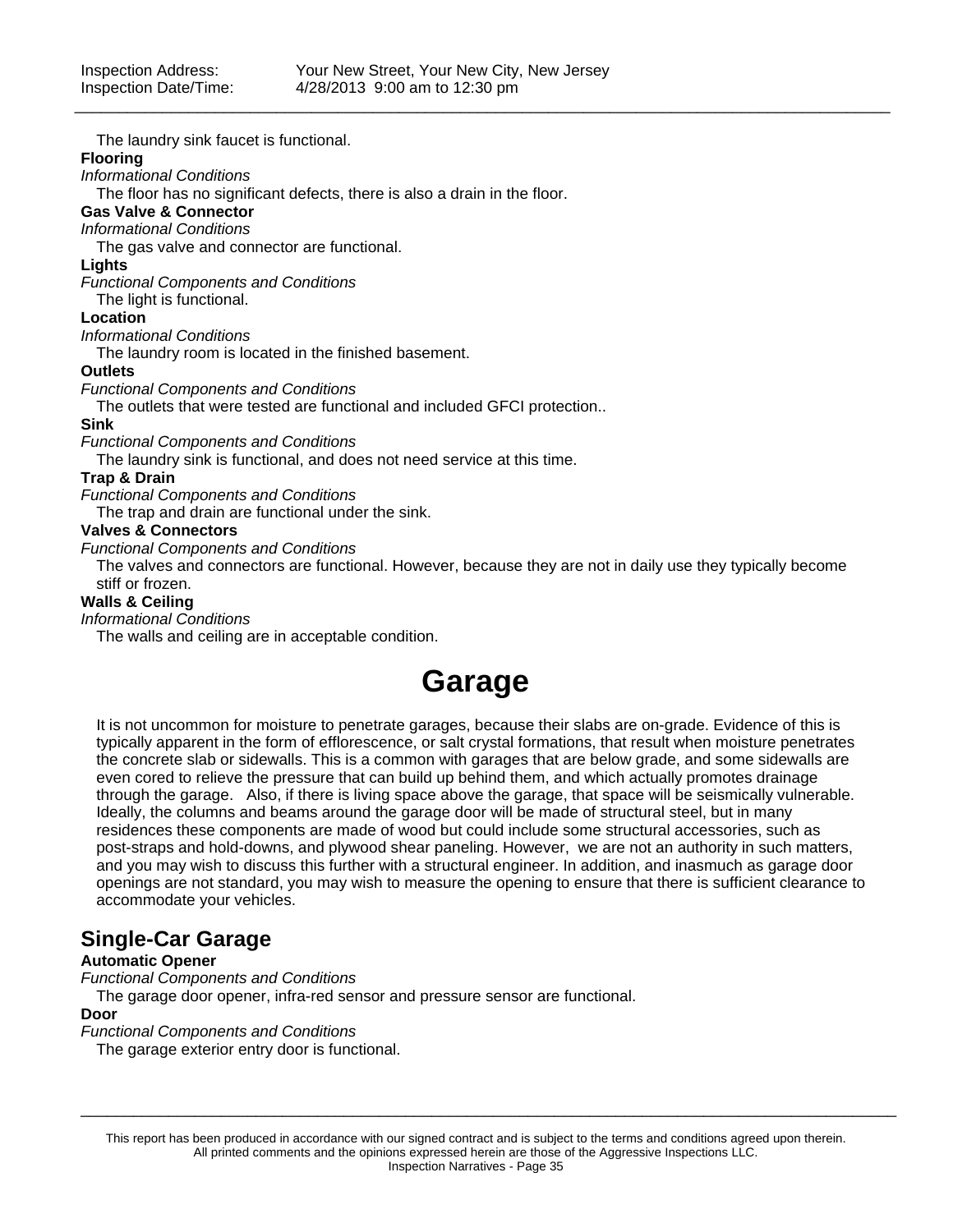### **Dual-Glazed Windows**

*Informational Conditions*

The window(s) that were unobstructed were checked, and found to be functional.

### **Entry Door Into the House**

*Needing Service Components and Conditions*

The house entry door is not identified as being fire-rated and must be, to maintain the necessary firewall separation between a garage and living quarters, and will need to be replaced. It is recommended a qualified contractor further evaluate and make any necessary fixes.

### **Firewall Separation**

*Functional Components and Conditions*

The visible firewall separating the garage from the residence appears to be functional.

### **Floor Slab**

*Functional Components and Conditions*

The visible slab floor (not covered by storage) is in acceptable condition. Small cracks are common and result as a consequence of the curing process, common settling, or the presence expansive soils, but are not structurally threatening. Also, you may notice some salt crystal formations that are activated by moisture penetrating the slab.

### **Garage Door & Hardware**

*Functional Components and Conditions*

The garage door hardware is functional.

### **Lights**

*Functional Components and Conditions*

The lights are functional.

### **Location**

*Informational Conditions*

This is a built-in garage.

### **Outlets**

*Functional Components and Conditions*

The outlets that were tested are functional, and include ground-fault protection.

### **Walls & Ceiling**

*Informational Conditions*

The walls and ceiling are sheathed and in acceptable condition.

## **Attic**

In accordance with our standards, we do not attempt to enter attics that have less than thirty-six inches of headroom, are restricted by ducts, or in which the insulation obscures the joists and thereby makes mobility hazardous, in which case we would inspect them as best we can from the access point. In regard to evaluating the type and amount of insulation on the attic floor, we use only generic terms and approximate measurements, and do not sample or test the material for specific identification. Also, we do not disturb or move any portion of it, and it may well obscure water pipes, electrical conduits, junction boxes, exhaust fans, and other components.

### **Primary Attic**

### **Attic Access Location**

*Informational Conditions*

The attic can be accessed through a hatch in the bedroom closet ceiling.

### **Batt Insulation**

*Informational Conditions*

The attic floor is insulated with approximately ten-inches of fiberglass, batt insulation which is acceptable. Eight to twelve inches is recommended and you may wish to add more if desired.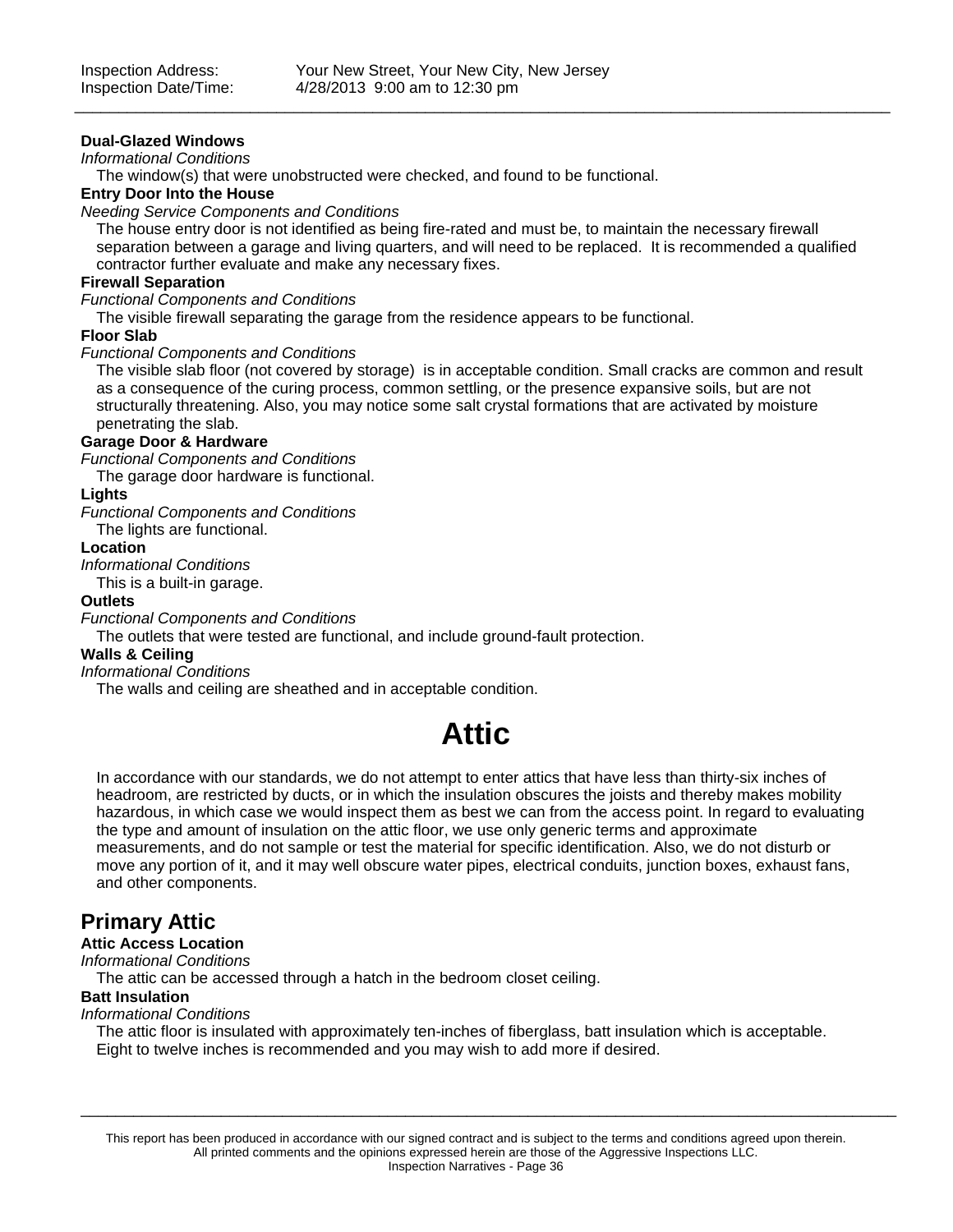### **Electrical**

*Informational Conditions*

The electrical components that are fully visible appear to be in acceptable condition.

### **Flooring**

*Informational Conditions*

There is no attic flooring.

### **Framing**

### *Informational Conditions*

The visible portions of the conventionally (2" x 10")stacked roof framing is in acceptable condition, and would conform to the standards of the year in which they were installed.

### **Lights**

*Functional Components and Conditions*

The light is functional.

### **Location**

*Informational Conditions*

The primary attic is located over the living area of the dwelling.

### **Method of Evaluation**

*Informational Conditions*

We evaluated the attic by direct access.

### **Outlets**

### *Needing Service Components and Conditions*

The switch box has a non-secured electrical line attached (on the air handler). This is a safety issue. It is recommended that a qualified electrician further evaluate and make any necessary fixes.



### **Plumbing Vents**

*Informational Conditions*

The drainpipe vents that are fully visible are in acceptable condition.

### **Ventilation**

### *Informational Conditions*

Ventilation seems to be adequate provided by a combination of soffit vents, gable vents and ridge vents. Gable vents are installed on the sides of the house. These vents allow air to circulate in the attic but there is no guaranty that these vents will prevent water or snow from entering the attic.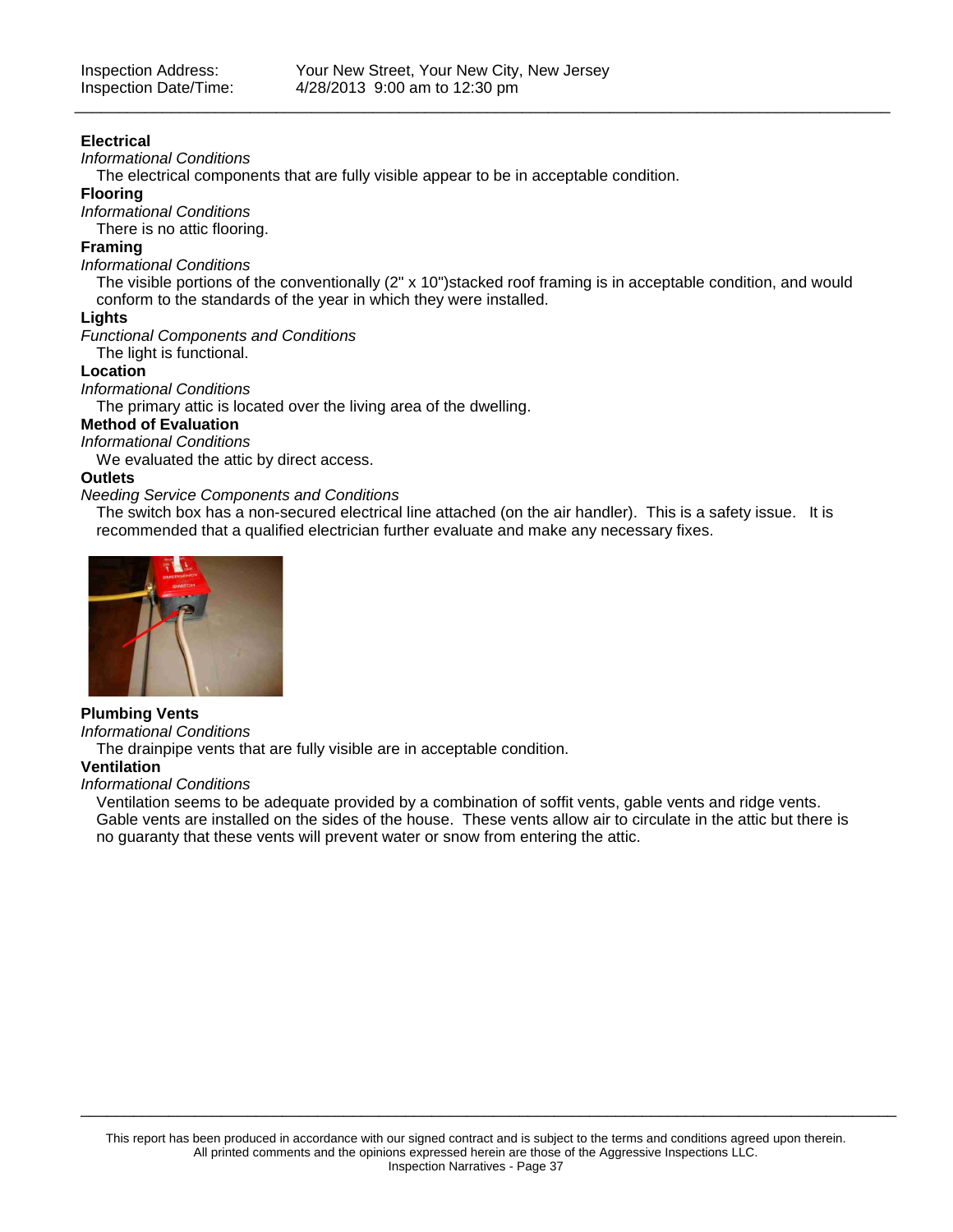## **AFFILIATIONS AND CERTIFICATIONS**

Radon Certification # \_\_MET12191\_\_ Structural Pest Inspector License # 50162B New Jersey Licensed Home Inspector #\_24GI00072200\_\_\_\_

Inspector: Joe Milovitz InterNACHI (National Association of Certified Home Inspectors ID: NACHI06062187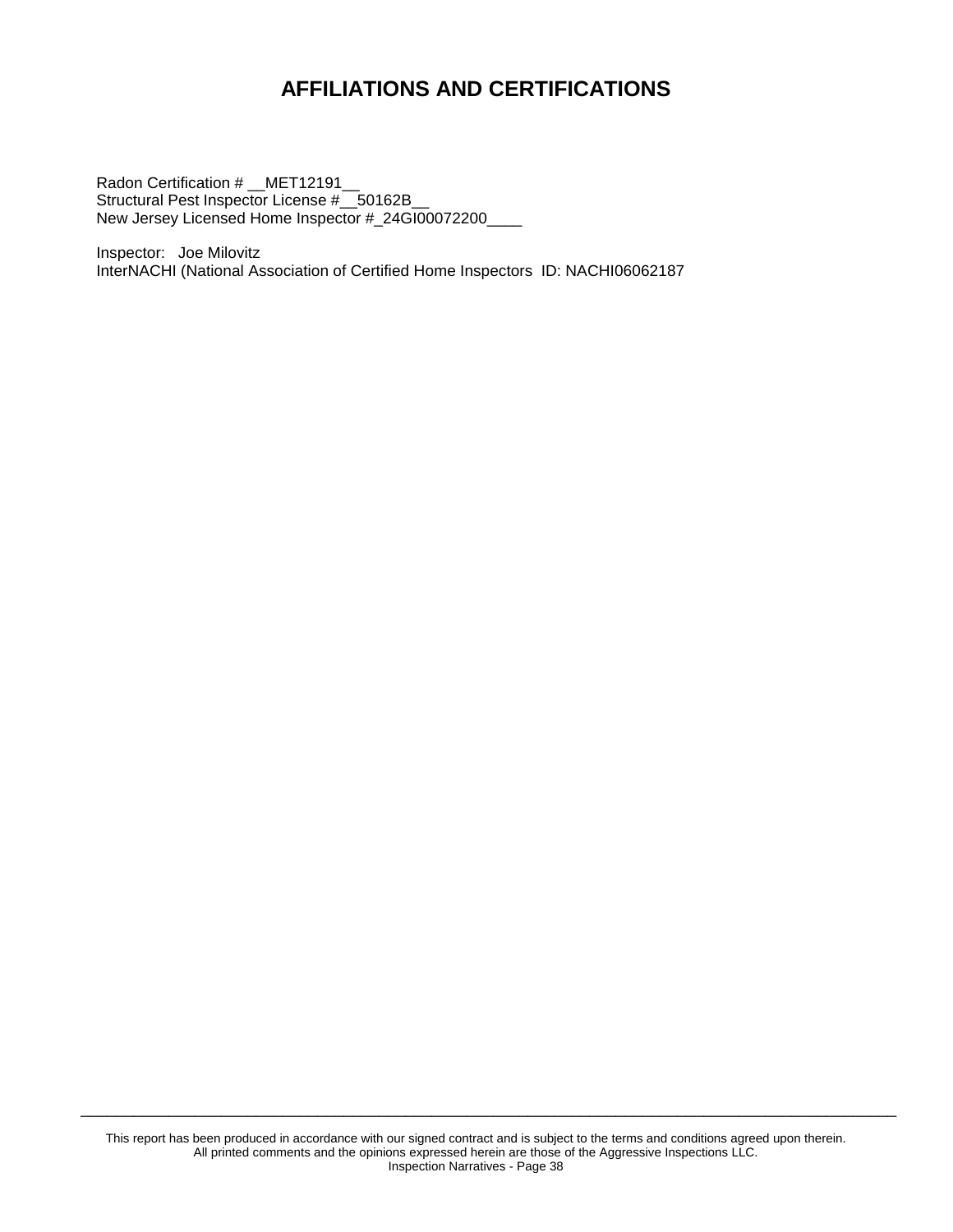### **REPORT CONCLUSION**

Your New Street, Your New City, New Jersey

Congratulations on the purchase of your new home. Inasmuch as we never know who will be occupying or visiting a property, whether it be children or the elderly, we ask you to consider following these general safety recommendations: install smoke and carbon monoxide detectors; identify all escape and rescue ports; rehearse an emergency evacuation of the home; upgrade older electrical systems by at least adding ground-fault outlets; never service any electrical equipment without first disconnecting its power source; safety-film all non-tempered glass; ensure that every elevated window and the railings of stairs, landings, balconies, and decks are child-safe, meaning that barriers are in place or that the distance between the rails is not wider than three inches; regulate the temperature of water heaters to prevent scalding; make sure that goods that contain caustic or poisonous compounds, such as bleach, drain cleaners, and nail polish removers be stored where small children cannot reach them; ensure that all garage doors are well balanced and have a safety device, particularly if they are the heavy wooden type; remove any double-cylinder deadbolts from exterior doors; and consider installing child-safe locks and alarms on the exterior doors of all pool and spa properties.

We are proud of our service, and trust that you will be happy with the quality of our report. We have made every effort to provide you with an accurate assessment of the condition of the property and its components and to alert you to any significant defects or adverse conditions. However, we may not have tested every outlet, and opened every window and door, or identified every minor defect. Also because we are not specialists or because our inspection is essentially visual, latent defects could exist. Therefore, you should not regard our inspection as conferring a guarantee or warranty. It does not. It is simply a report on the general condition of a particular property at a given point in time. Furthermore, as a homeowner, you should expect problems to occur. Roofs will leak, drain lines will become blocked, and components and systems will fail without warning. For these reasons, you should take into consideration the age of the house and its components and keep a comprehensive insurance policy current. If you have been provided with a home protection policy, read it carefully. Such policies usually only cover insignificant costs, such as that of rooter service, and the representatives of some insurance companies can be expected to deny coverage on the grounds that a given condition was preexisting or not covered because of what they claim to be a code violation or a manufacture's defect. Therefore, you should read such policies very carefully, and depend upon our company for any consultation that you may need.

Thank you for taking the time to read this report, and call us if you have any questions or observations whatsoever. We are always attempting to improve the quality of our service and our report, and we will continue to adhere to the highest standards of the real estate industry and to treat everyone with kindness, courtesy, and respect.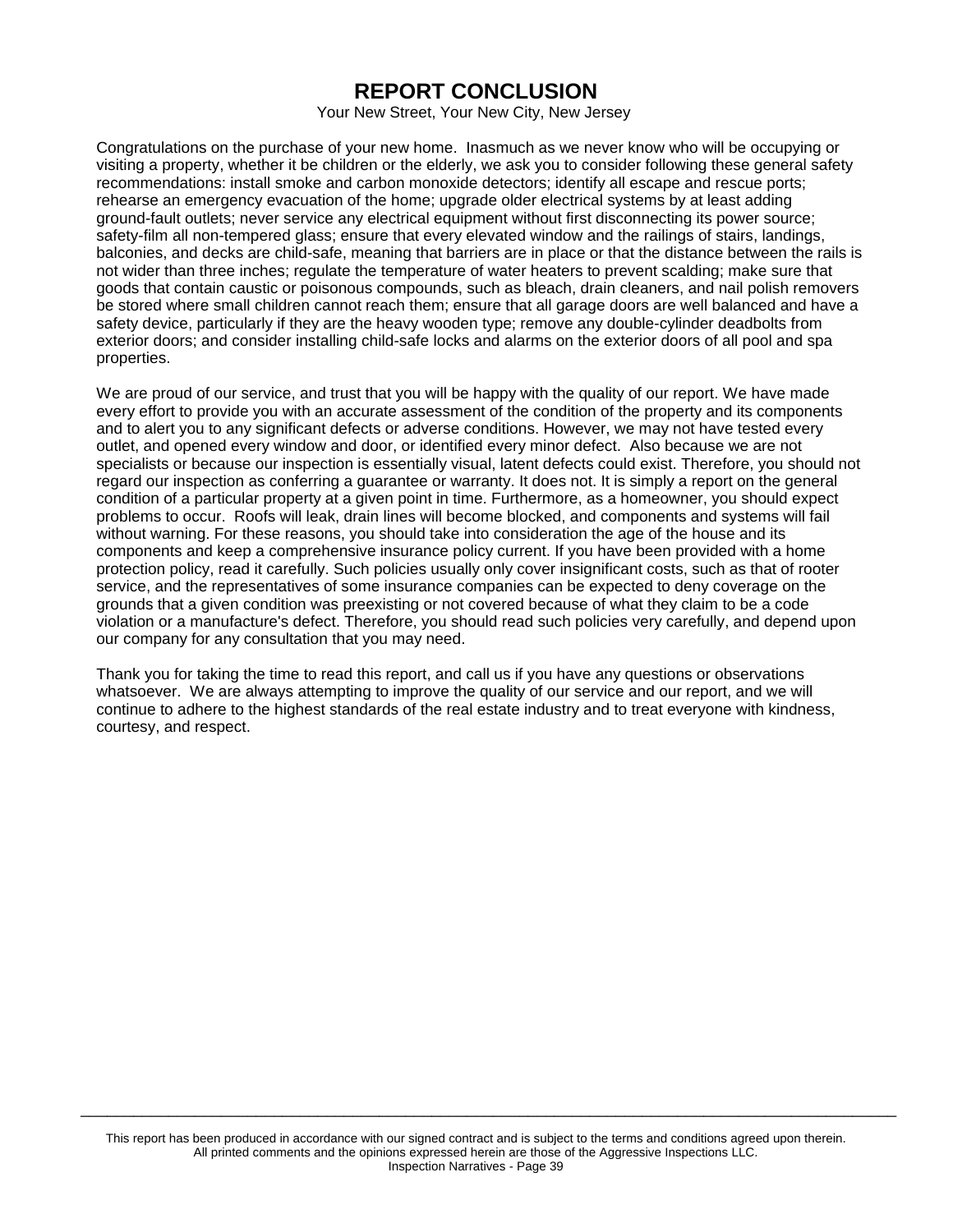## **INDEX**

\_\_\_\_\_\_\_\_\_\_\_\_\_\_\_\_\_\_\_\_\_\_\_\_\_\_\_\_\_\_\_\_\_\_\_\_\_\_\_\_\_\_\_\_\_\_\_\_\_\_\_\_\_\_\_\_\_\_\_\_\_\_\_\_\_\_\_\_\_\_\_\_\_\_\_\_\_\_\_\_\_\_\_\_\_\_\_\_\_\_\_\_\_

| CONFIDENTIAL INSPECTION REPORT                     | 1                       |
|----------------------------------------------------|-------------------------|
| <b>GENERAL INFORMATION</b><br><b>SCOPE OF WORK</b> | $\overline{c}$          |
| Structural                                         | 4<br>6                  |
| <b>Basement</b>                                    | 6                       |
| <b>Crawlspace Foundation</b>                       | 6                       |
| Radon Mitigation System                            | $\overline{7}$          |
| <b>Structural Elements</b>                         | $\overline{\mathbf{7}}$ |
| <b>Exterior</b>                                    | $\bf 8$                 |
| Door Wall Window Parapet                           | 8                       |
| Driveway Walks Decks ETC                           | 9                       |
| Grading & Drainage                                 | 10                      |
| Landscaping                                        | 11                      |
| <b>Observations &amp; Disclaimers</b>              | 11                      |
| Roof                                               | 11                      |
| <b>Composition Shingle Roof</b>                    | 11                      |
| Plumbing                                           | 12                      |
| Gas Main & Supply                                  | 13                      |
| <b>Irrigation or Sprinklers</b>                    | 13                      |
| Potable Water Supply Pipes                         | 13                      |
| Waste & Drainage Systems                           | 13                      |
| <b>Water Heaters Gas</b>                           | 14                      |
| Electrical                                         | 15                      |
| <b>Main Distribution Panel</b>                     | 16                      |
| Heating                                            | 17                      |
| Forced-Air Furnace Attic                           | 17                      |
| Forced-Air Furnace Basement<br>HVAC-A/C            | 18<br>19                |
| <b>HVAC Package Systems Attic</b>                  | 20                      |
| <b>HVAC Package Systems Basement</b>               | 21                      |
| Chimney/FP                                         | 22                      |
| <b>General Comments</b>                            | 22                      |
| Interior                                           | 22                      |
| <b>Breakfast Nook</b>                              | 23                      |
| Den                                                | 23                      |
| Dining Room                                        | 23                      |
| <b>Family Room</b>                                 | 24                      |
| <b>Finished Basement</b>                           | 24                      |
| Foyer                                              | 25                      |
| <b>Sitting Room</b>                                | 25                      |
| <b>Utility Room</b>                                | 25                      |
| Bedrooms                                           | 26                      |
| 1st Bedroom                                        | 26                      |
| 2nd Bedroom                                        | 27                      |
| 3rd Bedroom                                        | 27                      |
| Master Bedroom                                     | 28                      |
| <b>Bathrooms</b>                                   | 28                      |
| Master Bathroom                                    | 28<br>29                |
| Main Hallway Bathroom<br>Powder Room               | 30                      |
|                                                    |                         |

This report has been produced in accordance with our signed contract and is subject to the terms and conditions agreed upon therein. All printed comments and the opinions expressed herein are those of the Aggressive Inspections LLC. Table of Contents - Page 1